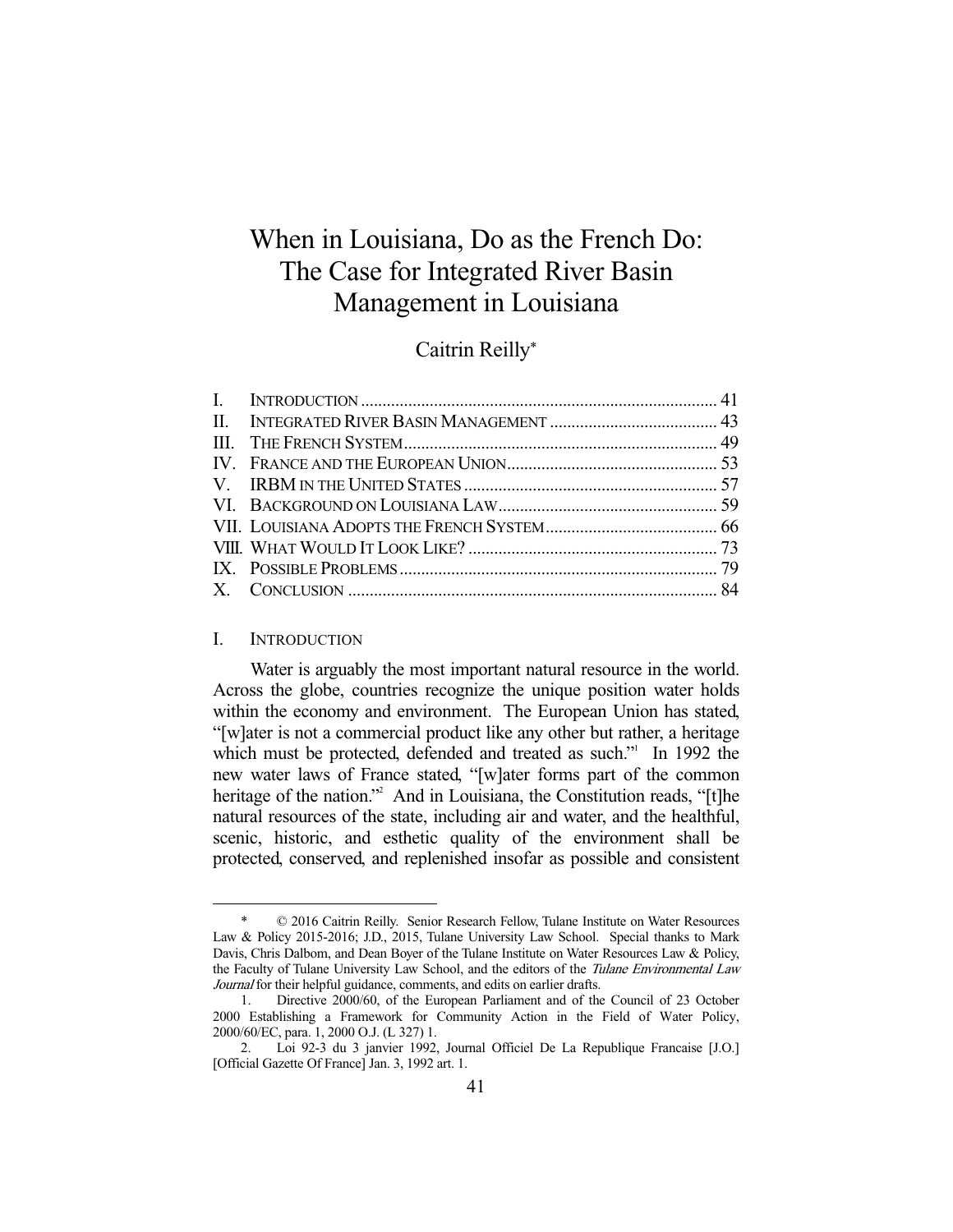with the health, safety, and welfare of the people."<sup>3</sup> Water is indeed a unique thing, and in the United States, whether in the arid West or humid, comparatively water-rich East, water is controlled almost exclusively by the states. This means that the states are responsible for developing (or not) the best way to manage and maintain their water supplies. Generally, there are two options: riparianism, (traditionally used in the East) and prior appropriation (favored in the West). However, across the globe, many countries have adopted other forms of water management. Europe has largely adopted Integrated River Basin Management and as a civil law state, Louisiana has the heritage to follow suit.

 Throughout human history, water has been viewed as a commodity to be captured, controlled, and used, whether for transportation, power, or industry. Louisiana knows this all too well. The Mississippi River, which once migrated hundreds of miles each year, has been tamed and contained by an impressive system of concrete, levees, locks, and canals preventing yearly flooding and in turn saving thousands of homes and businesses. And for many years, this was not an evident problem. However, as Louisiana continues to lose one football field of wetlands every hour, making its coastal cities far more vulnerable to hurricanes and sea level rise, many are beginning to see that manipulation of a valuable ecosystem has dire consequences.<sup>4</sup> Throughout the twenty-first century, the world's climate has been changing, and many regions are starting to understand just how finite water resources truly are. Now water management is attempting to shift from exploitation to preservation, and all the while, it continues to supply agriculture, municipal supply, electricity, industry, and recreation. It has become abundantly clear that current management regimes will not preserve water resources as the country knows them. Regions that have always had water are experiencing droughts. The Southeast was thrown into a panic when a severe drought hit in the 1980s, prompting Mississippi to attempt unsuccessfully to completely alter its water law. The West, which has always been dry, is finding that despite government allocations, the rivers are failing to provide their quotas. All the while, populations are growing, and water demand is increasing.

 River systems do not respect the arbitrarily imposed boundaries of cities, counties, and states. Nor do river systems function as two separate parts in groundwater and surface water. In order to effectively manage

 <sup>3.</sup> LA.CONST. art. IX, § 1.

 <sup>4.</sup> It is important to note that many scientists have recognized these consequences in literature for over a hundred years, and more specifically in coastal planning for nearly thirty; however the link to water management has just recently become clear.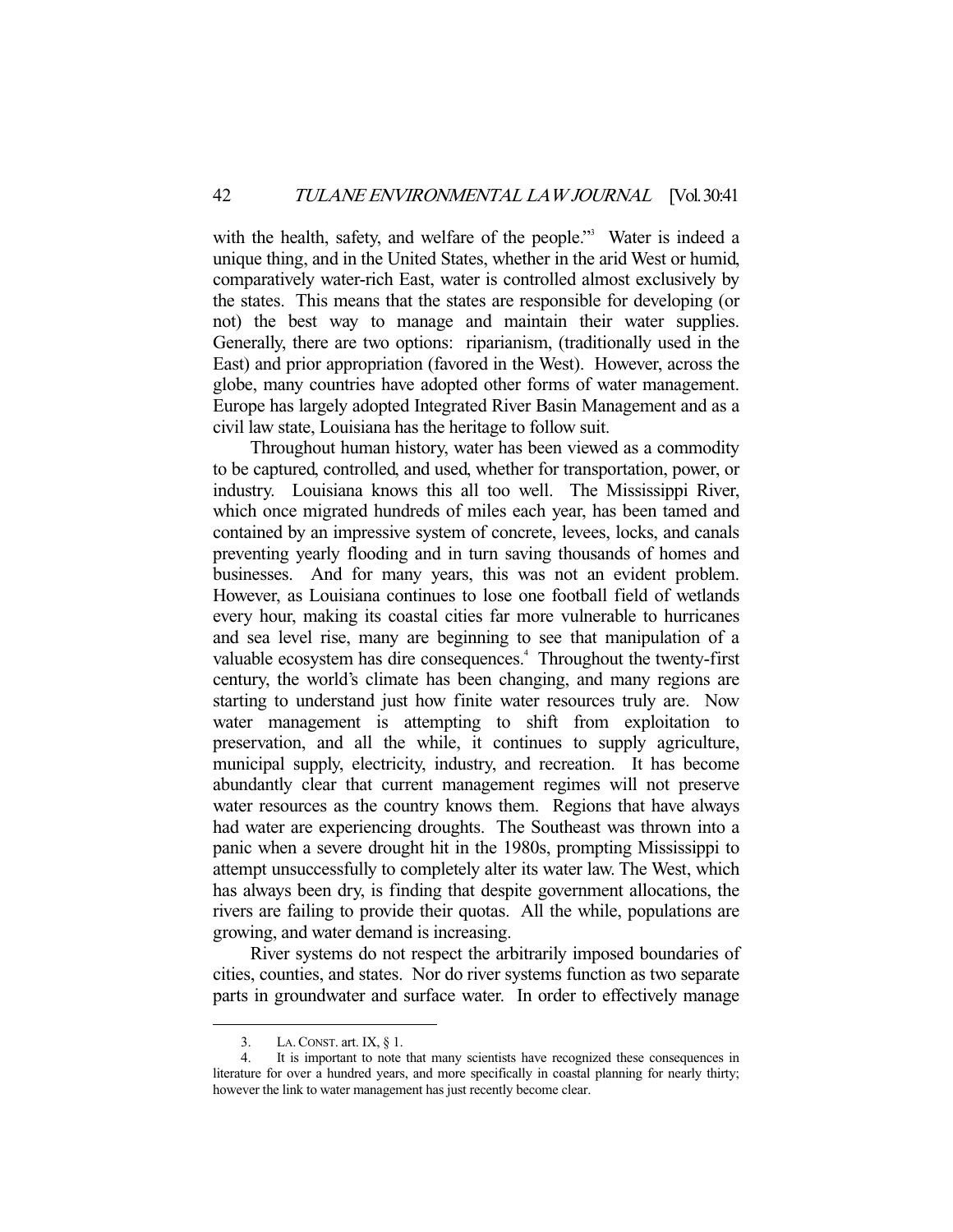their most important resource, states should recognize the connectivity of water systems and manage them as an entire unit. In this way, the environment will be preserved, and the most advantageous uses of the water will be made. Integrated River Basin Management (IRBM) is the choice of France and the European Union (EU), and, many believe, is the most comprehensive way to manage a river system.<sup>5</sup> The EU's Water Framework Directive of 2000 directed all member states to begin to manage water at the river basin level.<sup>6</sup> The United States, though attempting, to an extent, to adopt such a management regime in a few river compacts, has largely seen IRBM as a burden on state's rights and, as such, has failed to truly consider adopting IRBM in its purest form. This Article aims to detail the ways in which IRBM modeled on the French system would function in Louisiana. Louisiana is primed to move forward with a new management approach as it currently does not have a structured water code, but one has been ordered.<sup>7</sup> Further, the State Senate approved the much needed Coastal Master Plan, which calls for putting the Mississippi back in the landscape in order to rebuild the coast. If coastal Louisiana is to be saved, it needs to approach water management in a whole new way. Given its abundant water resources, the prospect of a soon-to-be-released comprehensive water budget, and the development of a new water code, Louisiana can and should be on the forefront of IRBM adaptation in the United States.

### II. INTEGRATED RIVER BASIN MANAGEMENT

 The primary driver behind IRBM, especially in the French context, is that "governance is more effective if the decision-making authority is located where the pertinent knowledge exists and where decision-makers are directly responsible for the outcomes of actions taken to the community they serve."<sup>8</sup> In order to make effective decisions at the community level, the laws and regulations need to be based in hydrology around the river basin. Professor Dan Tarlock notes that "we can only

 <sup>5.</sup> Directive 2000/60 EC of the European Parliament and of the Council of 23 October 2000 Establishing a Framework for Community Action in the Field of Water Policy, para. 13, 2000 O.J. (L 327) 1.

 <sup>6.</sup> Directive 2000/60 EC of the European Parliament and of the Council of 23 October 2000 Establishing a Framework for Community Action in the Field of Water Policy, art. 3, para. 1, 2000 O.J. (L 327) 8.

 <sup>7.</sup> S. Res. 171, 2014 Leg. Reg. Sess. (La. 2014)

<sup>8.</sup> James L. Huffman, Comprehensive River Basin Management, 49 NAT. RESOURCES J. 117, 139 (2009) (quoting Jyothsna Mody, Achieving Accountability Through Decentralization: Lessons for Integrated River Basin Management, World Bank Policy Research Paper No. 3346, 45 (2004), http://documents.worldbank.org/curated/en/186291468761425528/pdf/wps3346.pdf).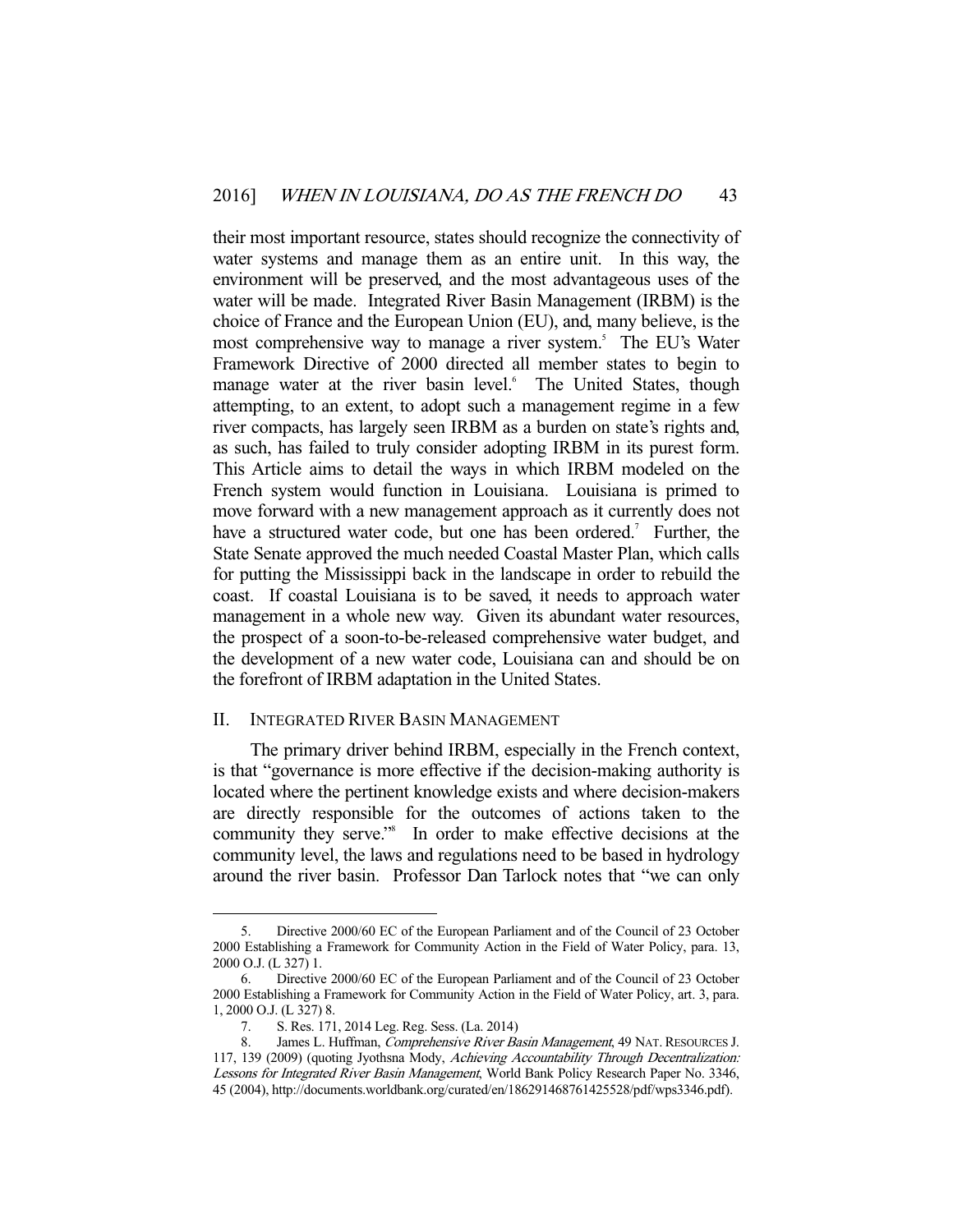sustain biodiversity by managing entire ecosystems."<sup>9</sup> A similar statement could also be made about sustaining human societies and economies. Tarlock points out that historically, rivers were perceived as underutilized if they were left to their natural course.<sup>10</sup> Development, at least in western states, was seen as making the most "beneficial" use of the water, generally by using as much as possible, which effectively removes it from the ecosystem. In the eastern states, rivers were, and still largely are, disconnected from their hydrological connections through water management regimes identifying various water bodies and sources as separate and apart. Rarely are surrounding lands managed with water as a system. Water is divvied up by state boundaries, and within states, by groundwater and surface water classifications, sometimes with entirely different management regimes governing each respectively.<sup>11</sup> To be sure, it has not always been easy to understand groundwater bodies, but as science has progressed, so too should the management of this integral part of a river basin.

In the loftiest of terms:

[I]ntegrated river basin management aims to establish a framework for coordination whereby all administrations and stakeholders involved in river basin planning and management can come together to develop an agreed set of policies and strategies such that a balanced and acceptable approach to land, water, and natural resources management can be achieved.<sup>12</sup>

It is the combination of administration at the highest levels of government, lowest levels of government, stakeholder participation, and hydrologic and environmental considerations that make IRBM truly integrated. The World Bank emphasizes the fact that integration must extend not only to environmental and economic issues but also social issues.13 Meaningful stakeholder input and participation is key if the river basin is to be managed holistically and to the most beneficial  $extent.<sup>14</sup>$ 

<sup>9.</sup> A. Dan Tarlock, Putting Rivers Back in the Landscape: The Revival of Watershed Management in the United States, 6 HASTINGS W.-NW. J. ENVTL. L. & POL'Y 167 (2000).

 <sup>10.</sup> Id. at 168.

 <sup>11.</sup> For example, Tennessee does not manage surface and groundwater conjunctively, but rather the first based on riparianism, and the later by correlative rights.

<sup>12.</sup> Peter Millington, Douglas Olson & Shelly McMillan, Integrated River Basin Management: From Concepts to Good Practice 3 (World Bank Integrated River Basin Management Briefing Note No. 1, Report No. 41150 (2006)), http://documents.worldbank. org/curated/en/965371468340137430/pdf/411500Intro0to1mgmt0NOTE1101PUBLIC1.pdf.

 <sup>13.</sup> Id. at 4.

 <sup>14.</sup> Id. at 3.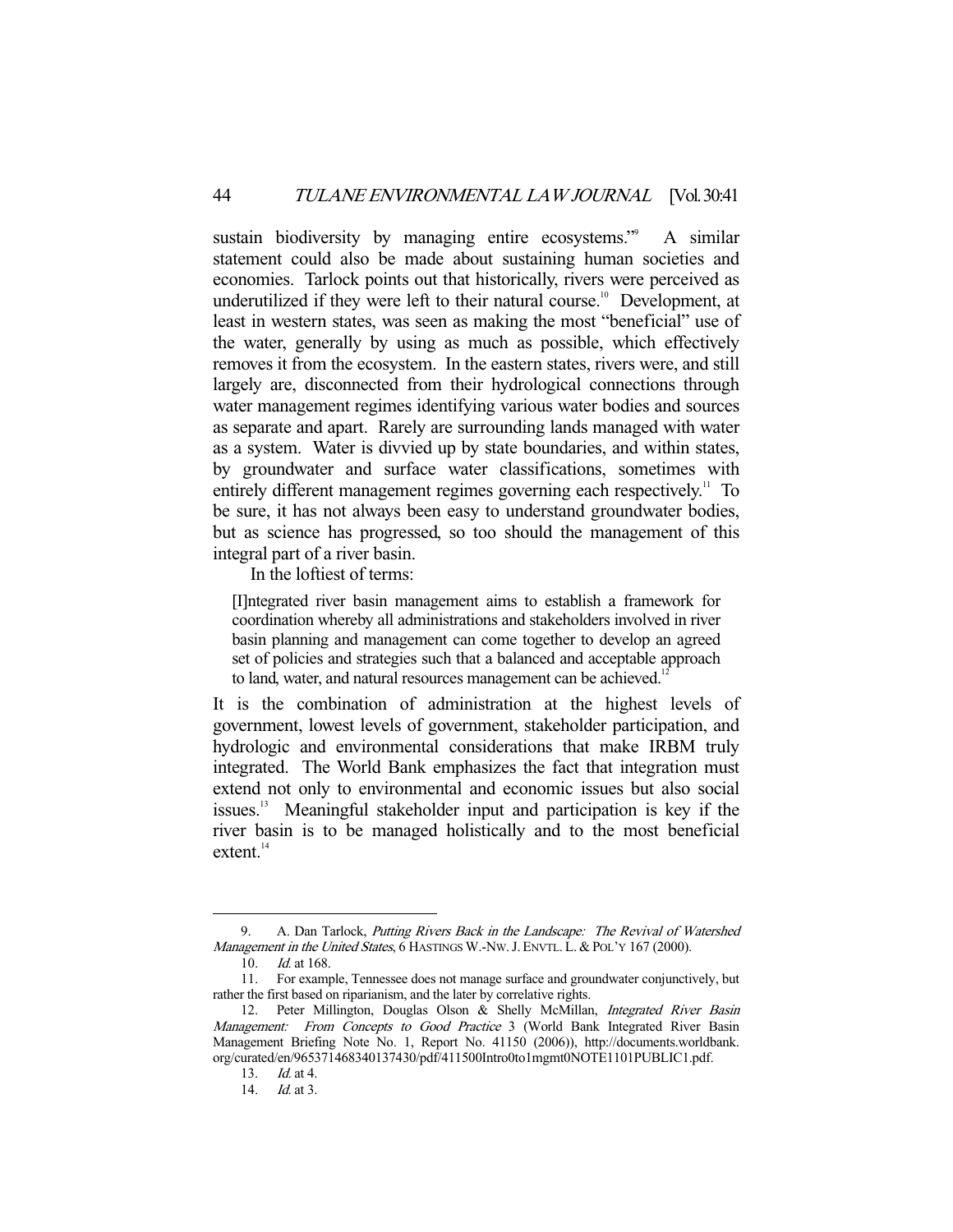Stakeholders are the water users, whether they are domestic households, industry, the state, local municipalities, or even environmental groups that seek to "use" the water through preservation.<sup>15</sup> The Dublin Principles state that "[w]ater development and management should be based on a participatory approach, involving users, planners and policy-makers at all levels," which is a noble  $\dim^{16}$ , but one that takes much effort and coordination to implement. In a true IRBM system, it is important that all stakeholders have an equal voice in management. It is imperative that all stakeholders are identified and their needs and values assessed.<sup>17</sup> Generally, each sector or identified stakeholder group will vote or appoint representatives to the basin commission.<sup>18</sup> Once this is complete, the collaboration process will work to keep all constituents informed, generally through stakeholder meetings, frequent communications and publications, and frequent consultation with those responsible for the final draft of the basin management plan. This can often be a long and daunting task, but if IRBM is to function correctly, recognizing the water needs of all users is highly important.

 One of the political challenges is recognizing that the environmental groups and domestic users have an interest in the water resource equal to

<sup>15.</sup> MINISTRY OF ECOLOGY, SUSTAINABLE DEV., TRANSP. & HOUS., WATER POLICY IN FRANCE: EXPERIENCE AT THE SERVICE OF THE INTERNATIONAL COMMUNITY 8 (2012), http://www. developpement-durable.gouv.fr/IMG/pdf/Politique\_de\_l\_eau\_GB.pdf [hereinafter MINISTRY, WATER POLICY IN FRANCE].

 <sup>16.</sup> In 1992, the International Conference on Water (ICWE) and the Environment met in Dublin, Ireland, and developed the Dublin Principles which set forth the ICWE's recommendations for action to reduce water scarcity. See Miguel Solanes & Fernando Gonzalez-Villarreal, The Dublin Principles for Water as Reflected in a Comparative Assessment of Institutional and Legal Arrangements for Integrated Water Resource Management, GLOBAL WATER PARTNERSHIP TECHNICAL ADVISORY COMMITTEE, TAC Background Papers No. 3, 6 (1999), http://www.gwp.org/Global/ToolBox/Publications/Background%20papers/03%20The% 20Dublin%20Principles%20for%20Water%20as%20reflected%20in%20a%20Comparatice%20 Assessment%20of%20Institutional%20and%20Legal%20Arrangements%20for%20IWRM%20( 1999).pdf.

 <sup>17.</sup> The UN's Organization for Economic Cooperation and Development (OECD) suggests creating a map of stakeholders and their interests, by first identifying their involvement across the water chain, for example quality, quantity, or waste management, and their link with other sectors. Second, it is important to assess the potential of each stakeholder to aid or hinder the decision-making process. For further detail on this process, see OECD STUDIES IN WATER, STAKEHOLDER ENGAGEMENT FOR INCLUSIVE WATER GOVERNANCE (2015) [hereinafter OECD, STAKEHOLDER ENGAGEMENT], http://www.oecd-ilibrary.org/docserver/download/4215051e.pdf? expires=1459867204&id=id&accname=ocid45123324&checksum=3553F85E1B105B4D7B5B3 C13270B284B.

 <sup>18.</sup> The OECD highlights the mechanism elected in the Netherlands, stakeholder democracies, in which stakeholders are elected by their peers to the water basin boards or commissions. Each sector is allotted a fixed amount of seats. In order to ensure equal representation and voting, IRBM would demand that each sector have an equal number of seats. Such a selection process would likely be ideal here in the United States.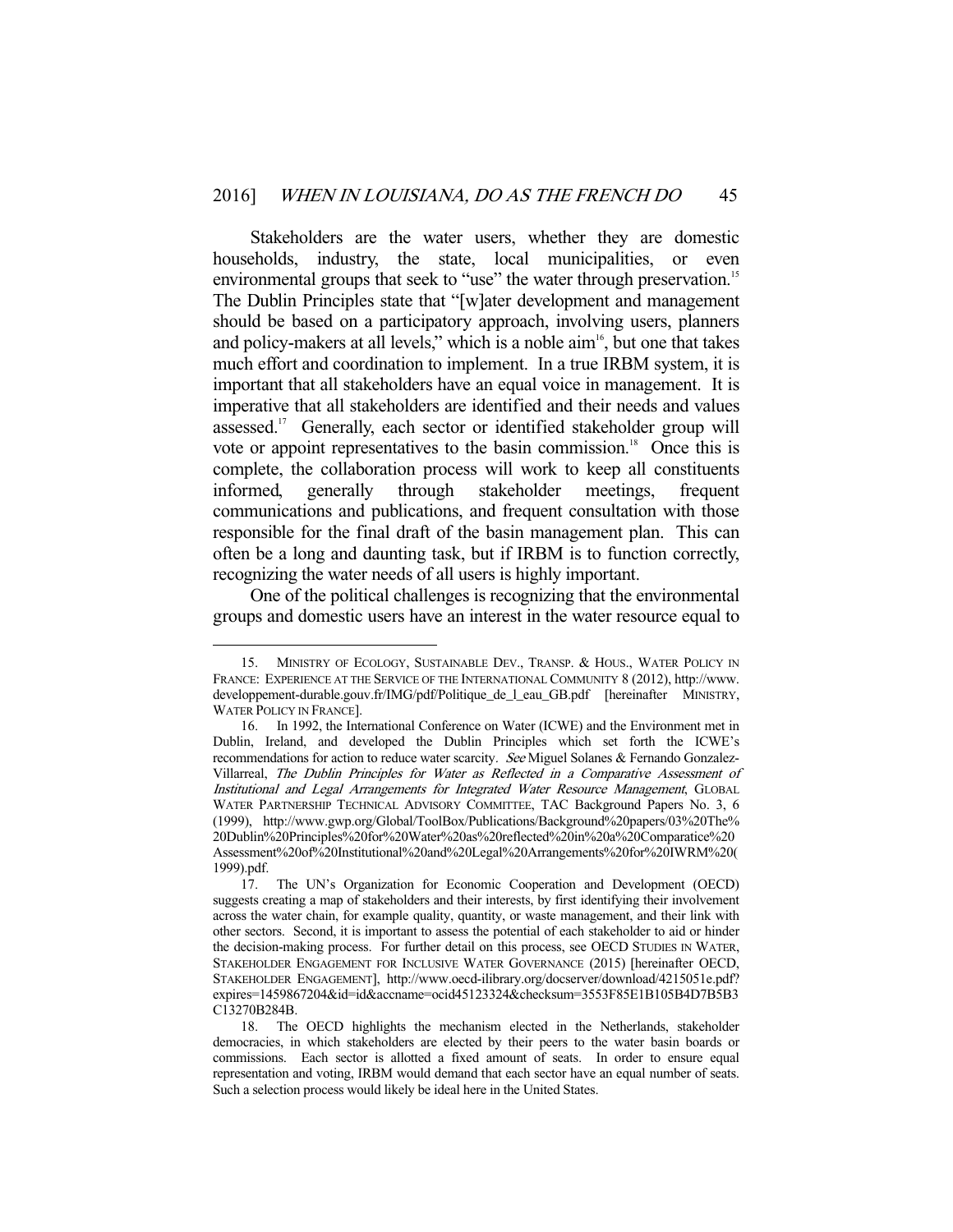that of the industry groups whose interests often carry a lot of weight in government decisions. It is imperative that all stakeholders have a meaningful say in the decision-making process.<sup>19</sup> This role equates to something akin to legal standing. James Huffman cites Jyothsna Mody, who states, "[p]articipation is sometimes described as providing a 'voice' to stakeholders. However, it is more helpful to think of participation as providing *de facto* property rights.<sup>"20</sup> The *de facto* property rights give each stakeholder an equal vote in the decision-making process, which if run effectively, will prevent the stakeholders with significant influence from overcoming those with less bargaining power.<sup>21</sup> The arguably more powerful stakeholder, usually someone with private property rights in the basin, will be held in check by the de facto property rights of a stakeholder that may only have an interest in how the water is used and managed and not necessarily a riparian right. Although there are multiple ways in which these rights can be accounted for and managed<sup>22</sup>—such as stakeholder coalitions, committees, or groups—one recommended way in which to define these rights, and the way in which decision making is handled, is through operating agreements.<sup>23</sup> These  $de$ facto rights would be enumerated in the operating agreement and give the non-riparian stakeholder the same standing in a court of law as the riparian.24 This amounts to more than a heckler's veto because should the committee deviate from the operating agreement, or a large powerful stakeholder attempt to bully through his position, those with these de facto property rights have the operating agreement to fall back upon and enforce. By implementing a proper IRBM voting allotment system, laid out in an operating agreement, each stakeholder representative will have the same power and therefore be more inclined to participate in the compromise driven management system. When the management plans for the basin are drafted and put to a vote in the basin commission, each stakeholder representative will have the responsibility and privilege to cast their vote of approval or disapproval based on the collaboration that was mandated in the development. However, it is important to note that a unanimity system, a tenant of a pure IRBM system, may simply stall the

 <sup>19.</sup> Huffman, supra note 8, at 140.

<sup>20.</sup> Id. at 141 (quoting Jyothsna Mody, Achieving Accountability Through Decentralization: Lessons for Integrated River Basin Management, World Bank Policy Research Paper No. 3346, 11 (2004), http://documents.worldbank.org/curated/en/186291468761 425528/pdf/wps3346.pdf).

<sup>21.</sup> *Id.* at 141-42.

<sup>22.</sup> OECD, STAKEHOLDER ENGAGEMENT, supra note 17, at 119-36.

 <sup>23.</sup> Id. at 120.

<sup>24.</sup> *Id.* at 142.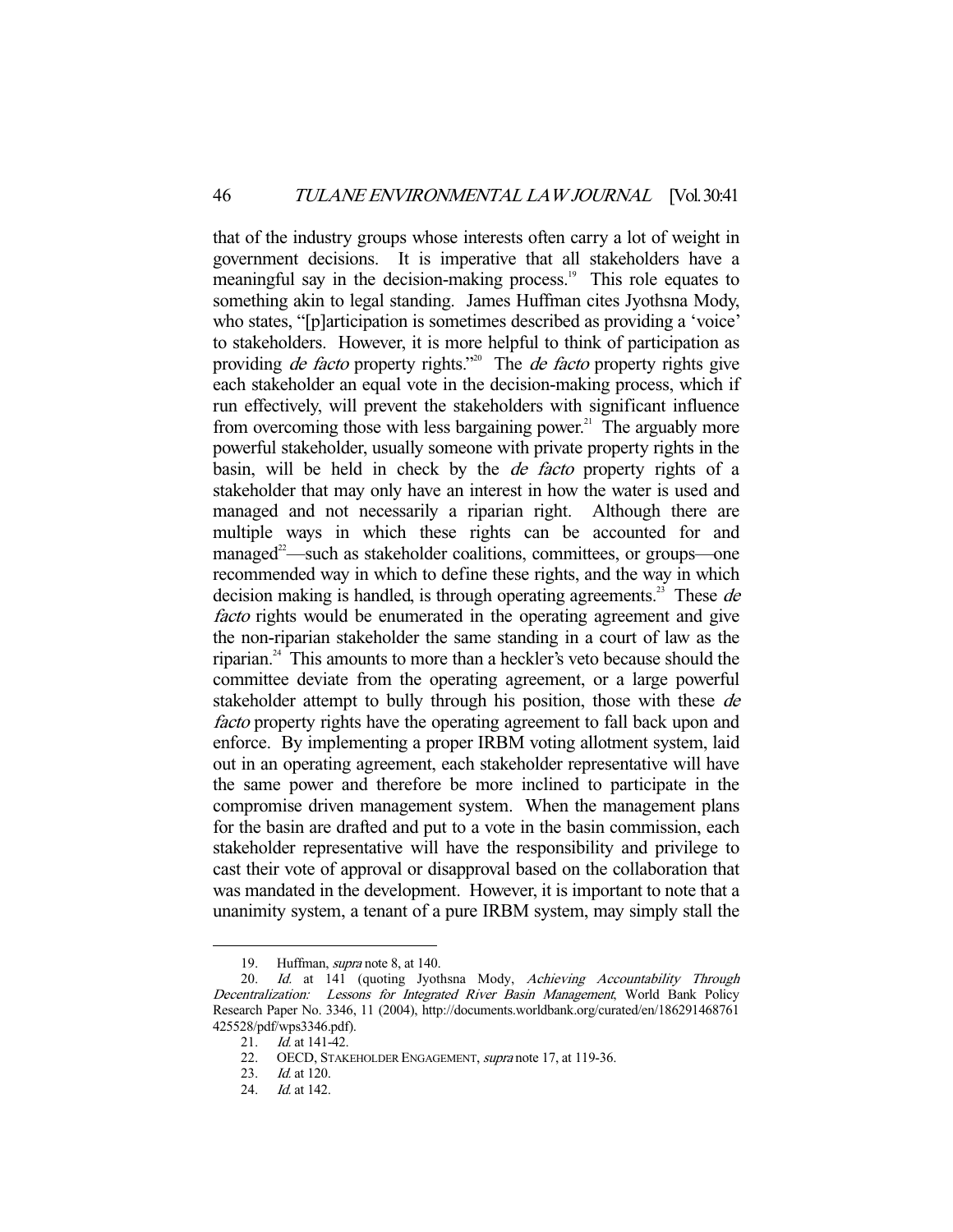process as any one of the stakeholders may hold out on voting if they are not pleased with the arrangement.<sup>25</sup> Huffman suggests, and is very likely correct, that despite the fact that it would be a move away from the pure collaborative governance strategy promoted by IRBM, the best way in which to achieve the best results without voting stalemates is a majoritarian or super-majoritarian rule of decision.<sup>26</sup>

 In IRBM, stakeholders not only have the responsibility of voting, they also have the responsibility to aid in internalizing costs of the water management system. $2^7$  In a true IRBM system, costs associated with water management are born by the users and polluters of the water, in other words IRBM is founded on the polluter pays principle, or as France states it, "water pays for water."<sup>28</sup> In its most basic form, the polluter pays principle requires that polluters and users of water pay for the amount of pollution they discharge into the water and the amount of water that they withdraw from the water course.<sup>29</sup> This can be true for a variety of pollution, not simply for water. The companies selling a good usually internalize the cost of pollution in their products.<sup>30</sup> This system allows for the management system to pay for itself through fees and taxes levied on the polluter and user. It also encourages the development of the best available technology to reduce pollution output and water consumption.<sup>31</sup> The United States has not adopted this system, as the true form of the polluter pays principle is preemptive rather than reactive.<sup>32</sup> Federal environmental statutes in the United States provide a structure that forces a polluter to pay in the event of an accident. They do not build in pollution costs at the outset before a permit is given to construct the facility as most European countries do. $\frac{3}{3}$  Such cost built in at the outset ensures that the management system will effectively be paid for.

 Though there is no one way to implement an IRBM system that would contravene the principles of the system itself, the World Bank has

<sup>25.</sup> Huffman, *supra* note 8, at 142.

<sup>26.</sup> *Id.* at 146-47.

<sup>27.</sup> MINISTRY, WATER POLICY IN FRANCE, *supra* note 15, at 10.

 <sup>28.</sup> Id.

 <sup>29.</sup> Coralie Noël, INT'L OFFICE FOR WATER, CAPACITY BUILDING FOR BETTER WATER MANAGEMENT: ORGANIZATION OF WATER MANAGEMENT IN FRANCE 1, 11-12 (June 2009), http://www.oieau.org/IMG/pdf/IOWater-WaterManagementFrance.pdf.

 <sup>30.</sup> Id.

 <sup>31.</sup> Jonathan Remy Nash, Too Much Market? Conflict Between Tradable Pollution Allowances and the "Polluter Pays" Principle, 24 HARV. ENV. L.REV. 465, 479 (2000).

 <sup>32.</sup> Though certain emission trading programs such as the sulfur dioxide trading program administered by the EPA have had great success. See id. at 466.

 <sup>33.</sup> Statutes in the United States that incorporate a reactive version of polluter pays include the Comprehensive Environmental Response, Compensation and Liability Act (CERCLA) 42 U.S.C. § 9607; and the Oil Pollution Act 33 U.S.C. 2102.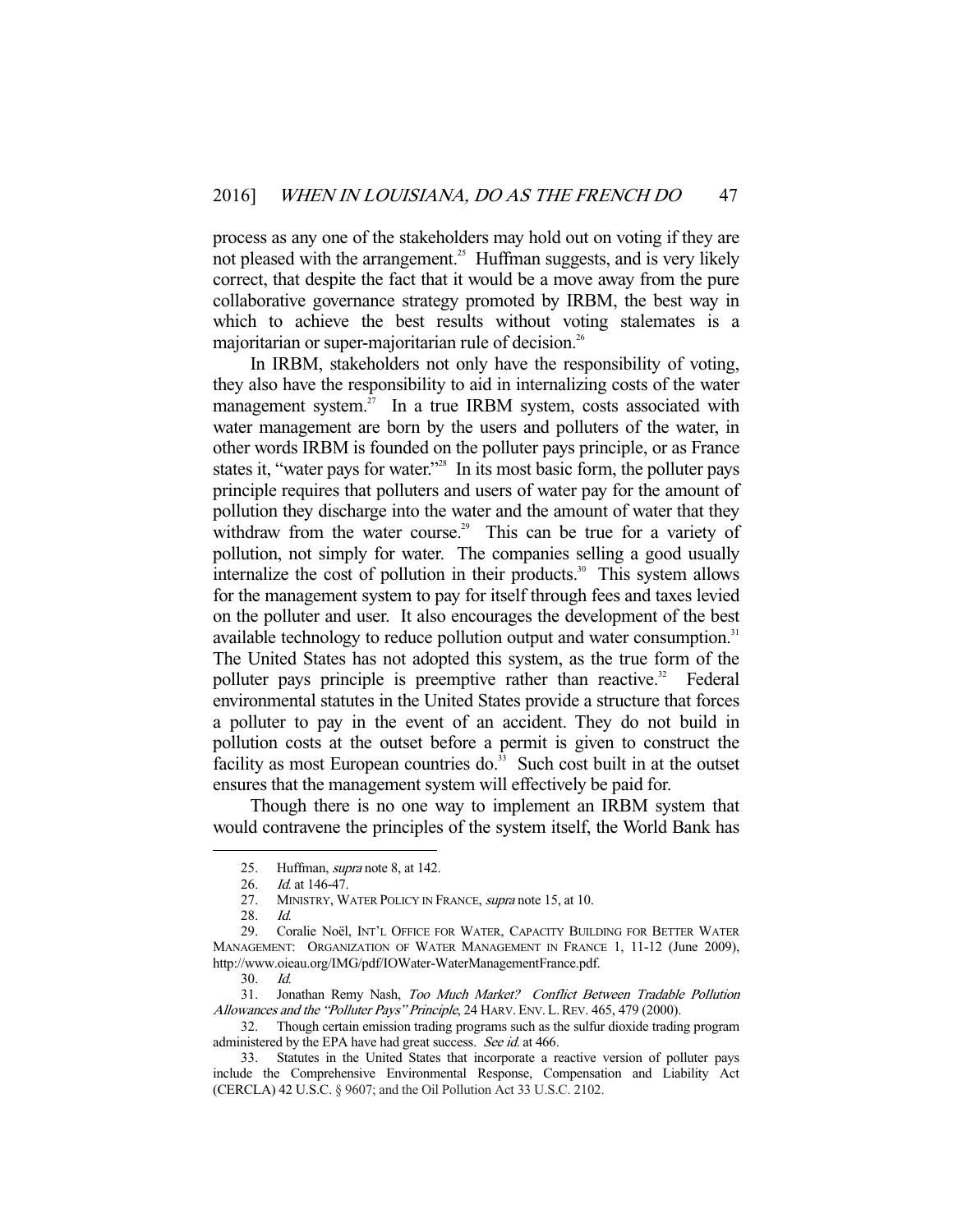suggested that there are five key features that "constitute best practice in IRBM."34 The first requires the establishment of a "basin-wide institutional framework that allows all the main government administrations operating within the basin to participate.<sup>355</sup> It emphasizes that this must be equal participation, and it must be supported by some form of legislation, regulation, or decree.<sup>36</sup> Further, it recommends a clear integrated natural resource policy agenda, as well as a financing and budgeting system.<sup>37</sup> The second necessary prong is knowledge of the condition and behavior of the water resources in the basin, which will require assessment and data collection on water quality and quantity.<sup>38</sup> This data should not remain static but rather be converted and used in trend analysis. Third, the institutional framework, considering the trend analysis, should develop integrated policies and strategies for addressing issues and make decisions based on and in recognition of the holistic and interactive nature of the water resources.<sup>39</sup> Integration must not stop at the water resource itself but be applied across institutions and governing bodies.<sup>40</sup> As noted above, the fourth integral prong to successful IRBM is the participation of the community and stakeholders in the management process.41 Finally, system-wide monitoring is necessary to ensure sustainable management across the basin.<sup>42</sup> Such a system could take many forms depending on the sophistication of prior government oversight or management practices, but in any event, the auditing and monitoring process will "create or reinforce accountability among the key organizations and their staff."<sup>43</sup> No matter how IRBM is implemented within a state, country, or region, one thing is certain: there must be willingness to compromise and change despite political and economic interests. Louisiana, with an ever-shrinking coast that threatens not only the economy but also a deeply-rooted culture, may be in such a position to change.

-

39. Id.

<sup>34.</sup> Millington et al., *supra* note 12, at 5.

<sup>35.</sup> *Id.*<br>36. *Id.* 

 $36.$ 

 <sup>37.</sup> Id.

 <sup>38.</sup> Id.

 <sup>40.</sup> Id.

 <sup>41.</sup> Id. 42. Id.

 <sup>43.</sup> Id.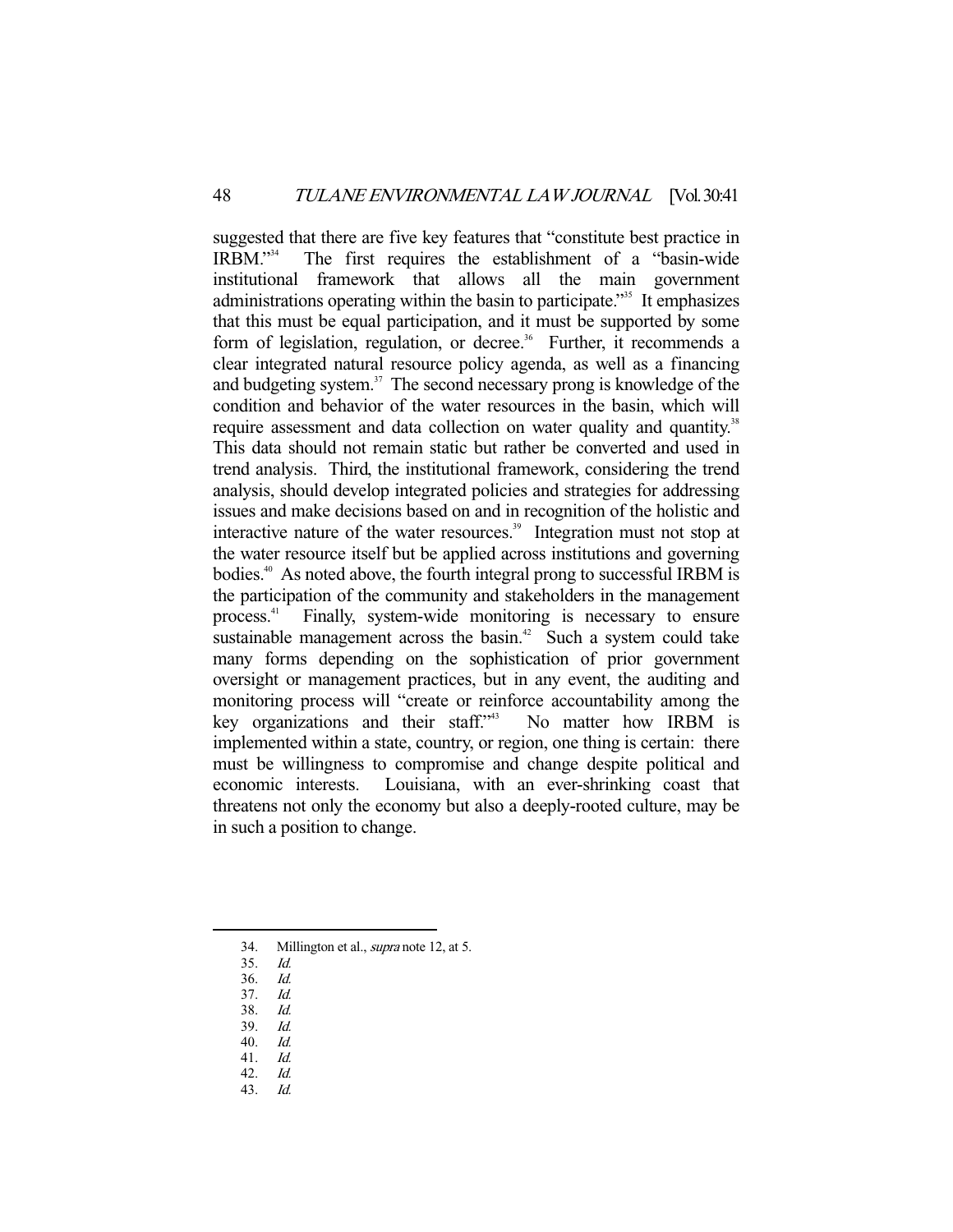#### III. THE FRENCH SYSTEM

 The French have been relying on various forms of IRBM since 1964.<sup>44</sup> In recent years, the French systems have been reimagined as the European Union issued multiple water management directives charging the entire European community with adopting a river basin management scheme to preserve the natural heritage of water in Europe.<sup>45</sup> The Law of 16 December 1964 called for organized water management at the river basin level.<sup>46</sup> In 1992, the Law of 3 January overlaid this basin organization with the principles of integrated management, declaring water the "common heritage of the Nation," calling for cross-sectoral management by stakeholders and comprehensive management of surface and groundwater.<sup>47</sup> Importantly, it required that each basin and sub-basin develop and implement basin management plans.<sup>48</sup> These two laws have largely been repealed, though leaving the basic basin structure, owing to issuance of the EU's Water Framework Directive (WFD) in 2000<sup>49</sup> and subsequent directives including the Groundwater Directive in 2006.<sup>50</sup> In 2004 the WFD was transposed into French law through the Law of 21 April 2004.<sup>51</sup> Finally, the Law on Water and Aquatic Environments of 30 December 2006 revised French water policy to improve access to water and provided for transparency of water utility operations, among other things.<sup>52</sup> Most importantly, it recognized the right to water for everyone and took into account adaptation for climate change.<sup>53</sup> It also established the Office National de l'Eau et des Milieux Aquatiques (ONEMA), or the National Agency for Water and Aquatic Environments, which

<sup>44.</sup> See, e.g., OECD, OECD ECONOMIC SURVEYS: FRANCE (Nov. 29, 2001), http://www. oecd-ilibrary.org/docserver/download/1001131e.pdf?expires=1475446668&id=id&accname=ocid 56016049&checksum=50C92F6AF4452C8C6A348707B1892413.

 <sup>45.</sup> Directive 2000/60, of the European Parliament and of the Council of 23 October 2000 Establishing a Framework for Community Action in the Field of Water Policy, 2000/60/EC, para. 1, 2000 O.J. (L 327) 5.

<sup>46.</sup> Jan C. Bongaerts, European Water Law: Water Policy and Water Resources Management in France, the Projet de loi sur l'eau, 11 EUR. ENERGY & ENV'T. L. REV. 239, 240 (2002).

 <sup>47.</sup> Loi 92-3 du 3 janvier 1992, Journal Officiel De La Republique Francaise [J.O.] [Official Gazette Of France] Jan. 3, 1992 art. 1.

<sup>48.</sup> *Id.* at art. 3.<br>49. Bongaerts,

Bongaerts, *supra* note 46, at 239.

 <sup>50.</sup> Directive 2006/118/EC of the European Parliament and of the Council of 12 December 2006 on the Protection of Ground Water Against Pollution and Deterioration, 2006 O.J. (L 372) 21.

<sup>51.</sup> Noël, *supra* note 29, at 5.

 <sup>52.</sup> Id.

 <sup>53.</sup> Id.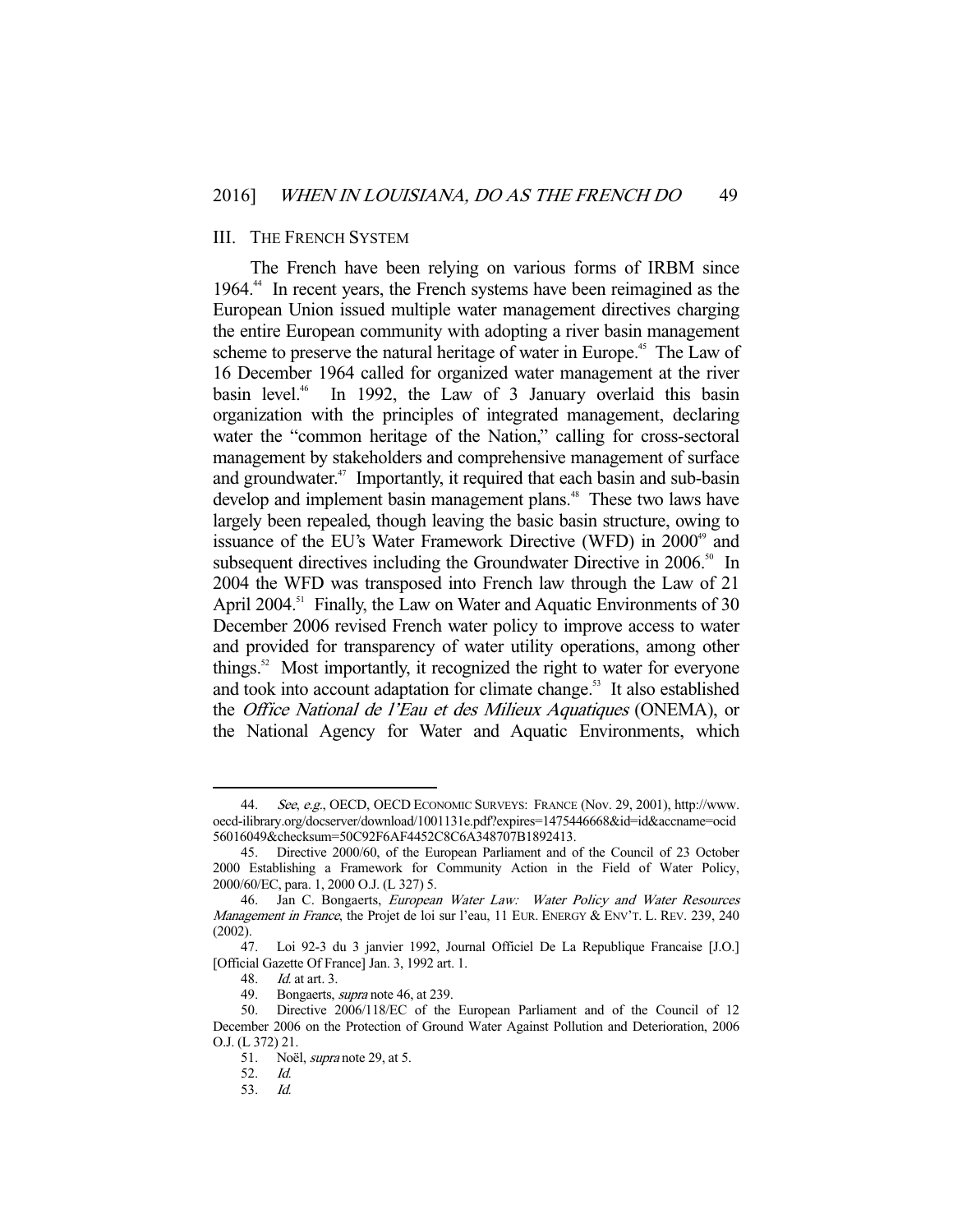enforces regulations and permits throughout the country.<sup>54</sup> The legal evolution of the French water management system has moved it closer to a true IRBM system and should be used as an example for Louisiana.

 French water management emphasizes deconcentration and decentralization, which allows for management plans tailored to the needs of specific basins and input from all water users.<sup>55</sup> However, the central government does play a management role through the Ministere de l'Ecologie, du Developpement durable, des Transports et du Logement, or the Ministry of Ecology, Sustainable Development, and Energy (the Ministry). $56$  The Ministry is the main governmental body responsible for implementing environmental laws through its main and regional offices.<sup>57</sup> The Ministry oversees its regional offices, the Directions Régionales de l'Environnement, de l'Amenagement et du Logement (DREAL), or the Regional Environmental Planning and Housing Agency, as well as ONEMA.<sup>58</sup> Other offices of the State overseen by the Ministry relevant to water management are the Comité national de l'eau (CNE), or the National Water Committee, and Voies Navigables de France (VNF), or French Navigable Waterways.<sup>59</sup> The CNE is a consultative body to the Ministry chaired by a member of Parliament appointed by the prime minister and made up of users, environmental associations, local governments, representatives of the state, river restoration advisers, and the drainage basin presidents.<sup>60</sup> The CNE is consulted on new national and regional policy decisions and advises on proposed new draft legal texts, as well as text reforms and potential government action.<sup>61</sup> The VNF is responsible for the management of many, though not all, of the navigable rivers within the country, and in 2012, VNF was given permission to begin producing electricity.<sup>62</sup>

 French water management is based around the six major river basins, made up of eight total river basin districts, on the continent and

 <sup>54.</sup> Id.

 <sup>55.</sup> Id.

 <sup>56.</sup> Jeremy Watkins, The French Water and River Management System: An Overview, RIVER RESTORATION CTR. CRANFIELD U. 4 (2012), http://www.ecrr.org/Portals/27/The%20 French%20Water%20and%20River%20Management%20System.pdf.

 <sup>57.</sup> Id.

<sup>58.</sup> *Id.* at 4, 11.

 <sup>59.</sup> Id. at 5-6.

 <sup>60.</sup> Id. at 5.

<sup>61.</sup> Id.; Noël, supra note 29, at 9.

 <sup>62.</sup> Watkins, supra note 56, at 6.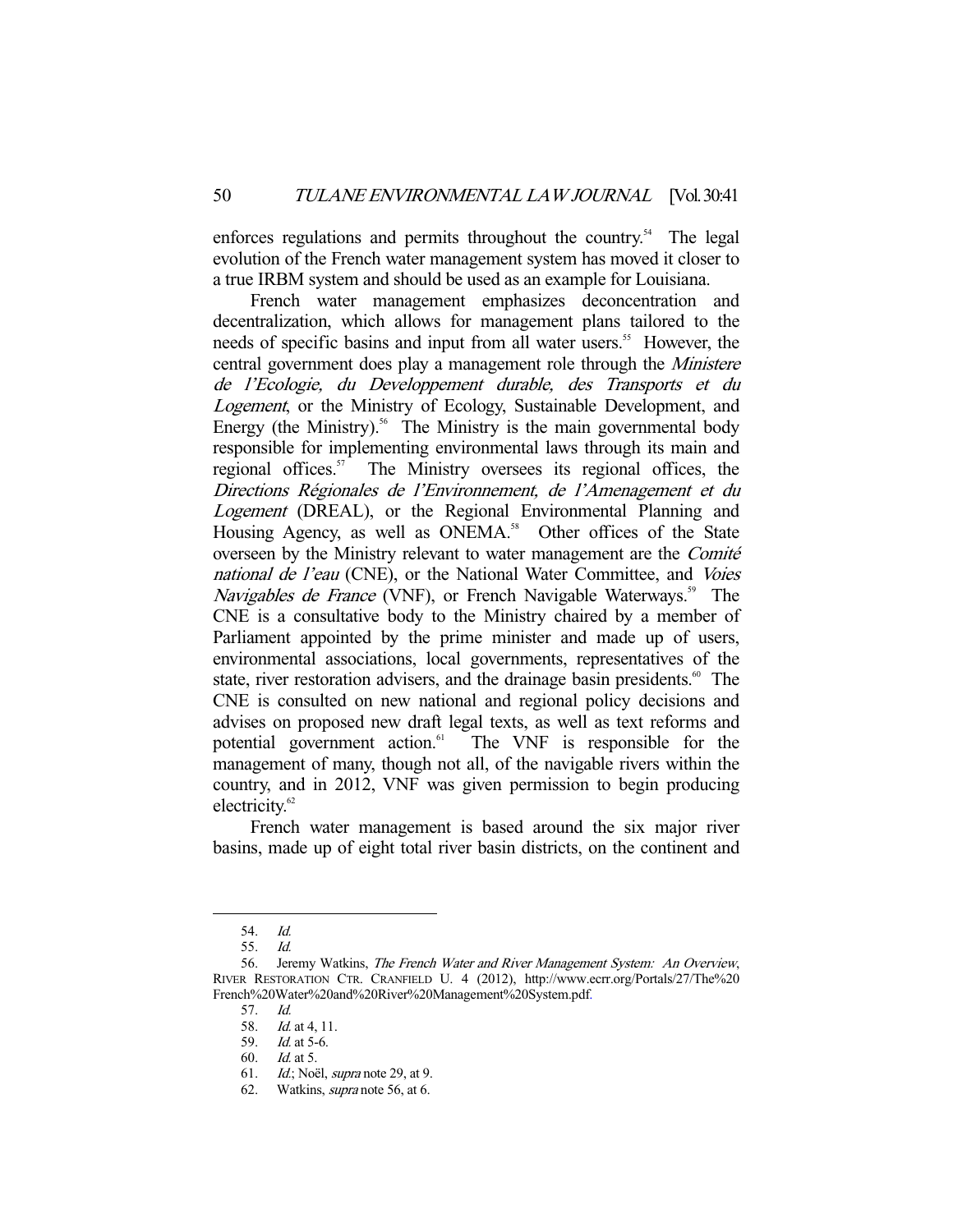the five overseas territories.<sup>63</sup> This basin structure is layered upon the divisions of the state: regions, which are broken down into departments, which are ultimately broken down into municipalities.<sup> $64$ </sup> As of 2012, there were 36,766 municipalities, housed within 101 departments and 26 regions.<sup>65</sup> The continental basins, along with the sub-basins within them, are managed by Les Agences De L'Eau, or the Water Agencies, each named for the major basin they cover.<sup>66</sup> These are Adour-Garonne, Rhone-Mediterranée, Artois-Picardie, Rhin-Meuse, Loire-Bretagne, and Seine-Normandie.<sup>67</sup> Six of the river basin districts within continental France are considered international basins and, as such, are required by the European Union to develop management plans through cooperation with the neighboring country.<sup>68</sup> Each of the six major river basins in France has developed a Schema Directeur d'Amenagement et de Gestion des Eaux (SDAGE) that serves as the main water management plan.<sup>69</sup> Each of the smaller regional basins within the larger basin develop Schema d'Amenagement et de Gestion des Eaux (SAGE), a smaller regional water plan that is to comply with the larger  $SDAGE<sup>70</sup>$ . Arguably the most important features of IRBM in France are the concepts of decentralization and deconcentration.<sup>71</sup> The central government is deconcentrated at the departmental and regional level, each headed by the state-appointed Prefect.<sup>72</sup> The Prefect is effectively the only state representative in the departments and regions; he or she acts as the voice of the central government and oversees the Ministry offices found within each region and department, including ONEMA, DREAL, and VNF.<sup>73</sup> Though he is responsible for much more than water management, one Regional Prefect from the major basin is given the title Préfet Coordonnateur De Bassin. As the coordinator of the drainage basin, the

 <sup>63.</sup> This Article will focus on the continental basins. The overseas basins are Corsica, Guadeloupe, Martinique, French Guyana, and Reunion Island.

 <sup>64.</sup> Noël, supra note 29, at 4.

<sup>65.</sup> Watkins, *supra* note 56, at 14; Noël, *supra* note 29, at 4.

 <sup>66.</sup> See Noël, supra note 29, at 8.

 <sup>67.</sup> Watkins, supra note 56, at 7.

 <sup>68.</sup> Rep. from the Commission to the European Parliament and The Council on the Implementation of the Water Framework Directive (2000/60/EC) River Basin Management Plans, COM (2012) 670 Final (Nov. 14, 2012).

 <sup>69.</sup> Watkins, supra note 56, at 9.

 <sup>70.</sup> Id. at 12.

 <sup>71.</sup> Id.

<sup>72</sup> Noël, *supra* note 29, at 4.

<sup>73.</sup> Watkins, *supra* note 56, at 5, 10; Noël, *supra* note 29, at 4.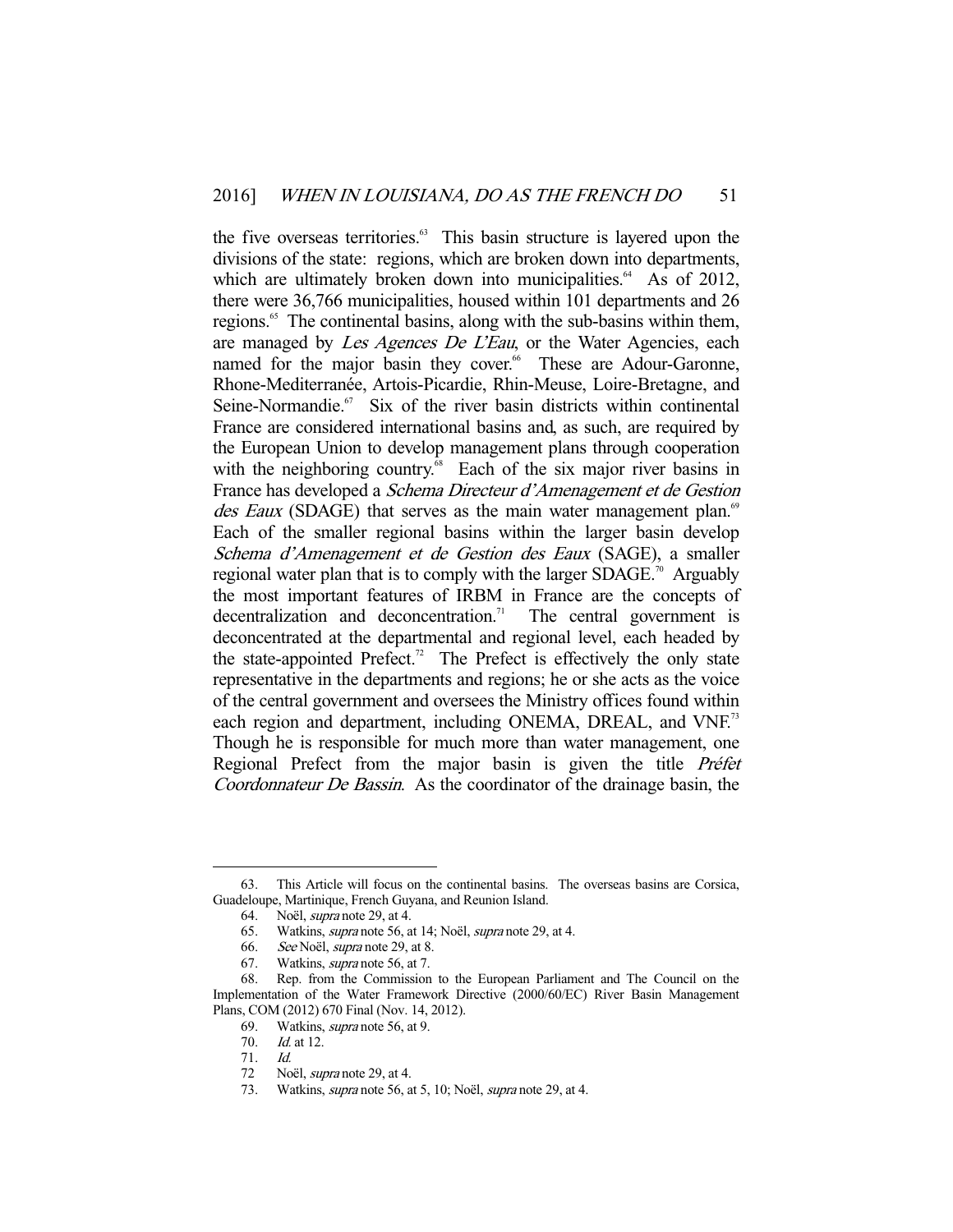Prefect is responsible for approving the SDAGE, which is drafted by the River Basin Committee (Committee).<sup>74</sup>

 The Committee is part of the decentralization of water management. It also exemplifies how stakeholder input is successfully structured in an IRBM system. Each Committee is made up of 40% local authority representatives, 40% representatives of water users, and 20% government representatives.75 Local ONEMA representatives, as well as other state-funded agency representatives, are included as members of the Committee.<sup>76</sup> The Committee, along with the Basin Coordinator Prefect, is responsible for ensuring that there is dialogue and coordination between water users, the state, and state and private agencies.<sup>77</sup> As such, the Committee, given its makeup of all water interests, is responsible for drafting the SDAGE. This plan acts as the blueprint for development and management of water resources, "setting out general directions, objectives and provisions to be implemented and puts forward an action plan."78 This action plan, known as a Program of Measures, was required by the WFD.<sup>79</sup> Any further actions, plans, or management proposals at the regional or municipal level must comply with the SDAGE.<sup>80</sup> The regions, covered in the larger basin managed by the Water Agency, are responsible for working with local authorities and users in the agency's departments and municipalities to create the SAGE, which must comply with the SDAGE.<sup>81</sup> The SAGE is approved by the relevant Regional Prefect. ${}^{82}$  Finally, the municipality is responsible for drinking water supplies and sanitation. It has the option of combining with a neighboring municipality to provide these services.<sup>83</sup> Though the SDAGE governs water use in a given basin, the State, guided by the CNE, will set general rules of administration and sanitation and environmental objectives, which today comply with many EU Directives concerning the water environment.<sup>84</sup>

 <sup>74.</sup> AGENCE DE L'EAU SEINE-NORMANDIE, WATER MANAGEMENT IN THE SEINE-NORMANDIE RIVER BASIN DISTRICT 1 (2011), http://www.eau-seine-normandie.fr/fileadmin/media theque/Dossier\_partage/INSTITUTIONNEL/PLAQUETTES/4VoletsAESN\_ENG.pdf.

 <sup>75.</sup> Noël, supra note 29, at 9.

 <sup>76.</sup> Id.

 <sup>77.</sup> Noël, supra note 29, at 11.

<sup>78.</sup> MINISTRY, WATER POLICY IN FRANCE, *supra* note 15, at 7.

 <sup>79.</sup> Directive 2000/60 EC of the European Parliament and of the Council of 23 October 2000 Establishing a Framework for Community Action in the Field of Water Policy, art. 11, para. 1, 2000 O.J. (L 327) 13.

<sup>80.</sup> Noël, *supra* note 29, at 11-12.<br>81. MINISTRY, WATER POLICY IN

MINISTRY, WATER POLICY IN FRANCE, supra note 15, at 7.

<sup>82.</sup> Watkins, *supra* note 56, at 13.

<sup>83.</sup> MINISTRY, WATER POLICY IN FRANCE, *supra* note 15, at 11.

<sup>84.</sup> *Id.* at 12.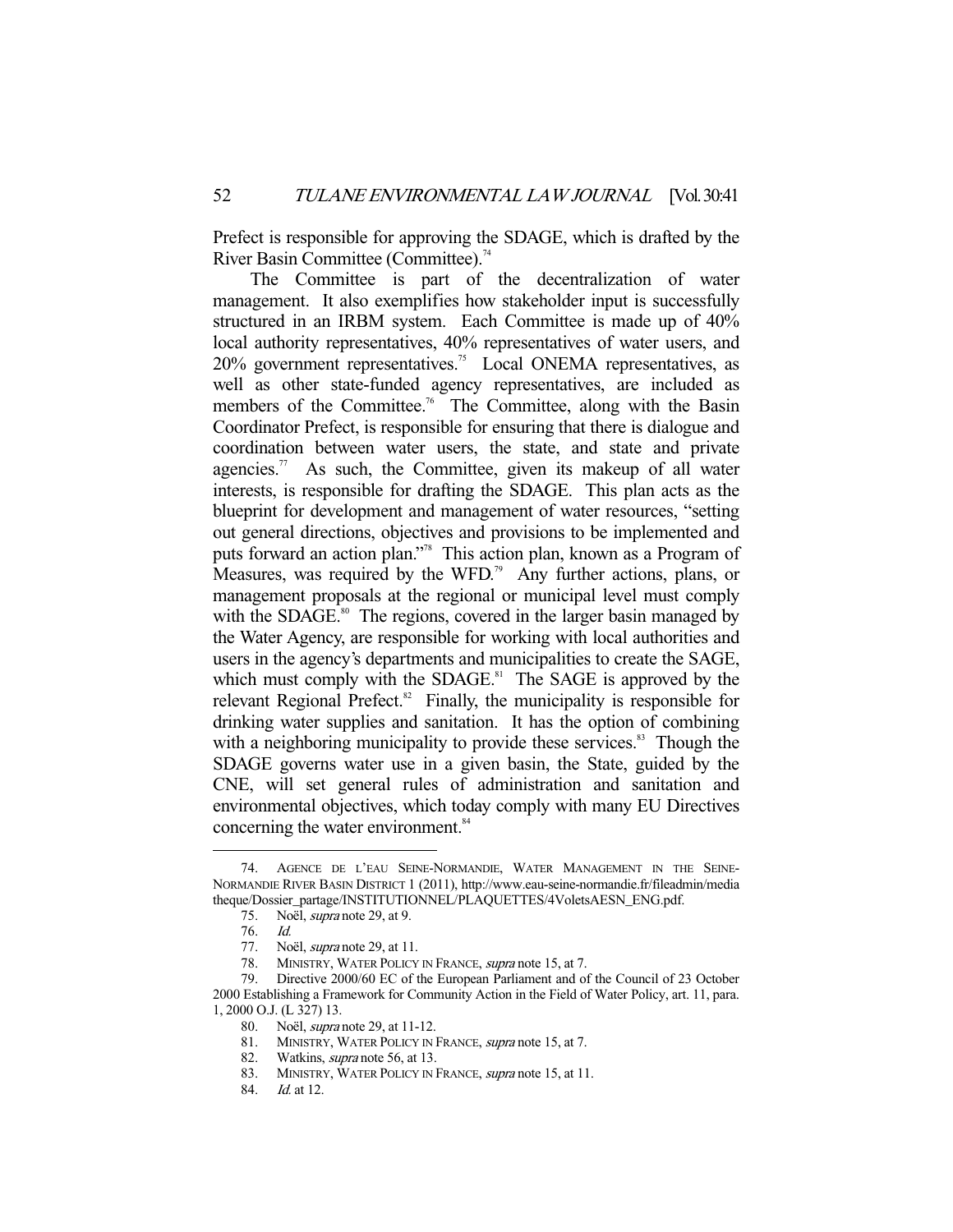#### IV. FRANCE AND THE EUROPEAN UNION

 The WFD called for the development of policies and regulations based upon the precautionary and polluter pays principles.<sup>85</sup> As noted above, France complies with the WFD's polluter pays requirement by following the water pays for water maxim. Each of the six water agencies of France levy taxes on water withdrawals and emission of pollutants, creating incentives for the water users to develop the most efficient and cleanest technologies.<sup>86</sup> This tax is separate from the permit requirements and payments that each user must also meet and pay.<sup>87</sup> The water agencies reinvest these funds into maintaining the system through management, subsidies for public works, subsidies for those that cannot pay their water bills, and conservation efforts.<sup>88</sup> An important aspect of this taxation system is that it is modulated based on the uses, the emissions, and the quality of the environment in that region.<sup>89</sup> It is not a flat tax. The SDAGE for each basin reflects the financing priorities for a period of six years; as such, each basin may choose to allocate funds in whatever manner best suits the needs of the basin.<sup>90</sup>

 The EU has issued several directives dealing with the environment and more specifically water management in the last fifteen years, the most important of which is EU Directive 2000/60/EC, known as the Water Framework Directive of 2000 (WFD).<sup>91</sup> France, as a member of the EU, is bound to follow the directives. Directives, unlike regulations, bind the member states of the EU, only in as much as they set out objectives to be achieved.92 A member state is free to decide the means to be used to achieve these objectives.<sup>93</sup> The EU selected river basin divisions for water management in 2000 and called for each member state to develop management plans within their basins complete with a program of measures that will be used to implement this plan.<sup>94</sup> Each

 <sup>85.</sup> Directive 2006/118/EC of the European Parliament and of the Council of 12 December 2006 on the Protection of Groundwater Against Pollution and Deterioration, art. 3, 2006 O.J. (L 372) 21.

 <sup>86.</sup> Noël, supra note 29, at 11-12.

<sup>87.</sup> Bongaerts, *supra* note 46, at 260, 262.

<sup>88.</sup> Noël, *supra* note 29, at 11-12.<br>89. *Id.* at 12.

 $Id.$  at 12.

 <sup>90.</sup> Id.

<sup>91.</sup> Introduction to the New EU Water Framework Directive, EUR. COMMISSION, http:// ec.europa.eu/environment/water/water-framework/info/intro\_en.htm (last visited Oct. 11, 2016).

<sup>92.</sup> THOMAS BUERGENTHAL & SEAN MURPHY, PUBLIC INTERNATIONAL LAW IN A NUTSHELL, 63 (3d ed. 2002).

 <sup>93.</sup> Id.

 <sup>94.</sup> Directive 2000/60 EC of the European Parliament and of the Council of 23 October 2000 Establishing a Framework for Community Action in the Field of Water Policy, art. 3-4,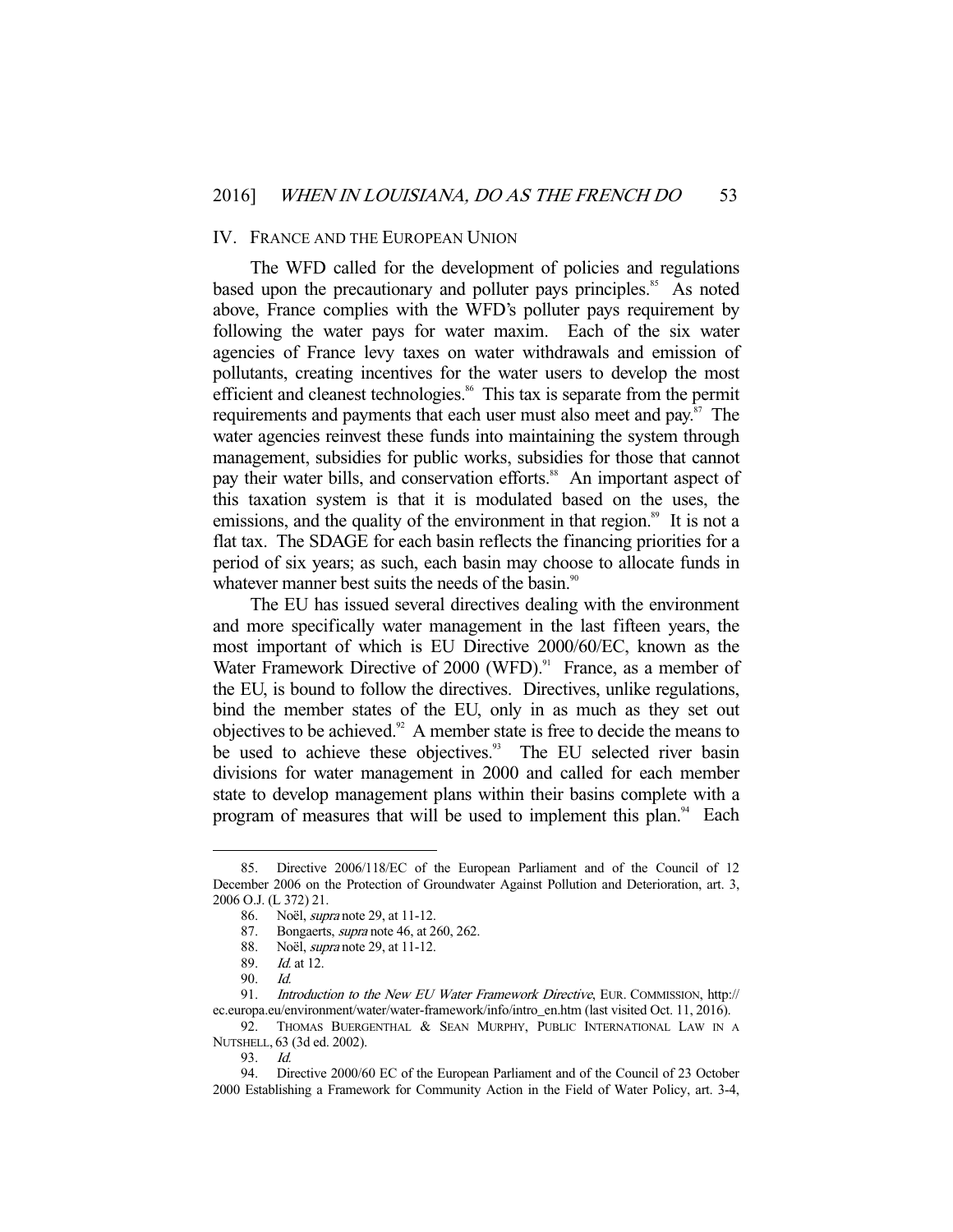basin should contemplate all water—including surface, ground, modified, and artificial—found within the delineated area.<sup>95</sup> This may have been related to France's success with this structure, but in any event, France did not have to greatly alter the way in which it managed water.

 The EU's WFD established "a framework for Community action in the field of water policy."96 Generally, the WFD sets forth a policy for conserving both surface and groundwater, preventing the deterioration of these waters by pollution and preserving ecological quality based on the precautionary principal and the idea that the polluter should pay. $\frac{97}{10}$  Much like the French Water Law of 1992, the WFD states, "[w]ater is not a commercial product like any other but, rather, a heritage which must be protected, defended and treated as such."<sup>98</sup> The WFD promulgates an extensive list of goals and the exact parameters of many of the monitoring programs that it wishes to see within the member states.<sup>99</sup> As such, the WFD calls for the development of integrated qualitative and quantitative management techniques for groundwater and surface water by taking into account the natural flow conditions within the hydrological cycle.<sup>100</sup> Generally, it is designed to create a cohesive management Generally, it is designed to create a cohesive management system applicable across the member states.

 The way in which the WFD directs the member states to implement such a cohesive management system is through the delineation of river basins and grouping of these basins into districts.<sup>101</sup> Importantly, groundwater is to be included, as well as coastal waters, in whatever river basin is nearest or most appropriate.<sup>102</sup> Those river basins that span more than one member state should be assigned to an international basin.<sup>103</sup> For those that extend into non-member states, the member state or states shall aim to coordinate with those non-members in an effort to fulfill the mission of the WFD and ensure that the entire river basin is in

<sup>2000</sup> O.J. (L 327) 8-11; Directive 2000/60 EC of the European Parliament and of the Council of 23 October 2000 Establishing a Framework for Community Action in the Field of Water Policy, para. 13-19, 2000 O.J. (L 327) 2.

 <sup>95.</sup> Rep. from the Commission to the European Parliament and The Council on the Implementation of the Water Framework Directive (2000/60/EC) River Basin Management Plans, COM (2012) 670 Final (Nov. 14, 2012).

<sup>96.</sup> *Id.* at 1.<br>97. *Id.* at 4-

<sup>97.</sup> *Id.* at 4-5.<br>98. *Id.* at 1.

*Id.* at 1.

 <sup>99.</sup> Directive 2000/60 EC of the European Parliament and of the Council of 23 October 2000 Establishing a Framework for Community Action in the Field of Water Policy, para. 33-34, 2000 O.J. (L 327) 4.

 <sup>100.</sup> Id. at 4.

 <sup>101.</sup> Id. at 8.

 <sup>102.</sup> Id.

 <sup>103.</sup> Id.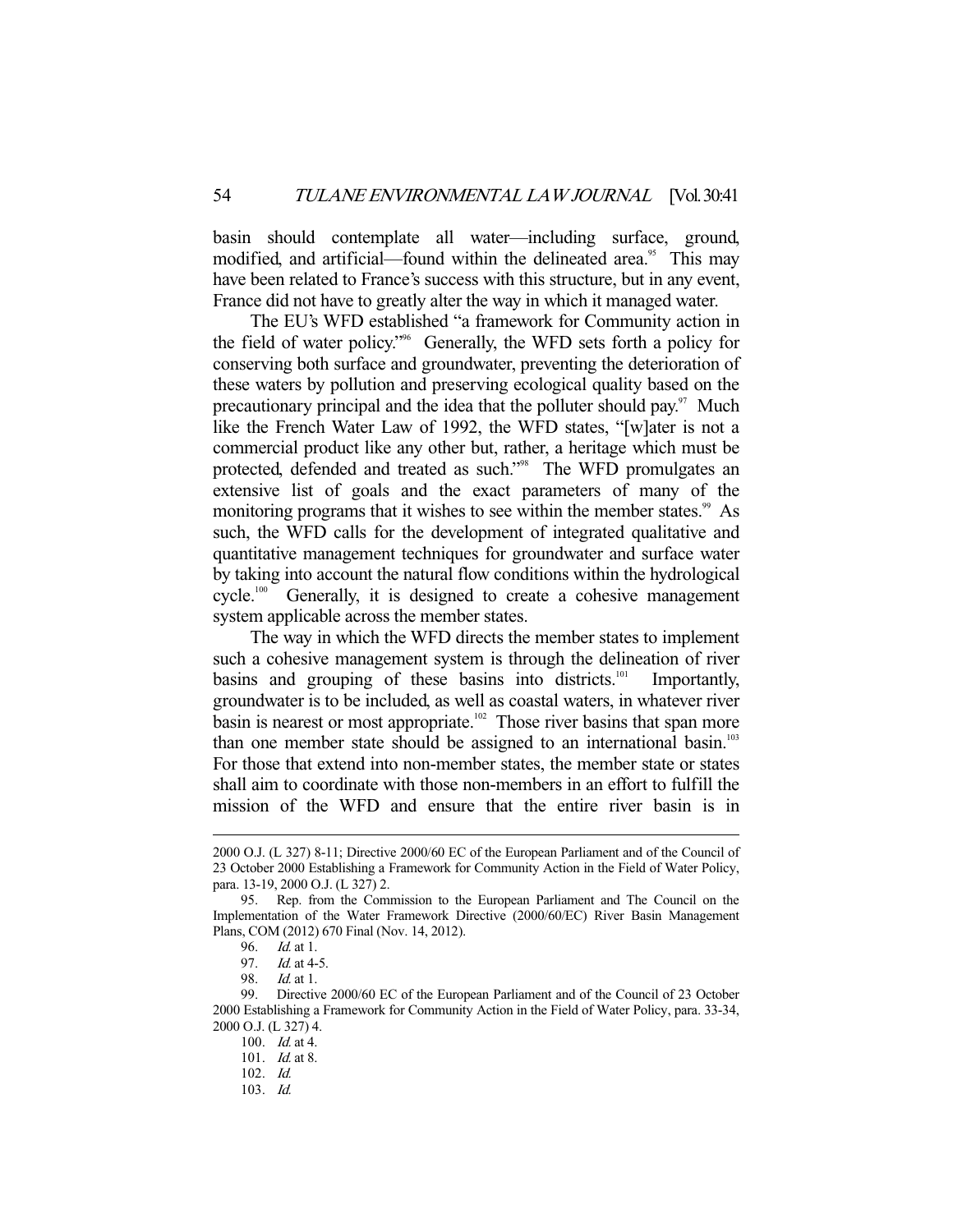compliance.104 Once basin-wide management units are established, the member state will appoint who they deem to be the "competent authority." In the case of France, the Prefect ensures that the goals of the WFD are carried out and river basin management plans complete with programs of measure are promulgated.<sup>105</sup> Such plans should be in accord with the specific environmental objectives for both groundwater and surface water set forth in Article 4 of the WFD. $106$ 

 The WFD further emphasizes the importance of developing common definitions for the status of water, both for quality and quantity, as well as a common monitoring system.<sup>107</sup> This will ensure the protection of water and prevention of deterioration at the European community (Community) level. It should be noted that when the WFD discusses a common system, it does not require that the systems implemented in each member state be the same, rather they are to be compatible in order to better facilitate a general understanding of water quality and quantity across the Community.<sup>108</sup> This is imperative when member states with shared basins are attempting to cooperate and will better facilitate cooperation with non-member states.

 The WFD recognizes that the Community and its member states are parties to various international agreements dealing with the protection of international water resources. $109$  As such, the WFD is designed and is to be implemented in such a way that these agreements will continue to be honored.<sup>110</sup> Moreover, it goes on to call for programs of measures to be coordinated within transboundary basins so that each basin within the Community has a cohesive program.<sup>111</sup> Further, member states that share basins with non-member states are called on to "endeavor to establish the appropriate coordination with the relevant non-member states" in order to aid the Directive in "contribut[ing] to the implementation of Community obligations under international conventions on water protection and management." It specifically cites the United Nations Convention on the protection and use of transboundary water courses and international lakes. $112$  By taking all of these agreements into consideration while developing and implementing the WFD, the EU has

 <sup>104.</sup> Id.

 <sup>105.</sup> See id.

 <sup>106.</sup> Id. at 9.

<sup>107.</sup> *Id.* at 3, 5.

 <sup>108.</sup> Id. at 4.

<sup>109.</sup> *Id.* at 3.

 <sup>110.</sup> Id.

 <sup>111.</sup> Id.

 <sup>112.</sup> Id. at 4.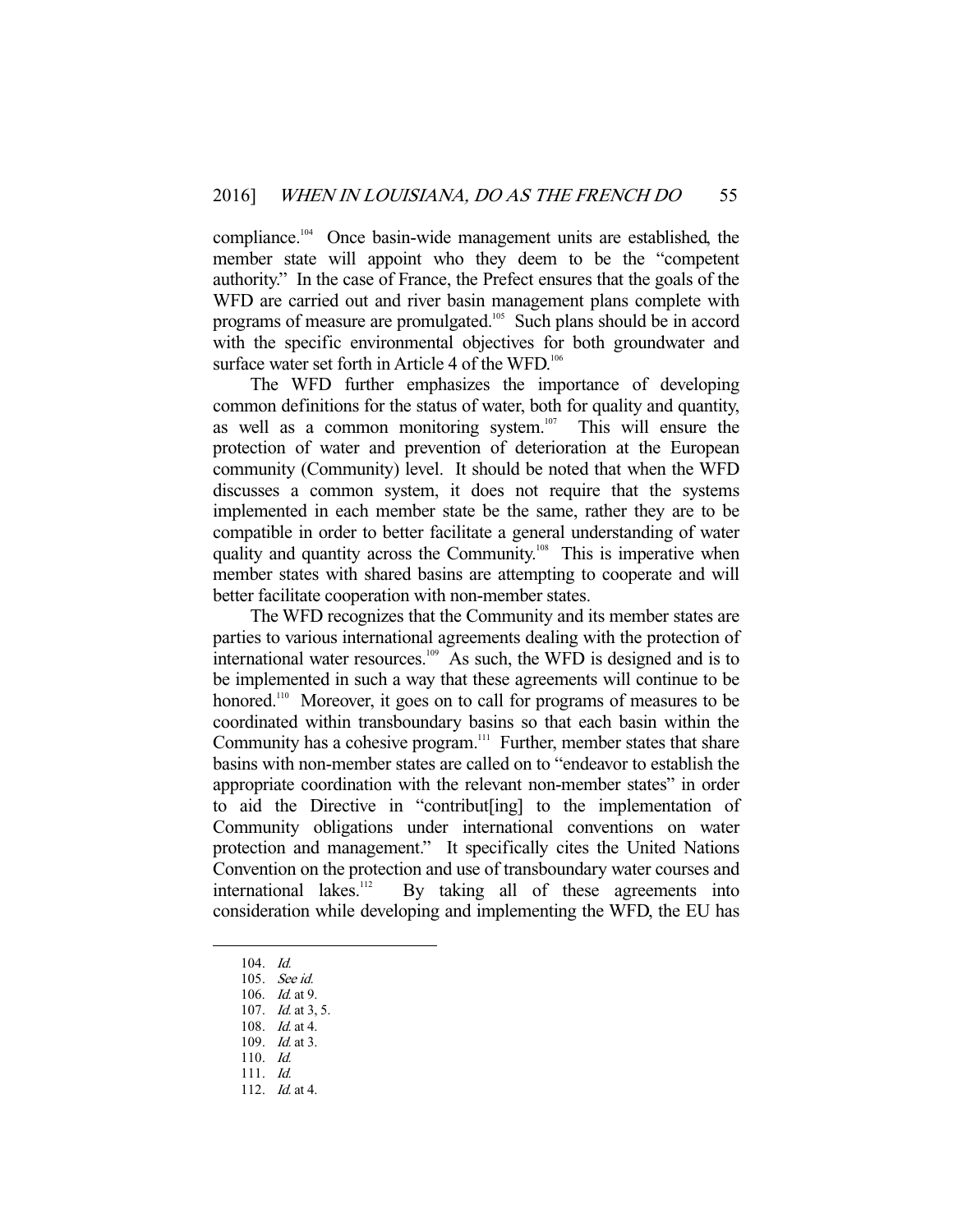taken great steps to install IRBM as the primary water management system in Europe.<sup>113</sup> It has fleshed out this system in subsequent It has fleshed out this system in subsequent Directives.<sup>114</sup>

 Recognizing the importance of groundwater for drinking water supplies within its member states, the European Union adopted Directive 2006/118/EC on the Protection of Groundwater against Pollution and Deterioration in December of 2006 (GWD). Though the WFD included groundwater within its purview, it did not specify how member states should think about and manage groundwater resources. Article 17 of the WFD stated that the European Parliament and the Council were to adopt specific measures to prevent and control groundwater pollution, including criteria for assessing good groundwater chemical status, as well as criteria for the identification of upward trends in pollution and starting points for their reversal.<sup>115</sup> The GWD fulfills this goal. Water quality statistics were to be established by the end of 2008 and measures put in place so that the groundwater would meet the standards set out in the WFD by the  $2015$  deadline.<sup>116</sup>

 The EU's WFD and GWD and subsequent directives concerning water policy in Europe spurred the 30 December 2006 law that forced France to move toward transparency, access to water for all, and climate change considerations.<sup>117</sup> Through its historical structure, and revision spurred by the EU, France has moved toward a true IRBM system. Because Louisiana's law is based on the French Civil Code and there are abundant water resources, it would behoove the state to consider adopting a system similar to the French management system as it moves towards developing a comprehensive water code. Louisiana could then lead as the exemplar of IRBM in the United States.

 <sup>113.</sup> The WFD was to be implemented within the member states by December 2003, and the European Commission was to publish a report on the implementation within 12 years of this date. Ultimately, the environmental objectives are to be achieved by the end of 2015. See Watkins, supra note 56, at 1.

 <sup>114.</sup> These Directives include those for Flood Risk Management, Water Scarcity and Droughts, Drinking Water, and Bathing Water. Environment, EUR. COMMISSION, http://ec. europa.eu/environment/water/index\_en.htm (last visited Oct. 11, 2016).

 <sup>115.</sup> Directive 2000/60 EC of the European Parliament and of the Council of 23 October 2000 Establishing a Framework for Community Action in the Field of Water Policy, art. 17, 2000 O.J. (L 327) 18.

 <sup>116.</sup> Directive 2006/118/EC of the European Parliament and of the Council of 12 December 2006 on the Protection of Groundwater Against Pollution and Deterioration, art. 3 para. 5, 2006 O.J. (L 372) 22.

 <sup>117.</sup> Noël, supra note 29, at 1, 5.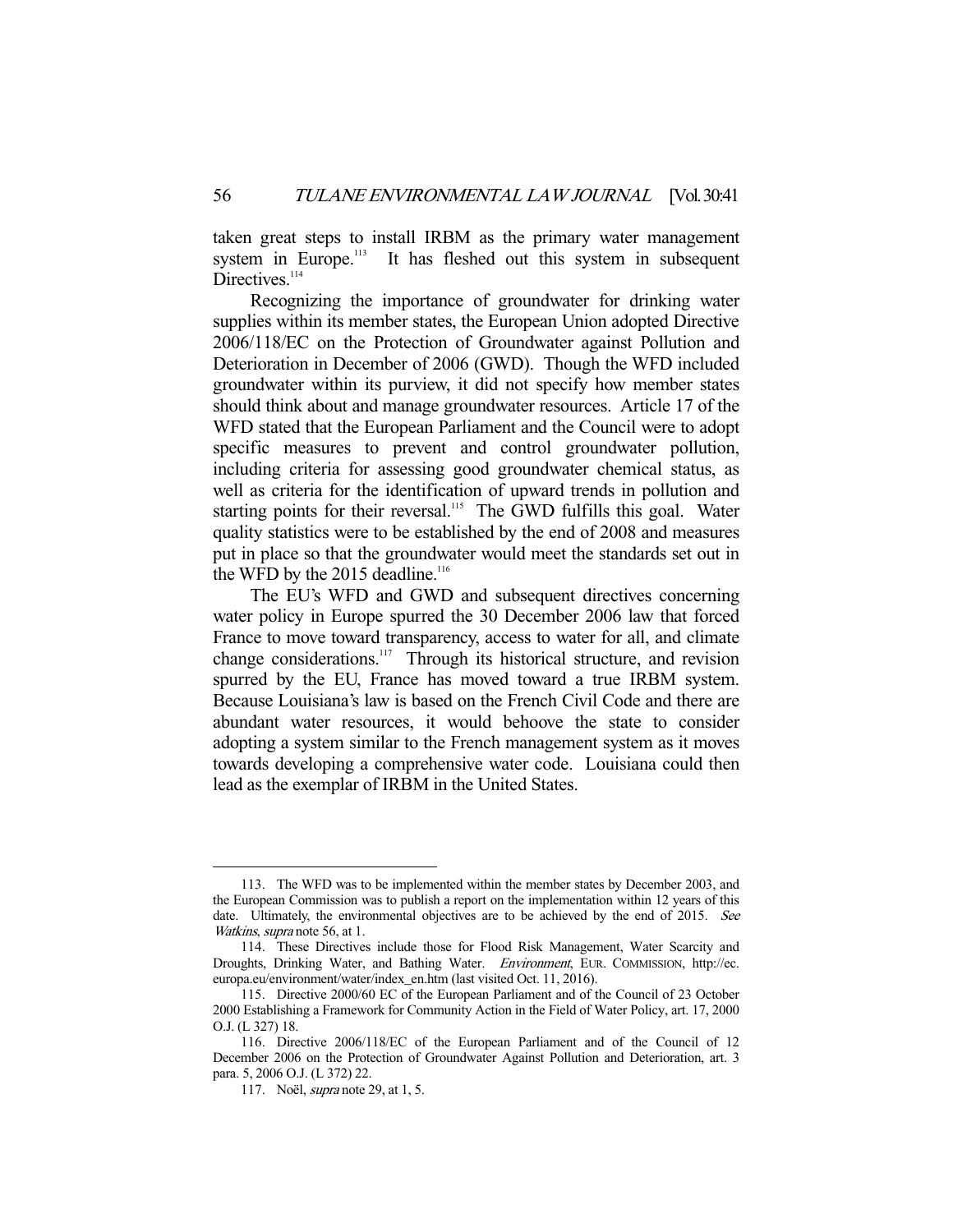#### V. IRBM IN THE UNITED STATES

 In 1868, John Wesley Powell was funded by Congress to explore the Colorado River Basin.118 Following his expedition, Powell suggested that the only logical way in which to define state boundaries in the West was by basing them on watershed boundaries.<sup>119</sup> This was the only way he believed interstate arguments over water in an arid landscape could be avoided.120 Obviously, Congress did not heed Powell's warning, and interstate water disputes have become commonplace in the West.<sup>121</sup> This would not be the last time that the United States decidedly refused to implement IRBM. Generally speaking, the United States has been loath to engage in river basin management because it meant ceding power to a federal or independent administrative body.<sup>122</sup> Historically, the United States engaged in a type of IRBM when basins crossed state boundaries and those states were unable to manage their waters independently for fear of inciting a lawsuit from a neighboring state.<sup>123</sup> This generally resulted in compacts that either did too little or created a centralized agency with too much power. Huffman notes:

[T]he call for river basin management has had only limited success in the United States, and where it has been implemented it results more in greater centralization than it does in decentralization. This reflects the fact that the foundational institution of water allocation throughout the United States remains the private rights that are guaranteed and administered by state governments. $124$ 

It is these private rights that often interfere with one of the most important tenets of IRBM: the stakeholder vote. It is difficult for the United States to see theoretical rights in water, as discussed above, on the same level as actual private property rights. In the United States, the notion, albeit incorrect, of centralization in IRBM prevents most states from considering the regime. However, should Louisiana be the first state to adopt IRBM, it would not have to fear losing control over its water resources. And in the event the state was ever faced with a

<sup>118.</sup> Huffman, *supra* note 8, at 121.

 <sup>119.</sup> Id.

 <sup>120.</sup> Id.

 <sup>121.</sup> See, e.g., Kansas v. Nebraska, 135 S.Ct. 1042 (2015); Colorado River Water Conservation Dist. V. U.S., 424 U.S. 800 (1976); Oklahoma v. New Mexico, 501 U.S. 221 (1991); Texas v. New Mexico, 482 U.S. 124 (1987).

<sup>122.</sup> Huffman, supra note 8, at 121 (quoting Dan Tarlock, Reconnecting Property Rights to Watersheds, 25 WM & MARY ENVTL. L. & POL'Y REV., 69, 71-72 (2009)).

 <sup>123.</sup> The Tennessee Valley Authority, the Delaware River Basin Commission, and the Great Lakes Compact are examples of such arrangements.

<sup>124.</sup> Huffman, *supra* note 8, at 139.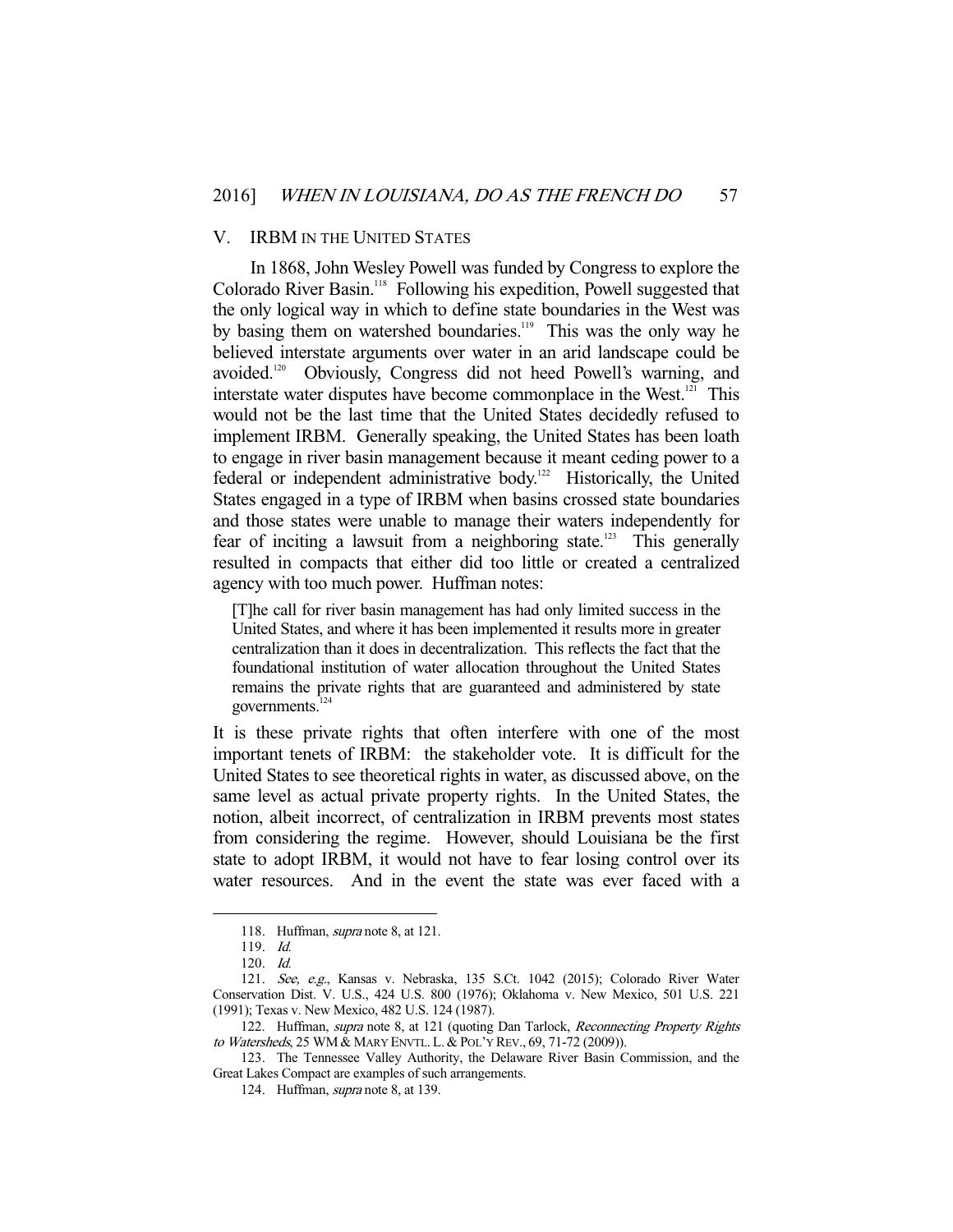compact or similar agency structure for an interstate water basin, it would have the upper hand and be far better equipped to come to the bargaining table given its superior knowledge of the water in its basins.

 Many states have also adopted statewide and local water management plans, even if they have not contemplated such a plan on a  $basin-by-basin level.<sup>125</sup>$  These small steps indicate that as populations grow, water demand increases, water usage shifts from agriculture to urban and industrial use, and the climate continues to change, water management will need to adapt. Louisiana would benefit from combining these small steps and implementing the IRBM system.

 The closest the United States has come to true IRBM is major river compacts, the most prominent being the Delaware River Basin Compact. Compacts offer an example of how variations of IRBM may be implemented across state boundaries, but generally suffer from flaws that prevent true IRBM, notably these flaws center around state sovereignty over natural resources.<sup>126</sup> The Delaware River Basin Compact, signed by Delaware, New Jersey, New York, and Pennsylvania, arguably created the most powerful regional agency the United States has ever seen, the Delaware River Basin Commission (DRBC). Unlike other agencies created by compact, such as the Red River Commission, the DRBC "is not limited to setting management goals, accounting for water allocations, and making recommendations; instead it has regulatory, permitting, and enforcement authority."<sup>127</sup> However, it is the greater power allocated to a central agency that creates a flaw in the DRBC's attempt at IRBM. Rhett B. Larson suggests that the DRBC is what he has termed an interstitial federalism institution, or an institution that is founded upon principles of both state and federal law and as such rests somewhere between the two within a management scheme.<sup>128</sup> Because they lie somewhere between a state and federal agency, it is often

 <sup>125.</sup> For example, Arkansas' water plan contemplates all of its water resources, save the Mississippi River, and enables it to dedicate surplus flows to non-riparian use. Minnesota calls for a statewide management plan which is supported by local county plans. Texas also requires local community plans that are combined to generate a statewide water management plan. Other states that utilize a water management plan include, but are not limited to, Arizona, California, Hawaii, Mississippi, Missouri, and Virginia.

 <sup>126.</sup> For example, The Red River Commission, formed by the Red River Compact, does not have the ability to apportion waters or to issue permits and as such, fails to implement true IRBM. Instead, it simply serves as a venue for communication between the signatory states, but ultimately has no enforcement power, leaving the states with the ability to push environmental costs to their downstream neighbors if that is what best suits their needs. See generally Tarrant Reg'l Water Dist. v. Herrmann, 133 S. Ct. 2120 (2013).

 <sup>127.</sup> Rhett B. Larson, Interstitial Federalism, 62 UCLA L.REV. 908, 937 (2015).

 <sup>128.</sup> Id. at 939-40.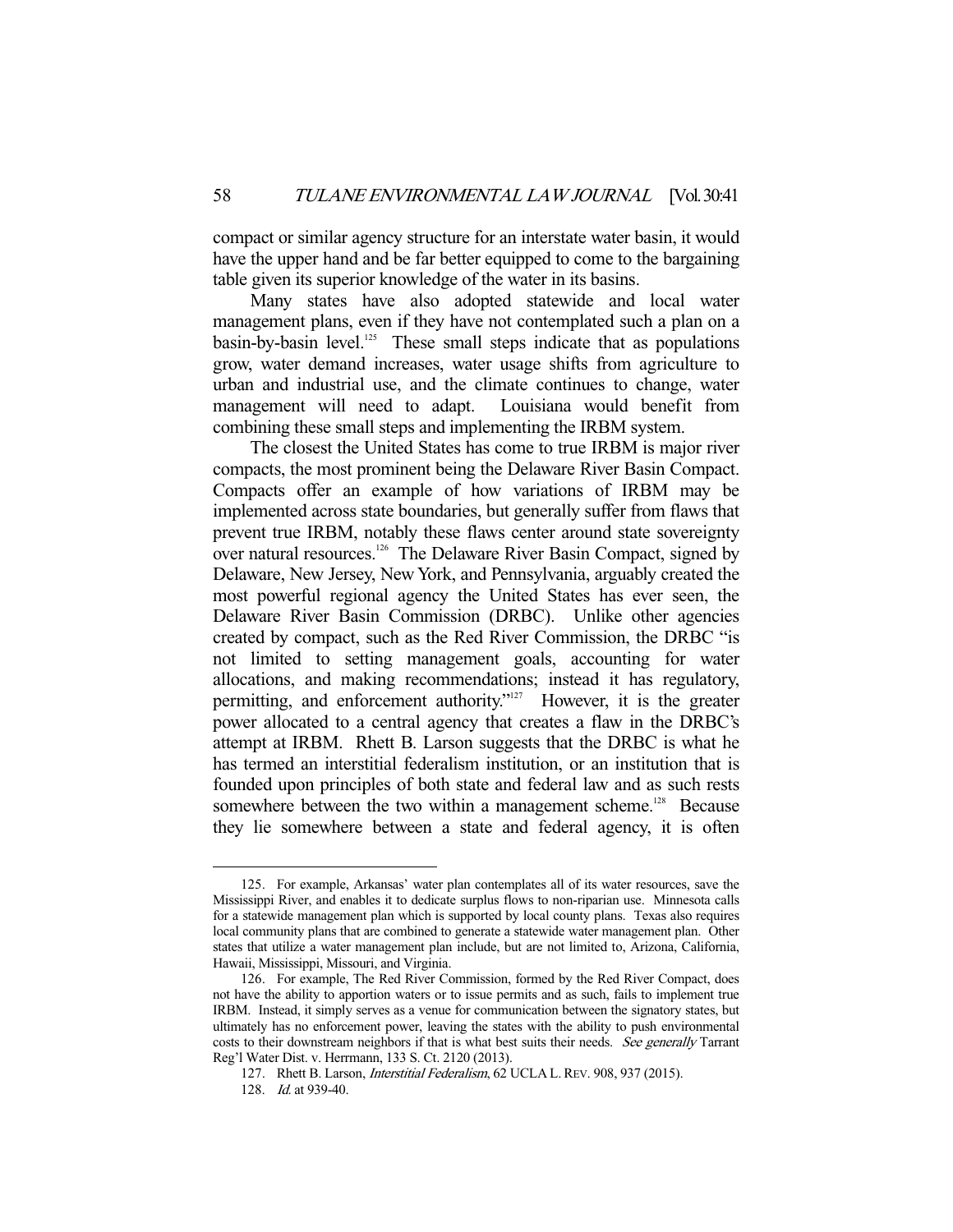difficult to predict the amount of deference a court should show such an agency. Courts have typically been unwilling to do anything more than enforce compacts by their terms, which in turn gives these interstitial federalism agencies a great deal of deference.<sup>129</sup> This is often problematic when it comes to disputes between signatory states and between the states and the agency itself. In the case of the DRBC, Larson notes, "the interstitial federalism institution begins to usurp state sovereignty without a legal check on an abuse of its power."130 Consequently, when there is asymmetrical power between jurisdictions and their central agency, it is difficult to answer the question of "whether and how marginalized members of an interstitial federalism institution could seek redress" if the agency is not managing the resource for the benefit of all jurisdictions.<sup>131</sup> Because the DRBC was set up as a centralized agency, rather than a decentralized web of management as is true of IRBM, it gathered too much power and defeats the shareholder management that is integral to IRBM. Though premised on managing an entire river basin's water resources, the centralized power would allow for the most economically beneficial water use decisions to be made, rather than the most holistic.

 Though a possible compact for the State of Louisiana and its surrounding neighbors is beyond the scope of this Article, the above is important to consider. Such problems of sovereignty and control, as well as cost shifting at the expense of other states could be better understood and managed if Louisiana were to implement the IRBM system. In a true IRBM system, Louisiana will have a better understanding of its water quality, quantity, and municipal, industrial, and environmental needs. This may help avoid costly litigation in the event water flows become an issue<sup>132</sup> between Louisiana and its neighbors and also avoid federal intervention and unfair results through possible water basin apportionment.

#### VI. BACKGROUND ON LOUISIANA LAW

 Though not covered in depth here, Louisiana's disjointed, often conflicting, and confusing system of code articles and statutory

 <sup>129.</sup> Id. at 940.

 <sup>130.</sup> Referencing the DRBC's decision to lift the hydraulic fracturing ban in the Delaware River Basin and New York's subsequent suit against the Commission. See Larson, supra note 127, at 941.

 <sup>131.</sup> Id.

 <sup>132.</sup> Currently, Arkansas' ANRC is considering a permit application from a company in Texas to build a pipeline and divert water from the Mississippi River to Eastern Texas. This could have implications on continued flows into Louisiana in the future, which may impede the economy, as well as the Coastal Master Plan.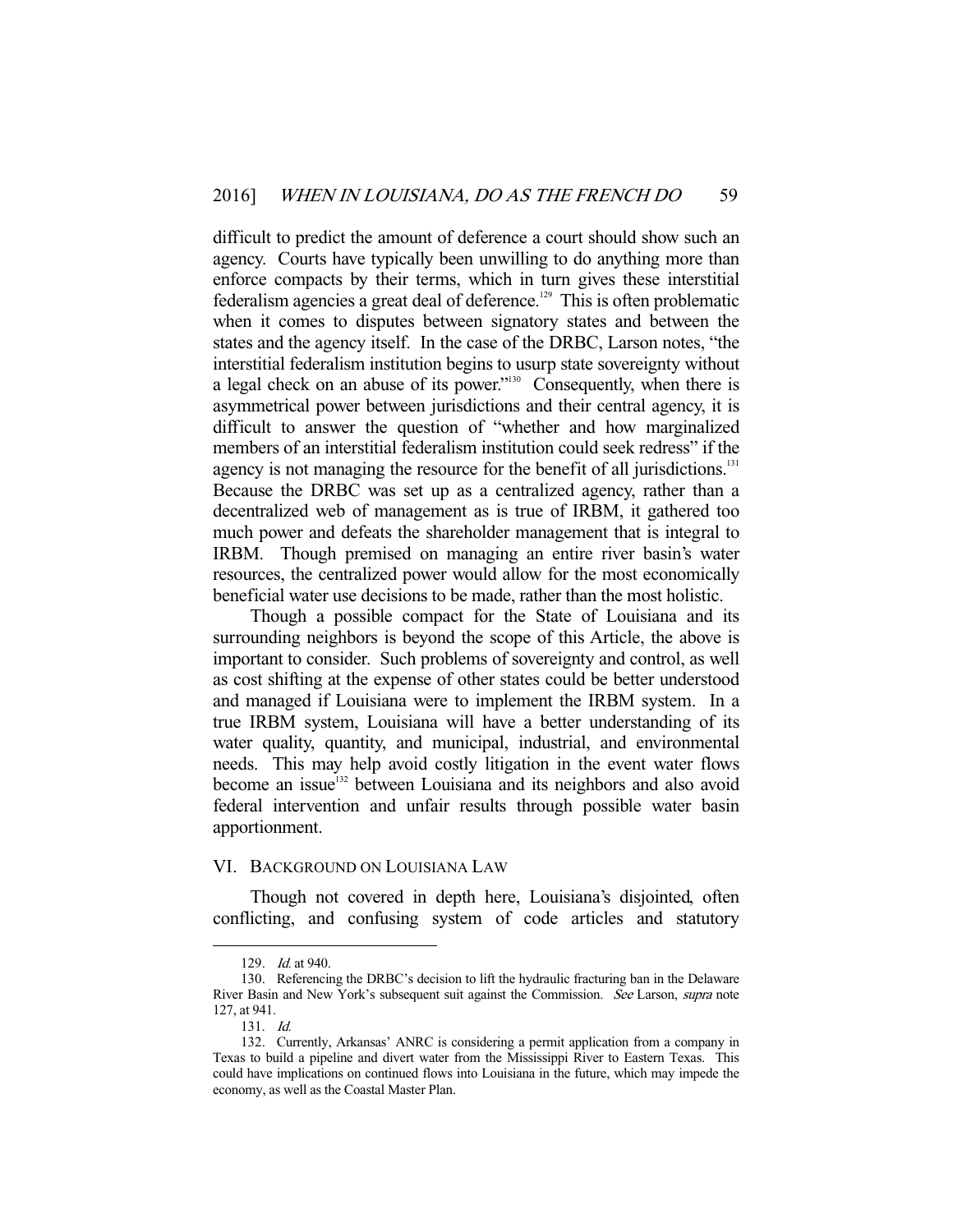provisions led Louisiana's Water Law Committee to recommend and eventually win the opportunity to draft a new, comprehensive water code for Louisiana. On the most basic level, the Civil Code creates confusion in its traditional classification of things as private, public, and common. The current classification of surface water as a largely public thing and groundwater as a private thing, resulting in separate management regimes, makes managing water holistically virtually impossible. At the very least, uniform classification of all state waters, especially groundwater (as it is not classified until reduced to private possession), will be necessary in order to form a complete statutory basis for water management.

 Louisiana groundwater law is murky at best. The keystone of Louisiana law is the Civil Code; however, groundwater has not been referenced directly in the code since 1808. Instead it has been loosely likened to mineral rights and shoehorned into the Mineral Code.<sup>133</sup> The only relevant code article is Article 490, stating that

[T]he ownership of a tract of land carries with it the ownership of everything that is directly above or under it. The owner may make works on, above, or below the land as he pleases, and draw all the advantages that accrue from them, unless he is restrained by law or by rights of others. $134$ 

This introduces the rule of capture, in which subsurface water (and minerals) are not owned until reduced to possession through pumping.<sup>135</sup> The rights of others referenced in Article 490 have been tested in Louisiana jurisprudence. Groundwater cases generally turn on the obligations of vicinage or ownership, as is demonstrated in arguably the two most prominent groundwater cases: Higgins Oil & Fuel Co. v. Guaranty Oil Co. and Adams v. Grigsby.<sup>136</sup> Higgins deals with questions of groundwater rights by referencing the obligations of vicinage.<sup>137</sup>

-

 136. Higgins Oil & Fuel Co. v. Guaranty Oil Co., 82 So. 206 (La. 1919); Adams v. Grisby, 152 So.2d 619 (La. App. 2d Cir. 1963), cert. denied 153 So.2d 880 (La. 1963).

 <sup>133.</sup> LA. STATE LAW INST., WATER LAW COMM., REPORT IN RESPONSE TO SCR 53 OF THE 2012 REGULAR SESSION: THE USE OF SURFACE WATER VERSUS GROUNDWATER 11 (Apr. 4, 2014), http://www.law.tulane.edu/uploadedFiles/Institutes\_and\_Centers/Water\_Resources\_Law\_ and\_Policy/Content/4.04.14,%20Roberson,%20Water%20Law%20Report.pdf. [hereinafter LA. STATE LAW INST., REPORT].

 <sup>134.</sup> LA.CIV.CODE ANN. art. 490.

<sup>135.</sup> LA. STATE LAW INST., REPORT, supra note 133, at 38.

 <sup>137.</sup> The obligations of vicinage deal with legal servitudes and are found in the Civil Code, articles 667 through 669. Generally speaking, the Civil Code allows for a property owner to do whatever he wishes upon his own property. However, the obligations of vicinage create legal servitudes that act as limitation upon ownership. They dictate the extent to which a property owner may cause inconvenience to his neighbor, and in the event they do cause inconvenience or injury to a neighbor, the articles of vicinage dictate when and how much damages will be awarded. Generally, a property owner will only be answerable to his neighbor when he should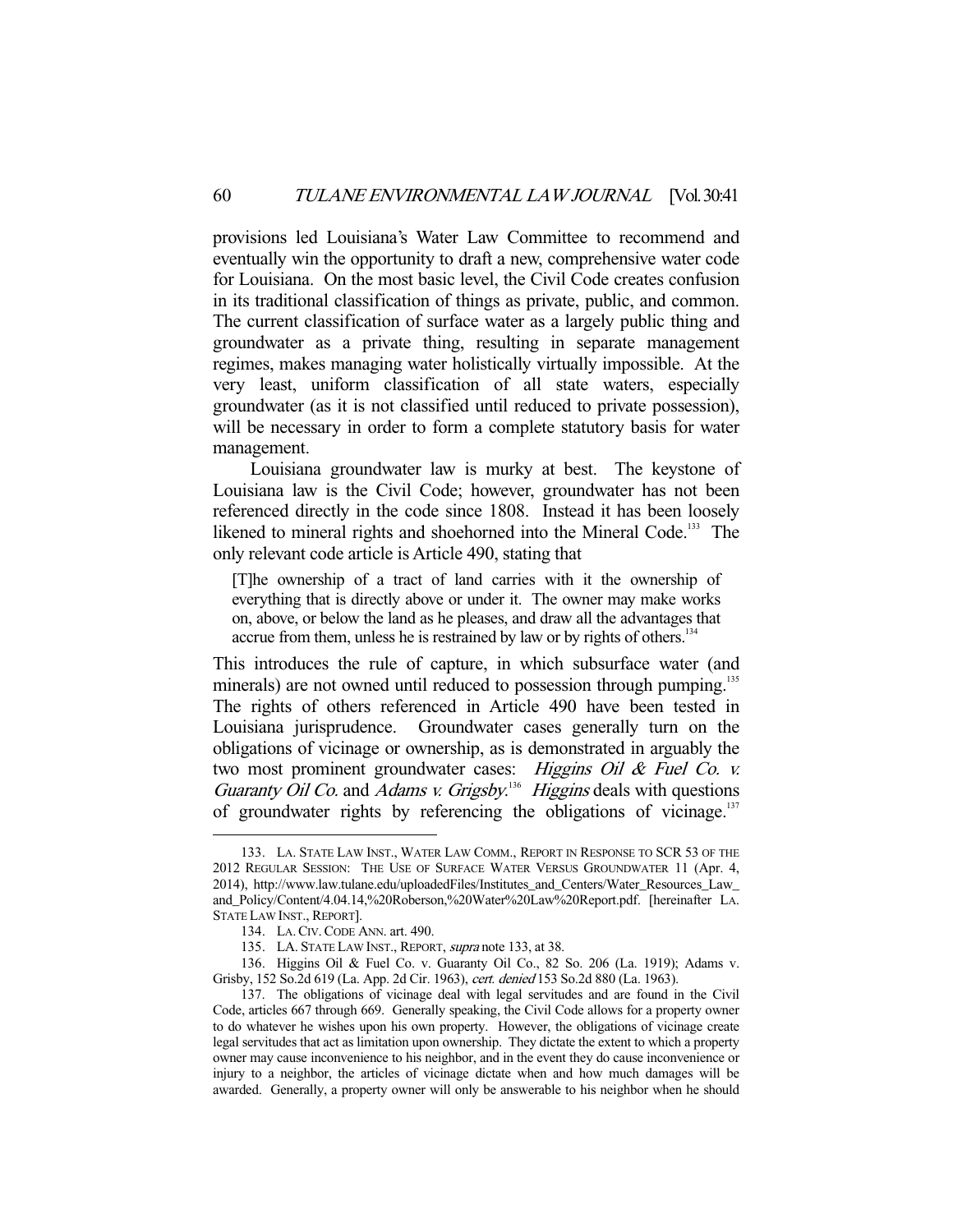Under article 667, a property owner may do what he wishes with his property but only to the extent that it does not harm his neighbor's use and enjoyment of his own property. $138$  In the event that his use damages his neighbor, he will be answerable for damages if it is shown that with reasonable care, the damage could have been prevented and he failed to take such reasonable care.<sup>139</sup> In *Higgins*, the court determined that article 667 is one of the limiting factors on article  $491<sup>140</sup>$  It ultimately required the defendant to plug an unused and abandoned water well because it markedly reduced the productivity of the neighbor's well.<sup>141</sup>

On the contrary, the court in *Adams* declined to find that article 667 applied to the facts when an oil operator drilled a well that diminished the ability of the neighboring landowners to use their prior-drilled wells.<sup>142</sup> The Louisiana Supreme Court stated that "[i]n the absence of statutory regulation, apportionment or allocation of the amount of water which may be withdrawn from a common reservoir, we conclude that courts are without authority to establish such nature of regulation by judicial pronouncement."<sup>143</sup> The court pointed out that, "[n]either plaintiffs nor defendant own the water percolating into or running through the Wilcox sand which lies beneath their respective properties, but only so much thereof as they withdraw by means of their respective wells."<sup>144</sup> Adams succinctly summarizes the rule of capture in Louisiana. Groundwater will not be subject to the reasonable use rules of riparianism but rather is a thing susceptible of private ownership once reduced to possession through pumping.

 In terms of surface water, Louisiana is a traditionally riparian state, but in its effort to adhere to tradition while adapting to the present, it has created a confusing array of code articles and statutory provisions. The Civil Code, in the tradition of the Code Napoléon and riparianism, recognizes the right of those owning land bordering running water to use that water. Article 657 provides, "[t]he owner of an estate bordering on running water may use it as it runs for the purpose of watering his estate

have known of and could have prevented the damage that amounts to more than an inconvenience to his neighbor. If the neighbor is only inconvenienced and not truly damaged and no other servitude has been agreed to, then he has not met the burden of article 667 and may not receive damages.

<sup>138.</sup> See Higgins Oil & Fuel Co., 82 So.2d at 206.

 <sup>139.</sup> LA.CIV.CODE ANN. art. 667.

<sup>140.</sup> Higgins Oil & Fuel Co., 82 So.2d at 209.

 <sup>141.</sup> Id.

 <sup>142.</sup> Adams v. Grisby, 152 So.2d 619 (La. App. 2d Cir. 1963), cert. denied 153 So.2d 880 (La. 1963).

 <sup>143.</sup> Id.

 <sup>144.</sup> Id.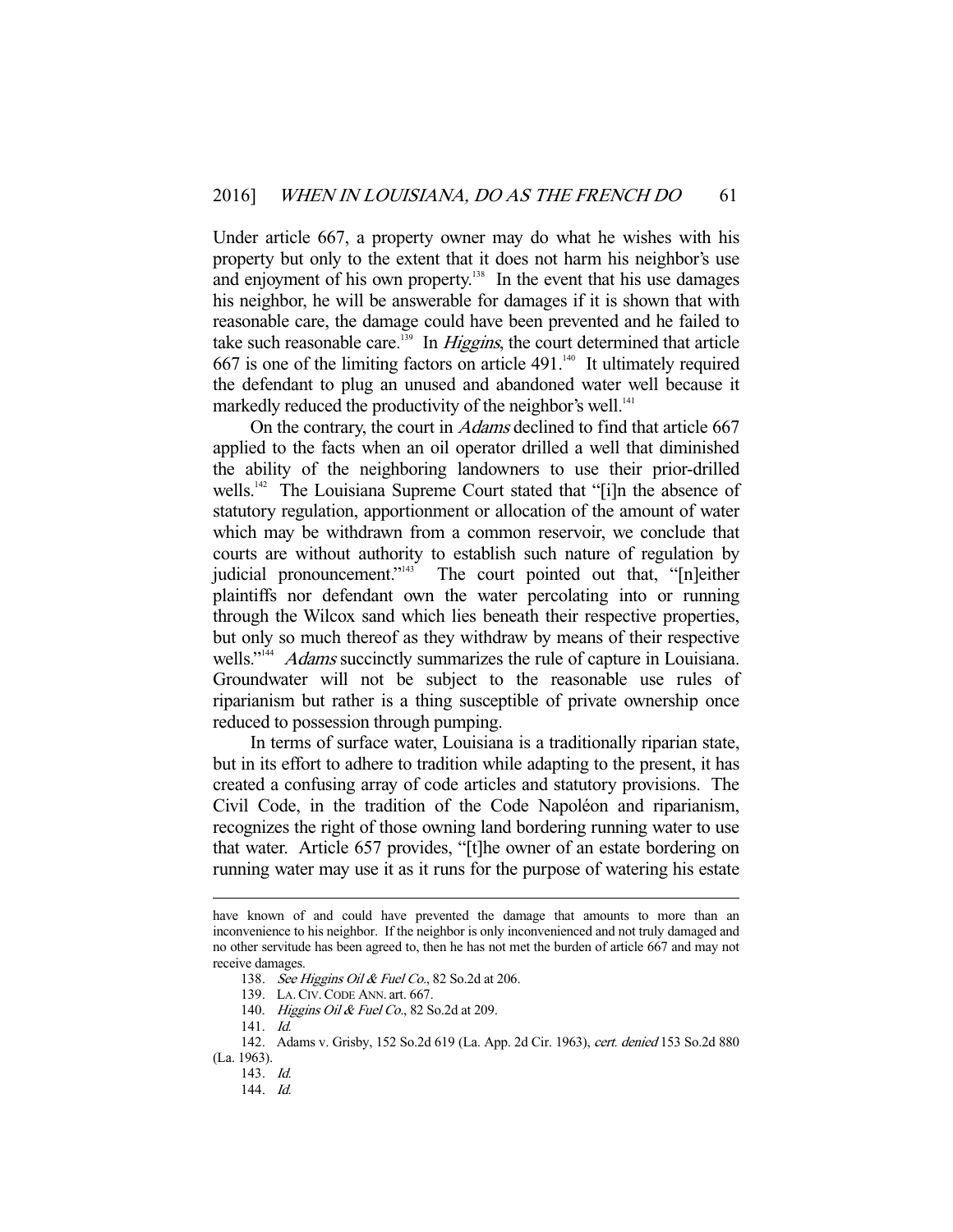or for other purposes."145 Generally speaking, these other purposes are reasonable uses that do not diminish the ability of his neighbor to do the same. Traditional uses include watering gardens and domestic livestock and household uses, such as cooking, bathing, and drinking.<sup>146</sup> Article 658 goes on to clarify (or not, depending on the way it is read) the rights of a riparian owner:

[T]he owner of an estate through which water runs, whether it originates there or passes from lands above, may make use of it while it runs over his lands. He cannot stop it or give it another direction and is bound to return it to its ordinary channel where it leaves his estate.<sup>147</sup>

Riparians are further not required to allow access for purposes of the public trust through their land; they must, however, allow for the use of the water in front of their property and the shoreline subject to the public trust.<sup>148</sup> The Legislature passed Act 994 in 2010 in an attempt to clarify and supplement the Civil Code provisions on riparian rights.<sup>149</sup> The Act permits a riparian to "assign access rights equal to his own for the surface water adjacent to his riparian land for any agricultural or aquacultural purpose within the state of Louisiana by the non-riparian owner."<sup>150</sup> Importantly, the riparian is assigning rights equal to his own, which means that the assignee must return the water to the natural course of the stream. There is debate about what precisely the phrase "equal to his own" encompasses,<sup>151</sup> but it is obvious that the water may not be used for

 <sup>145.</sup> LA.CIV.CODE ANN. art. 657 (2015).

 <sup>146.</sup> For a full discussion of traditional riparianism, see BARTON H. THOMPSON, JR. ET AL., LEGAL CONTROL OF WATER RESOURCES CASES AND MATERIALS, Ch. 2 (5th ed. 2013).

 <sup>147.</sup> LA. CIV. CODE ANN. art. 658 (2015). The Law Institute points out that articles 657 and 658 are rather elliptical in nature and though listed under the servitudes chapter of the Code, it is not clear which is the dominant and servient estate within each and therefore fail to fully explain riparian rights in Louisiana. Louisiana State Law Institute, 27-32.

 <sup>148.</sup> LA. CIV. CODE ANN. art. 452 (2010); see generally Warner v. Clarke, 232 So.2d 99 (1970). In reference to Civil Code article 665, the Court held that "riparian servitudes [i.e. the public trust] are not subject to a broad and liberal construction, [. . .] but exist 'only for that which is incident to the nature and navigable character of the stream washing the land of such proprietor." Edited.

 <sup>149.</sup> LA.REV. STAT. ANN. 9:1104 (2010).

 <sup>150.</sup> LA. REV. STAT. ANN. 9:1104(B) (2010). It is important to note that this mindless discrimination against interstate use almost certainly violates the Dormant Commerce Clause. See generally Sporhase v. Nebraska ex rel. Douglas, 458 U.S. 941 (1982). Though scholars have proposed methods to avoid attacks under the Dormant Commerce Clause, none have been tested in a court of law. See Larson, supra note 127, at 933-35; see generally Mark S. Davis & Michael Pappas, Escaping the Sporhase Maze: Protecting State Waters Within the Commerce Clause, 73 LA. L. REV. 175, (2012). Blatant discrimination against interstate water commerce has only been tested, and upheld, in the realm of compacts. See generally Tarrant Reg'l Water Dist. v. Herrmann, 133 S. Ct. 2120 (2013).

<sup>151.</sup> LA. STATE LAW INST., REPORT, supra note 133, at 35.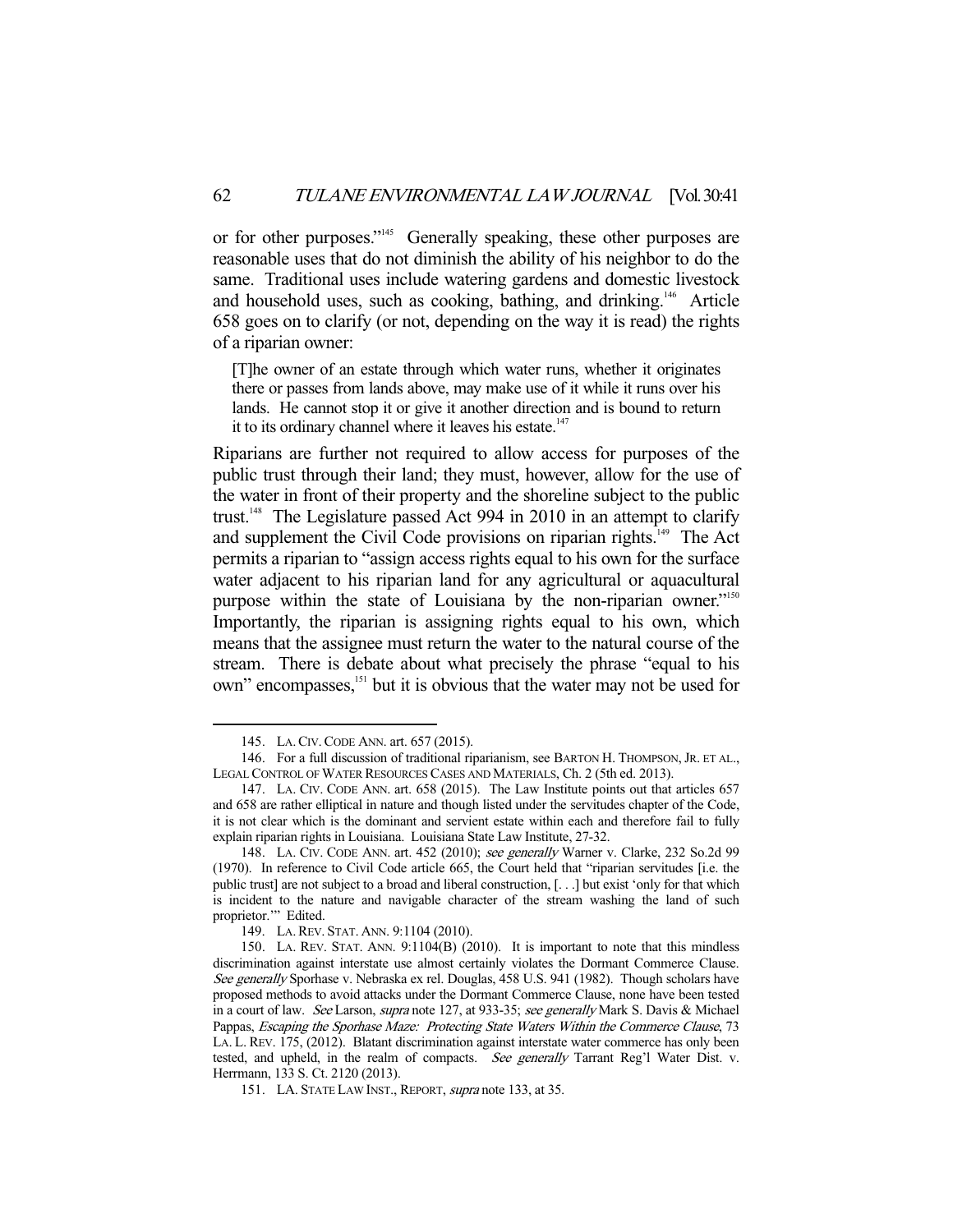other purposes besides the expressly stated agricultural and aquacultural purposes. Before the riparian may assign his rights, he must ensure that the withdrawal will be environmentally and ecologically sound and be balanced with economic and social benefits as required by the constitution.<sup>152</sup> Though the law is arguably clear on riparian rights, further constitutional and statutory provisions, as well as basic code articles governing property, add confusion to surface water management.

 The Civil Code, in the tradition of the Napoleonic Code of France, classifies all things as public, private, or common.<sup>153</sup> Public things may not be owned by private persons but may be owned by the state in its capacity as a public person.<sup>154</sup> Private things are owned privately by individuals or by the state in its capacity as a private person, and common things are not susceptible of ownership.<sup>155</sup> The classification as private or public is highly important in water management. Article 450 states:

Public things are owned by the state or its political subdivisions in their capacity as public persons. Public things that belong to the state are such as running waters, the waters and bottoms of natural navigable water bodies, the territorial sea, and the seashore. Public things that may belong to political subdivisions of the state are such as streets and public squares.<sup>1</sup>

Further, LSA-RS 9:1101 declares that the state's public waters include all bayous, rivers, streams, lagoons, lakes, and bays that were not under private ownership of any person on August  $12$ ,  $1910$ .<sup>157</sup> The statute goes on to include the waters of the Gulf of Mexico and the arms of the Gulf within Louisiana's boundaries.<sup>158</sup> Finally, a revision comment to article 453 states that all other surface waters are classified as private things.<sup>159</sup> The classification of waters does not end at code articles, but rather has been the responsibility of the State since its inception.

 The State gained ownership of navigable waters under the equal footing doctrine upon its entry into the Union, in order to hold them in trust for its citizens.<sup>160</sup> This is known as the Public Trust Doctrine and it preserves the rights of citizens of the state to make use of such things.<sup>161</sup>

 <sup>152.</sup> LA.REV. STAT. ANN. 9:1104(B) (2010).

 <sup>153.</sup> LA.CIV.CODE ANN. art. 448 (2015).

 <sup>154.</sup> LA.CIV.CODE ANN. art. 450 (2010).

 <sup>155.</sup> LA.CIV.CODE ANN. arts. 453, 449.

 <sup>156.</sup> LA.CIV.CODE ANN. art. 450 (2010).

 <sup>157.</sup> LA.REV. STAT. ANN. 9:1101 (2015).

 <sup>158.</sup> LA.REV. STAT. ANN. 49:3 (2015).

 <sup>159.</sup> LA.CIV.CODE art. 453 revision comment (a).

 <sup>160.</sup> LA. STATE LAW INST., REPORT, supra note 133, at 15.

<sup>161.</sup> Id.; see also Illinois Central Railroad Company v. Illinois, 146 U.S. 387 (1892).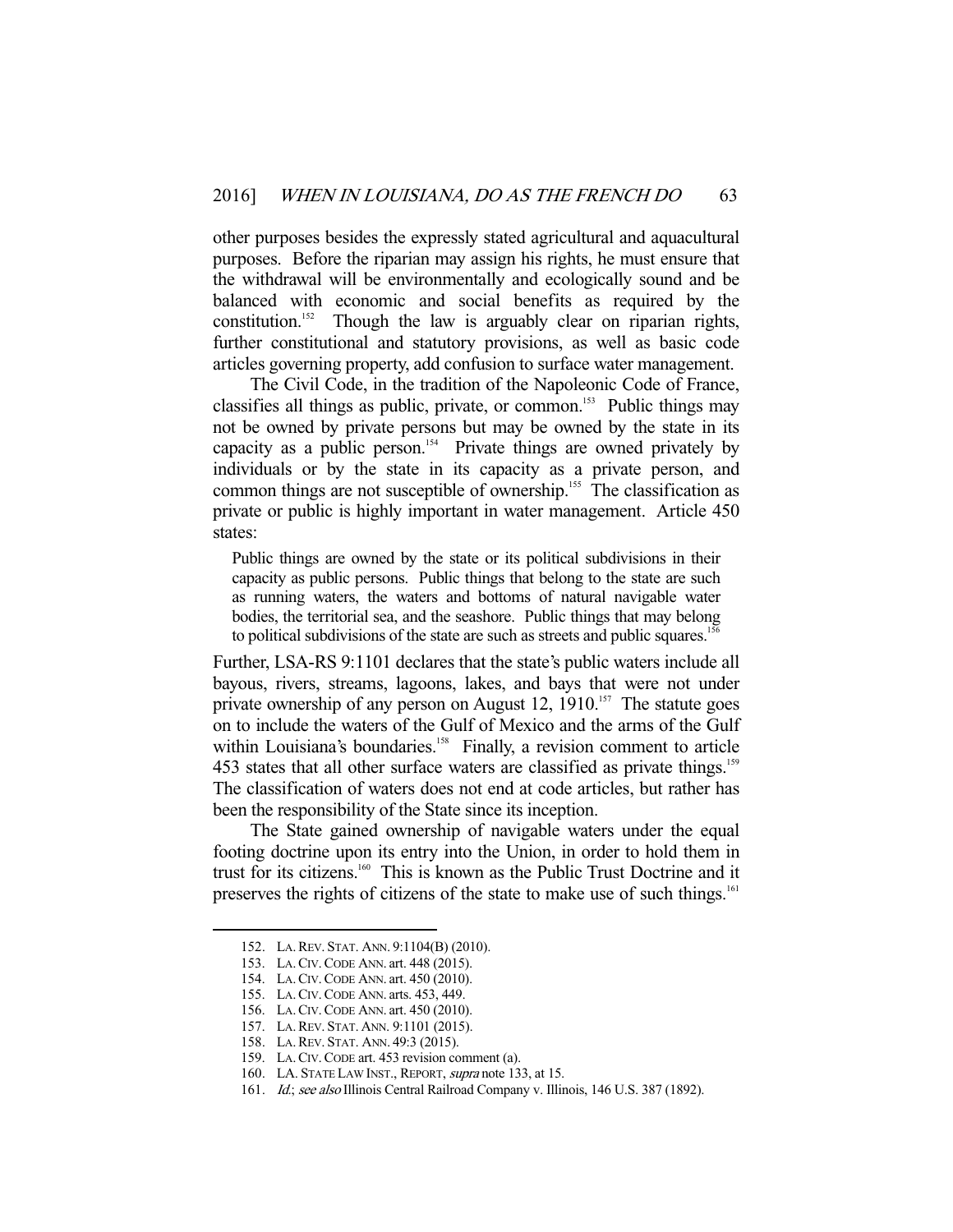Louisiana has strong Public Trust policies, which have been declared in both the Civil Code and the State Constitution. Article 452 reads:

Public things and common things are subject to public use in accordance with applicable laws. Everyone has the right to fish in the rivers, ports, roadsteads, and harbors, and the right to land on the seashore, to fish, to shelter himself, to moor ships, to dry nets, and the like, provided that he does not cause injury to the property of adjoining owners.<sup>1</sup>

As a result, the State has the authority and obligation to manage the public waters in its possession.<sup>163</sup>

 To enhance this authority, the Louisiana State Constitution provides for preservation of its natural resources, giving the State the duty to manage them. It states:

The natural resources of the state, including air and water, and the healthful, scenic, historic, and esthetic quality of the environment shall be protected, conserved, and replenished insofar as possible and consistent with the health, safety, and welfare of the people. The legislature shall enact laws to implement this policy.<sup>164</sup>

Importantly, water is included among the list of natural resources to be preserved by the state. Further, as demonstrated above, these waters and beds are public things. Notably, the Civil Code, in a revision comment to article 450, states that:

Public things may also be subdivided into two categories. The first category consists of things which according to constitutional and legislative provisions are inalienable and necessarily owned by the state or its political subdivisions. The second category consists of things which, though alienable and thus susceptible of ownership by private persons, are applied to some public purpose and are held by the state or its political subdivisions in their capacity as public persons.<sup>165</sup>

As the state owns the beds of navigable water bottoms and the navigable waters of the state in its capacity as a public person, it, in theory, has the ability to alienate, or sell, these things. However, actual practice depends largely on how water and water bottoms as public things are further classified. Despite a confusing jurisprudential history, the Louisiana Supreme Court decided in Gulf Oil Corp. v. State Mineral Board that

 <sup>162.</sup> LA.CIV.CODE ANN. art. 452.

 <sup>163.</sup> However, as has been pointed out in the a report to the Legislature by the Water Law Committee, there is much ambiguity in what exactly is considered running waters, running surface water, navigable waters, and private waters. LA. STATE LAW INST., REPORT, supra note 133, at 12-15.

 <sup>164.</sup> LA.CONST. art. IX, § 1 (1974).

 <sup>165.</sup> LA.CIV.CODE ANN. art. 450 revision comment (c).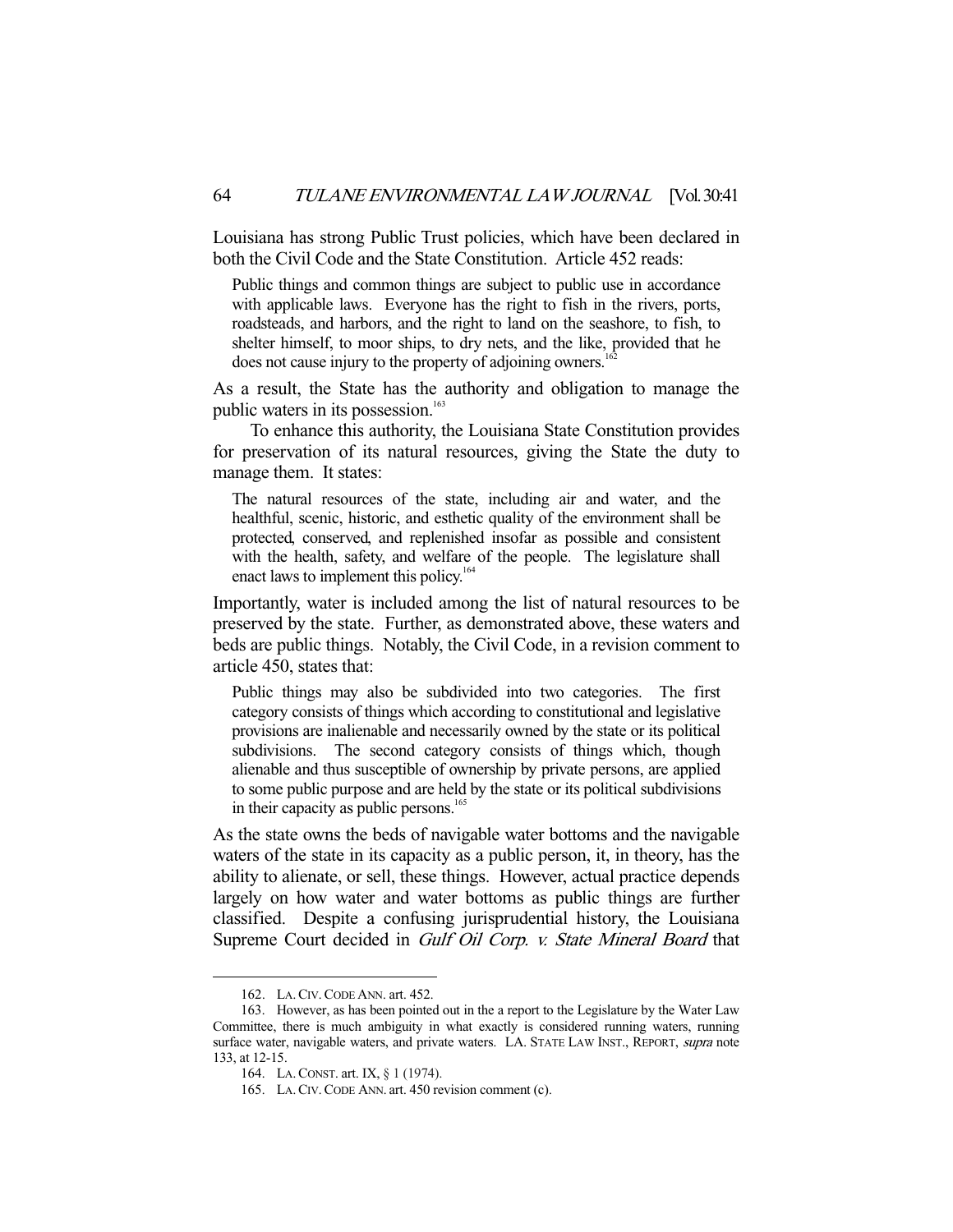navigable water bottoms were inalienable.<sup>166</sup> The 1921 State Constitution mandated the inalienability of the beds of navigable water bodies, and it remains so today.<sup>167</sup> As of today, the only constitutionally mandated inalienable things are the beds of natural navigable water bodies and mineral rights on property sold by the state. As such, the waters themselves appear to be susceptible to alienation. However, there is a caveat. The Constitution provides that "the funds, credit, property, or things of value of the state or of any political subdivision shall not be loaned, pledged, or donated to or for any person, association, or corporation, public or private."168 In order for the State to transfer ownership of any of these things, it must enter into a cooperative endeavor agreement (CEA) and receive fair compensation.<sup>169</sup> In the case of water, any user that wishes to purchase water of the state must enter into a CEA with the Louisiana Department of Natural Resources.<sup>170</sup>

 In order to avoid conflict regarding the alienation of surface water, Act 955 was adopted in 2010. This legislation authorizes, but does not require, "the Secretary of Natural Resources . . . to enter into cooperative endeavor agreements permitting the withdrawal of surface water upon 'ensuring that the state receives fair market value for any water removed."<sup>171</sup> In the event that the Secretary enters into a CEA with another entity, he must ensure that such an agreement is in the public interest (based on best management practices and sound science) and is consistent with the required balancing of environmental and ecological impacts with social benefits as required by the State Constitution.<sup>172</sup> Such CEAs are only required for the "running surface waters of the state."<sup>173</sup> The Act defines these as "the waters of navigable water bodies and state owned lakes."174 Importantly, as is discussed at length in the Water Law Committee's Report to the Legislature, "running surface waters" is not a term defined by the Civil Code, rather it was a term coined for the purposes of this Act.<sup>175</sup> The Committee has taken it to

 <sup>166.</sup> Gulf Oil Corp. v. State Mineral Board, 317 So.2d 576, 583 (La. 1974).

 <sup>167.</sup> LA.CONST. art. IX, § 3.

 <sup>168.</sup> LA. CONST. art. VII, § 14. Notably, this section has been amended ten times since 1974. Louisiana State Law Institute, 62.

 <sup>169.</sup> LA.CONST. art. VII, § 14 (C).

 <sup>170.</sup> LA.REV. STAT. ANN. 30:961-30:962 (2010).

<sup>171.</sup> LA. STATE LAW INST., REPORT, supra note 133, at 8 (citing LA. REV. STAT. ANN. 30:961(C) (2010)).

 <sup>172.</sup> Id.

 <sup>173.</sup> LA.REV. STAT. ANN. 30:961(A) (2010).

 <sup>174.</sup> LA.REV. STAT. ANN. 30:962(1) (2010).

<sup>175</sup> LA. STATE LAW INST., REPORT, *supra* note 133, at 12.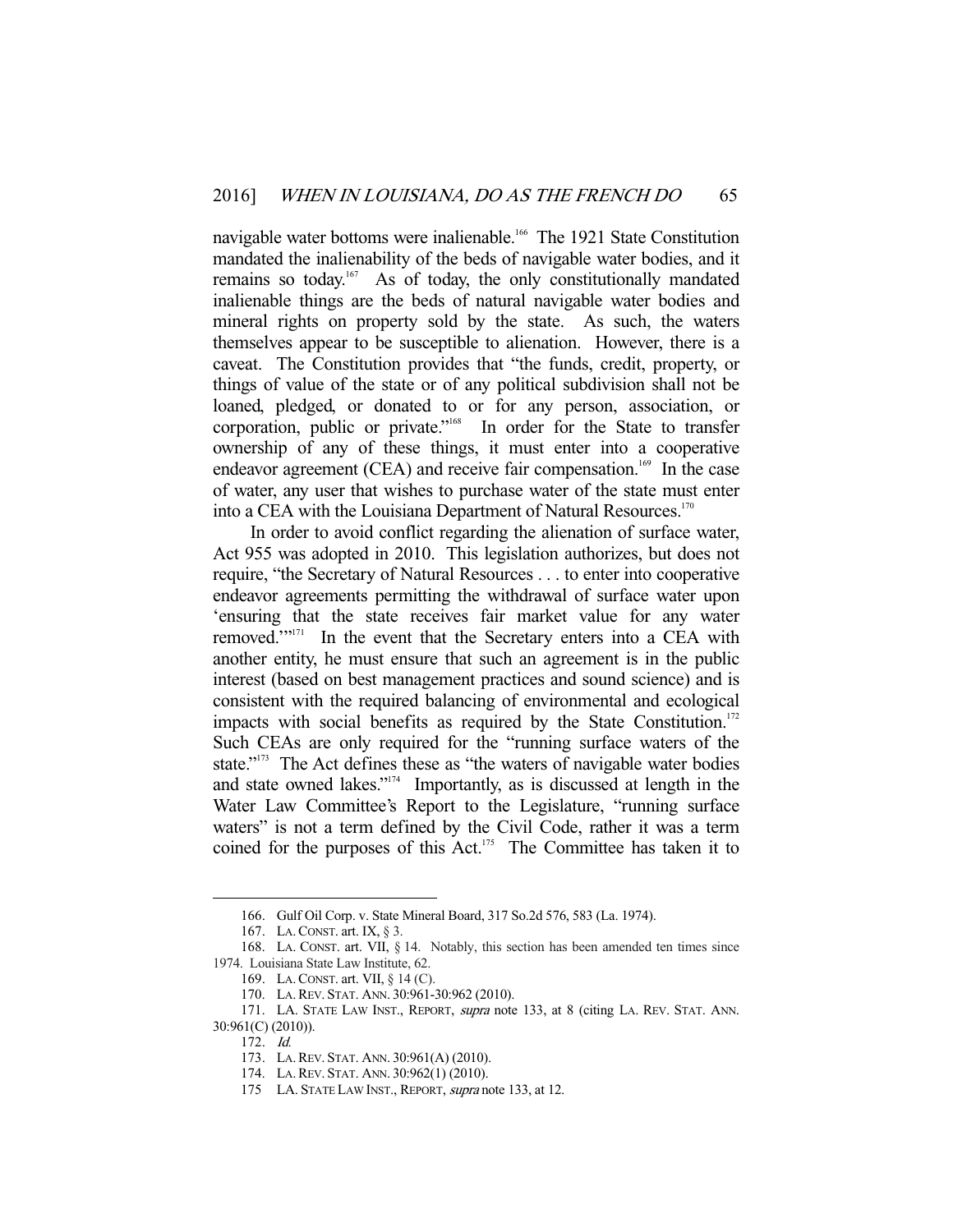mean any of the surface water that is owned by the state.<sup>176</sup> As a new water code is developed and perhaps IRBM considered, it will be important to develop concise and universal terms and definitions for water resources. Though this Act covers the running surface waters of the state, it has no effect on riparian rights, which are again, addressed in Act  $994$ <sup>177</sup> Though this summary is brief, it illustrates the confusion propagated by Louisiana's current water management policies.

#### VII. LOUISIANA ADOPTS THE FRENCH SYSTEM

 Louisiana is in prime position to consider adopting a new water management regime. In 2012, the Louisiana Legislature issued Senate Concurrent Resolution No. 53 requesting that the Louisiana State Law Institute "study legal issues surrounding groundwater and surface water law and any needs for revision to current law."<sup>178</sup> To date, Louisiana's legal regime surrounding the treatment of surface and groundwater has yielded confusing and conflicting rules. Currently, navigable surface waters belong to the state and, with the exception of riparians, require compensation to be paid to the state for consumptive use.<sup>179</sup> However, groundwater is treated in a completely different code and is subject to the rule of capture, meaning that once it is reduced to possession, it is privately owned and free of charge.<sup>180</sup> Indeed, prior to the adoption of the Louisiana Mineral Code, a strict reading of Louisiana's Civil Code and statutes would have suggested that groundwater was owned by the overlying landowners. Louisiana does not have a single code that treats all water. In fact, water regulations are spread out across the Civil Code, the Mineral Code, and a plethora of Revised Statutes, often with conflicting terms with no clear definition. In 2012, the Louisiana State Legislature expanded the Groundwater Resources Commission's responsibilities to include surface water and changed its name to the Louisiana Water Resources Commission, charging them with the "duty to develop a comprehensive plan for both groundwater and surface water."<sup>181</sup>

 The Water Resources Commission issued two reports concerning their charge. Following the April 2014 report calling for water law

<sup>176.</sup> *Id.* at 13.

 <sup>177.</sup> LA.REV. STAT. ANN. 30:961(A) (2010).

 <sup>178.</sup> La. S.C.R. 53 (2012).

<sup>179.</sup> See generally LA. REV. STAT. 30:961-30:963 (2010).

<sup>180.</sup> LA. REV. STAT. ANN. 31:4; see generally Adams v. Grisby, 152 So.2d 619 (La. App. 2d Cir. 1963), cert. denied 153 So.2d 880 (La. 1963).

 <sup>181.</sup> LA. STATE LAW INST., REPORT, supra note 133, at 11; La. Acts, No. 471, § 2, eff. Aug. 1, 2012.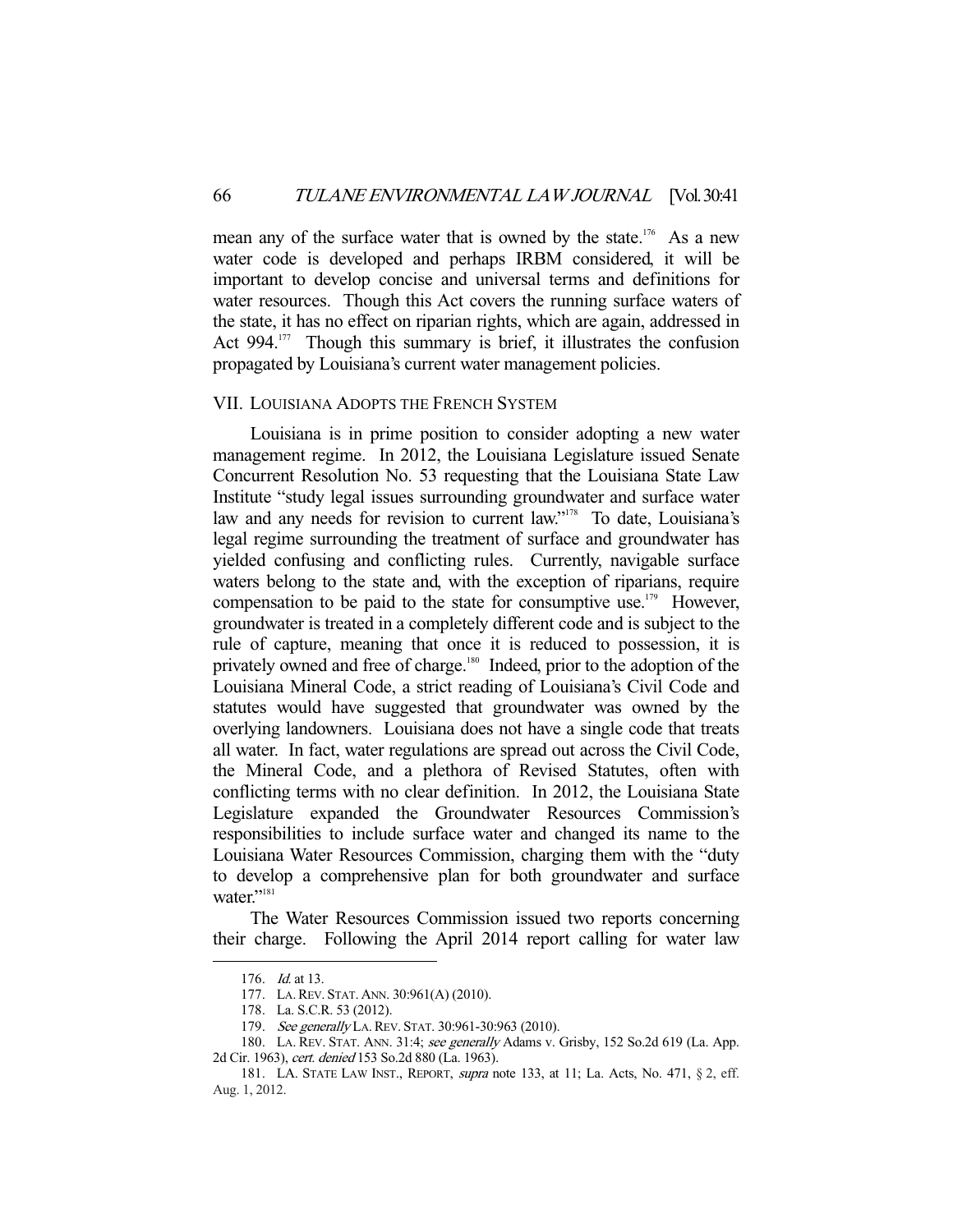reform, the Louisiana Senate adopted Senate Resolution No. 171 urging and requesting that the Louisiana State Law Institute create a Water Code Committee.<sup>182</sup> The Committee is to be an interdisciplinary committee including academics, practitioners, landowners, hydrologists, and government representatives who will "develop proposed legislation establishing a comprehensive Water Code that integrates all of Louisiana's water Resources."183 Dan Tarlock states:

[T]he major legal problem with bioregionalism or ecosystem management is that it often has no statutory basis. Ecosystem or watershed management is a scientific rather than legal concept, and at present it must be superimposed over existing statutes that recognize political jurisdictions justified more by history than reason and the specific federal and state agency missions that history has produced.<sup>184</sup>

Given the current regulatory structure, Louisiana is in a unique position with less legislation to undo, allowing it to create a statutory basis that will work with IRBM rather than against it. The Water Code Committee has an array of consulting resources, including government, legal experts, scientists, and public interest organizations. Such a position allows for consideration of a multitude of management systems, including IRBM.

 Central to the implementation of IRBM in Louisiana would be the establishment of political subdivisions, most easily accomplished through reorganization of current agencies, which would be placed in charge of a given basin. In fact, with the reorganization of the In fact, with the reorganization of the Groundwater Resources Commission into the Water Resources Commission, the Legislature granted the Commission the authority to "promulgate rules and regulations for the appointment or designation of up to five regional bodies based on the general location of major aquifer systems and water sources of the state and composed of local stakeholders who are representative of current users."<sup>185</sup> The stakeholders referenced have the authority to gather data and provide local input to the Commission and Commissioner.<sup>186</sup> Though these regional bodies may not rise to the level of political subdivision and have not been granted the regulatory authority contemplated in IRBM, the fact remains that the state has not adopted some form of regional management. However, the state currently has one such political subdivision in the form of the

 <sup>182.</sup> S. Res. 171, 2014 Leg. Reg. Sess. (La. 2014).

 <sup>183.</sup> Id.

<sup>184.</sup> Tarlock, *supra* note 9, at 192.

 <sup>185.</sup> LA.REV. STAT.ANN. 38:3097.4 (2012).

 <sup>186.</sup> Id.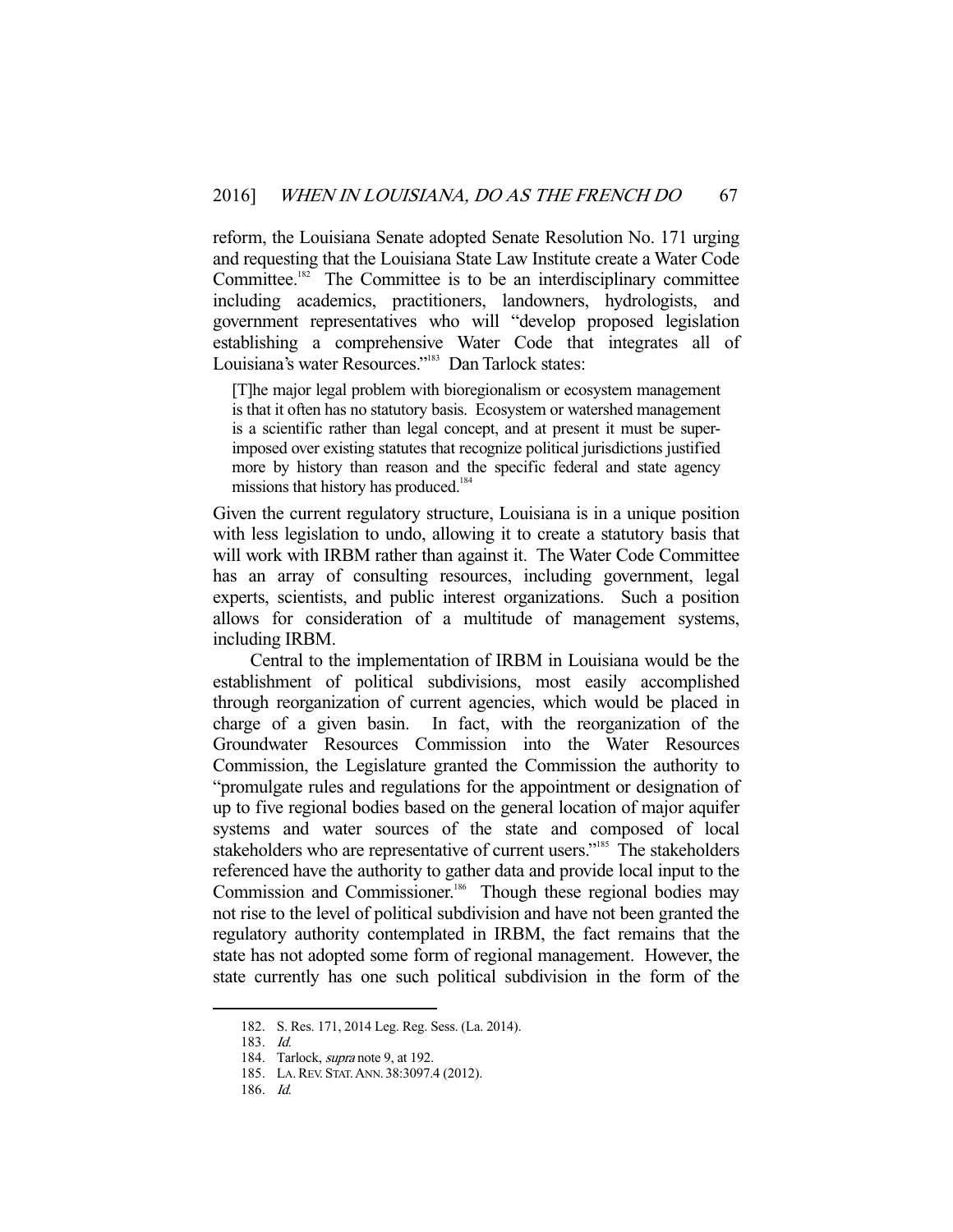Sabine River Authority. Because each organization would be charged with maintaining the waters of a given basin and regulating them based on the ecological, environmental, social, and economic needs of the area, they would need to be given broad authority over the public water property of the state. In essence, the state would need to delegate regulatory authority over specific basins to these new political subdivisions. This may very well cause great confusion about the extent of the authority of each basin agency and questions of whether or not it is legal within the context of the Civil Code.

 The Water Law Committee's Report to the Legislature illustrates numerous issues and ambiguities throughout the current water governance scheme in Louisiana. One such issue is the inalienability of public things. If the State were to designate new basin management agencies, giving them broad authority over the water resources found there, they may face challenges in their decisions to alienate surplus water, either through sales or interbasin transfers. As noted above, Civil Code article 450 classifies running water and navigable water as a public thing owned by the state in its public capacity. Public things are not susceptible to private ownership and as such, the Civil Code guarantees the inalienability of such public things by the state so long as they are being used by the public. In the event that public things are no longer needed by the public, Louisiana jurisprudence has declared that public things may be alienated by a political subdivision upon formal determination that the thing is no longer needed by the public and is alienated in accordance to applicable law.<sup>187</sup> As navigable waters are held in trust by the State for the use of the public, it would follow that any legislation that allowed political subdivisions to alienate portions of water would be contrary to the Civil Code, but in line with statutory interpretation in Louisiana jurisprudence. The courts have not yet been asked to address the alienability of public waters by political subdivisions; however, recent Attorney General opinions offer guidance consistent with this jurisprudence and suggest that if the principle of statutory construction is used, the conflicting codal provisions would be

 <sup>187.</sup> See generally Coliseum Square Ass'n v. City of New Orleans, 544 So.2d 351 (La. 1989); see generally Walker v. Coleman, 540 So.2d 983 (La. App. 2 Cir. 1989). Each case deals with the ability of a political subdivision and police jury respectively to alienate roads. It is important to note that there are two more specific statutes dealing directly with police juries that grant them the power to alienate public things no longer needed by the public, but this does not change the fact that jurisprudential analysis of the alienability of public things rests largely on statutory authority. In each case, the political subdivision and the police jury had the statutory authority to make the determination that the public thing was no longer needed by the public and as such was available for alienation.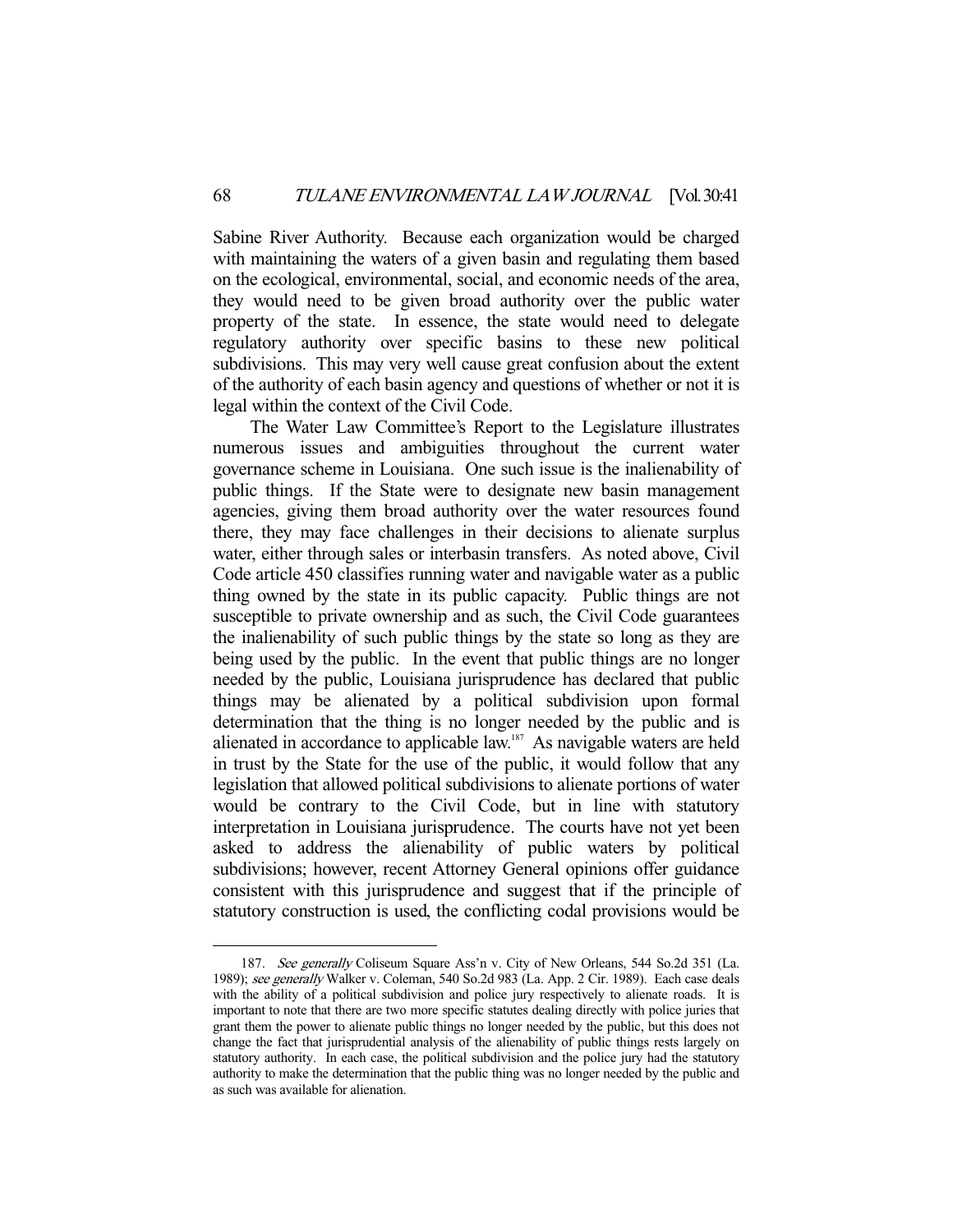impliedly repealed by the passing of legislation establishing basin agencies.<sup>188</sup> According to the Water Law Committee, the enactment of legislation expressly authorizing a designated political subdivision the ability to alienate running surface water "would result in a reclassification of the specific sources of running surface water identified in the later legislation as a private thing."<sup>189</sup>

 This does not mean that the public trust would be voided. As an arm of the state, each political subdivision given authority to govern a basin would be subject to legislative oversight and charged with the same responsibilities the state had in terms of maintaining the constitution and Civil Code. The court in Save Ourselves, Inc. v. Louisiana Environmental Control Commission stated, "the Natural Resources article of the 1974 Louisiana Constitution imposes a duty of environmental protection on all state agencies and officials, establishes a standard of environmental protection, and mandates the legislature to enact laws to implement fully this policy."<sup>190</sup> In an opinion issued by the Attorney General to the Sabine River Authority regarding its authority to enter into contracts of sale of running surface water, he points to Save Ourselves and notes that all political subdivisions are charged with maintaining the public trust.<sup>191</sup> Important judicial precedent in the State suggests that before alienating public things, a political subdivision must determine that such property is surplus and no longer needed by the public in order to comply with LSA-R.S.  $33:4711$ .<sup>192</sup> In this way, a basin agency will have both the authority to regulate the waters in its basin, but also the constitutional and statutory duty to weigh environmental consequences and the public interest. It is important to note that when a political subdivision is given the legislative authority to alienate running waters, it will not be required to abide by Act 955, as the Act states in multiple places, "unless otherwise provided by law."<sup>193</sup> However, in the same opinion, the Attorney General recommended that the SRA work with DNR in order to ensure that all state resources are being managed in line with the constitution.<sup>194</sup> Importantly, because each subdivision will have authority only over the water found within its basin, it will have extensive knowledge of the quantity and quality of the resources and

<sup>188.</sup> LA. STATE LAW INST., REPORT, *supra* note 133, at 26-27.

<sup>189.</sup> *Id.* at 27.

 <sup>190.</sup> Save Ourselves, Inc. v. Louisiana Envtl. Control Comm'n, 452 So.2d 1152, 1156 (La. 1984).

 <sup>191.</sup> Op. La. Att'y Gen. 10-0297 (2011).

 <sup>192.</sup> Walker, 540 So.2d at 983.

 <sup>193.</sup> See generally LA.REV. STAT. ANN. 30:961-30:963 (2010).

 <sup>194.</sup> Op. La. Att'y Gen. 10-0297 (2011).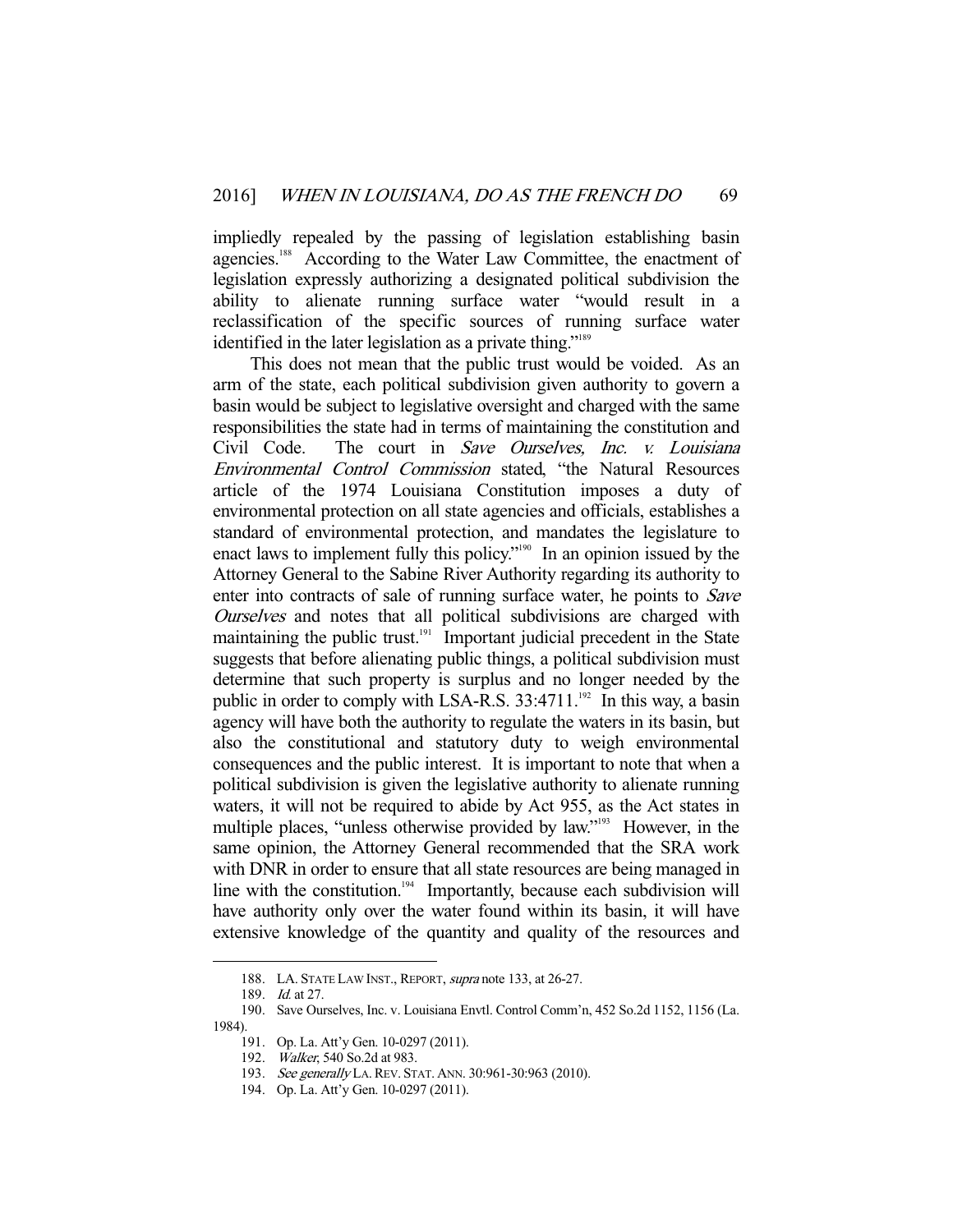thereby be able to make an intelligent decision about the amount of water it is capable of contracting away. Because it must still maintain the public trust, only surplus water will be available for such contracts. In the event that an agency chooses to sell or transfer surplus water, it will likely be held to the three-prong test articulated by courts based on the Save Ourselves decision.<sup>195</sup>

 Despite the Attorney General recognizing that given proper legislative authorization an entity need not comply directly with Act 955, it is important to note that the constitution has an exception that allows for the transfer, through donation or exchange, of surplus movables<sup>196</sup> between or among political subdivisions of the state whose functions include public safety.<sup>197</sup> As an entity responsible for water supply and flood control, these new basin agencies would undoubtedly have a public safety function, and as such this exception would apply to them. This would allow for the transfer of water between basins, subject to the surplus evaluation, which would likely (and should) involve a balancing of social and environmental need. In the event that Louisiana adopts IRBM, new agencies will be key to implementing effective management. These agencies, as has been demonstrated, will not have an issue operating within the bounds of the constitution as their statutory designation will give them control of state property and shield them from liability under article 450 and article 7 section 14 of the Louisiana Constitution. Further, as the new water code is developed, it will be easy to structure the new agencies around the clarified rules and regulations of water management. The clean slate of a new water code against the backdrop of a constitution with a strong public trust provision will allow Louisiana to be the first to fully implement IRBM successfully.

 Depending on how sophisticated and developed a country's current water management scheme is, the World Bank has offered four ways in which to effectively implement IRBM. These options are a river basin coordinating committee or council, a river basin commission, or a river basin authority.<sup>198</sup> The first exists in an area that is already rather

 <sup>195.</sup> The prongs include avoiding to the maximum extent possible potential and real adverse environmental effects, a cost benefit analysis of the environmental impact against the social and economic benefits, and whether there are alternatives or mitigating measures that would better protect the environment without unduly curtailing the non-environmental benefits. Louisiana State Law Institute, 55.

 <sup>196.</sup> The Louisiana Civil Code 448 also categorizes things as movable or immovable property. In the above mentioned opinion to the SRA, the Attorney General declared that water, given its propensity to move from place to place, is undoubtedly a movable for the sake of classification within the Civil Code.

 <sup>197.</sup> LA.CONST. art. VII, § 14(E).

 <sup>198.</sup> Millington et al., supra note 12, at 6-9.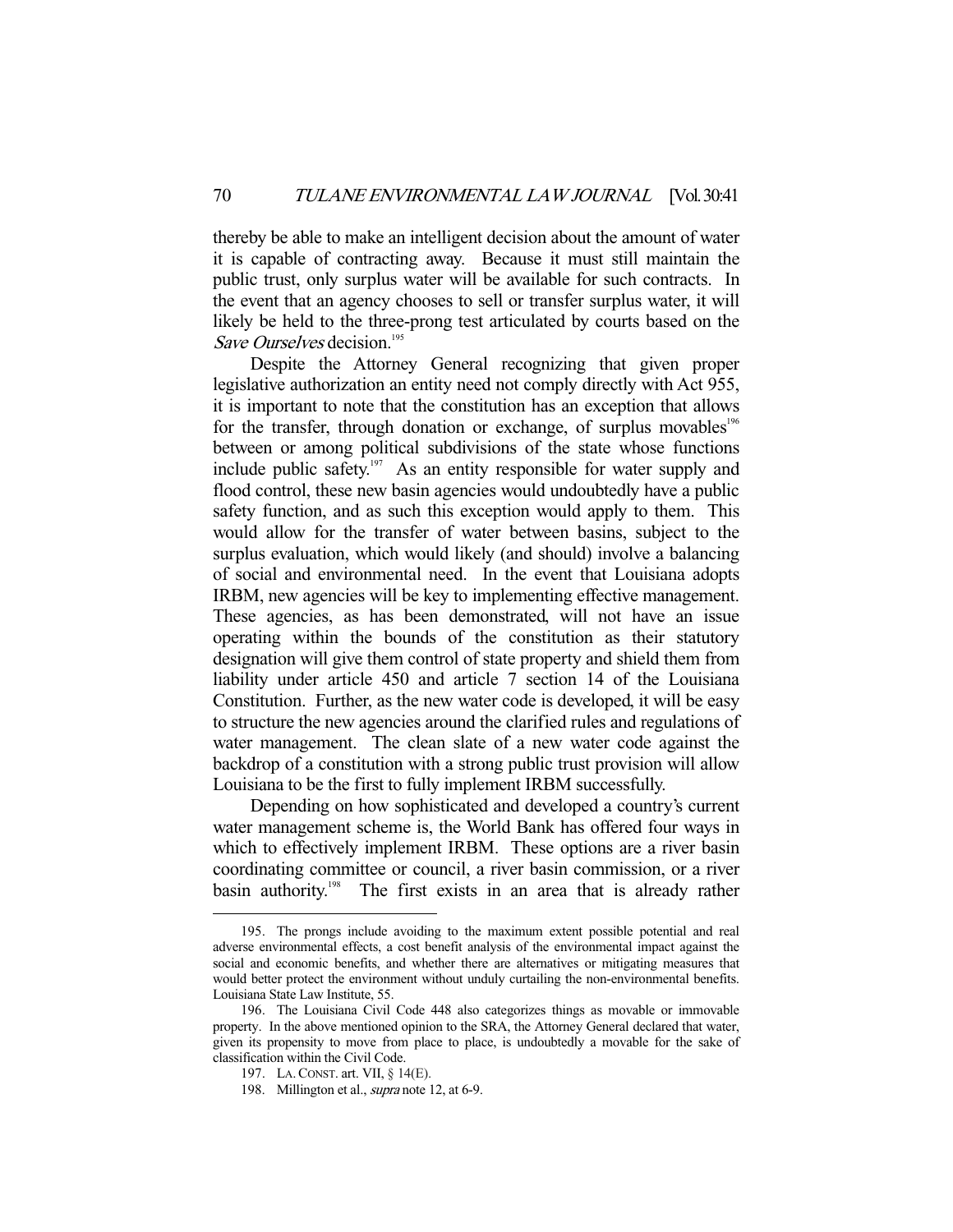developed, the second where there is an optimal environment for development, and the third in an area that has little to no development.<sup>199</sup> These methods, however, are not the only ways in which such systems can be implemented, but rather general guidelines that can and should be modified to match the social, cultural, political, economic, and environmental needs of the region. Louisiana, unlike a developing nation, already has some form of water management agencies in place.<sup>200</sup> The State can be broken up into seven basins, and each would be managed by a political subdivision of the state. As in France, the Department of Environmental Quality may serve as the main state environmental agency, while the Water Resources Committee will steer policy decisions. However, the vast majority of management must be found at the basin level. For this reason, the river basin commission is likely the best option for Louisiana, perhaps incorporating aspects of the river basin coordinating committee or council.

 The river basin commission model is ideal for Louisiana in many respects. The World Bank notes that the commission model is appropriate in areas where there are significant development options to be considered; there are significant conflicting uses; information and policy development is still necessary to ensure equitable sharing and to limit harmful environmental impacts; there is little to no water resource planning and management already in place in a given basin; and simulation models, systems, and data are not available or need further development.<sup>201</sup> Though Louisiana does have water development per se (i.e., drinking water and sanitation, hydropower, etc.), there is much development left to be done on the coast. Though these projects have largely been selected in the Coastal Master Plan, planning and implementation is an ongoing process. Further, Louisiana does not currently utilize water resource planning, and its simulation models are still in development. However, the most significant reason the commission model is necessary in Louisiana is the fact that there are significant conflicting uses throughout the state.

 A vast majority of Louisiana's economy is based in highly waterdependent industries, particularly the oil and gas industry. However, this results in inequitable sharing of water resources, as well as inequitable burdens of water quality maintenance. Often these industries have a

 <sup>199.</sup> Id.

 <sup>200.</sup> The Louisiana Department of Natural Resources, the Louisiana Department of Environmental Quality, the Louisiana Department of Health and Hospitals, and the Louisiana Department of Agriculture are some of these agencies.

<sup>201.</sup> Millington et al., *supra* note 12, at 7-8.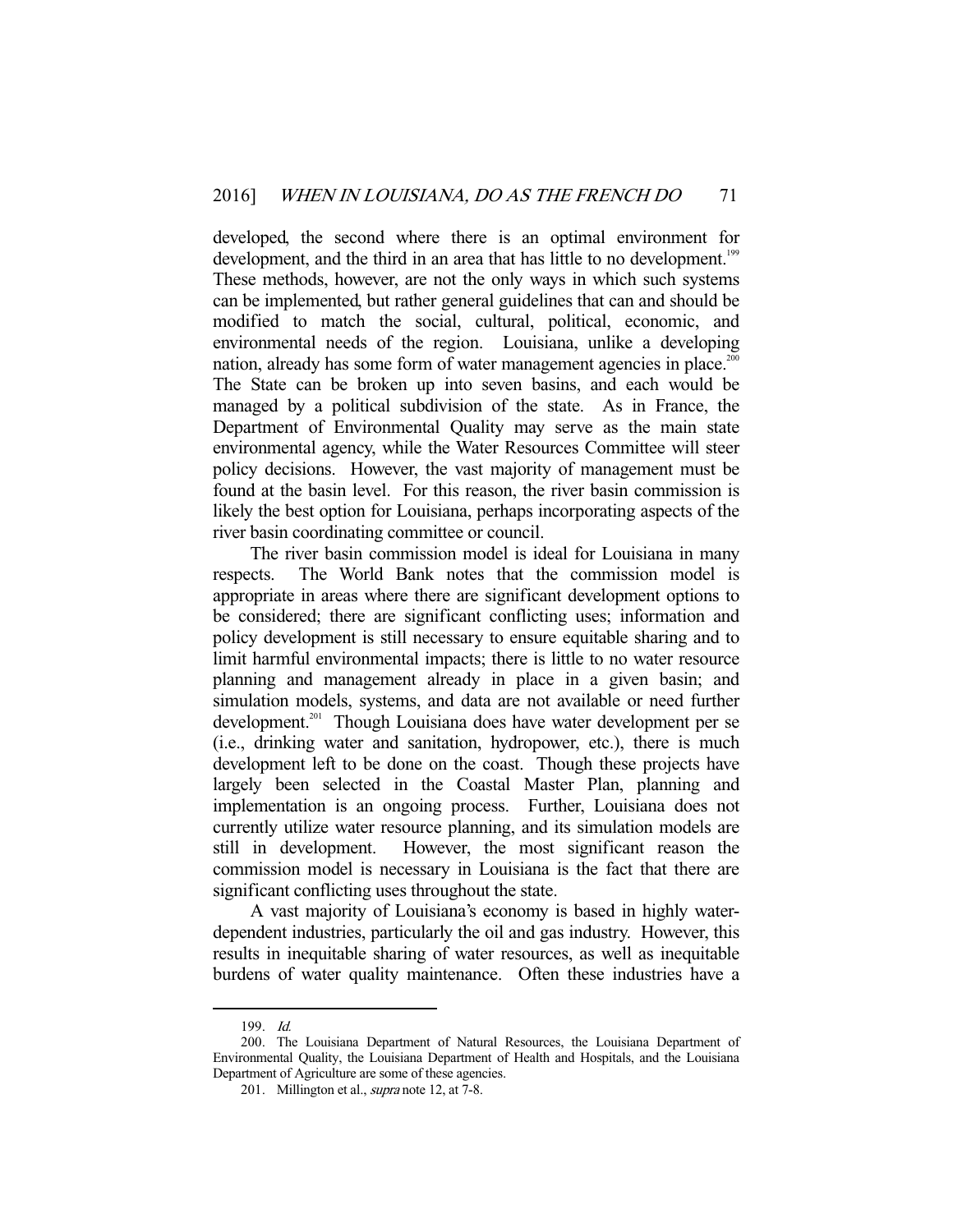stronger voice in policy development. If such a trend were to continue under a new statutory scheme, IRBM would be impossible. If Louisiana were to engage in the less structured river basin coordinating committee or council, it runs the risk of a powerless entity attempting to direct deeply rooted industry preferences towards equitable sharing. Such a committee would be founded, like others before it, "upon the admirable but naïve idea that dozens, if not hundreds, of self-interested actors would somehow put interests aside and agree to do the right thing for the people and the planet."202 Even if industry groups were to agree to a commission with equitable sharing of shareholder power, without structural oversight, inevitably one actor would shift back towards the industry-centric culture Louisiana has come to know. The more rigid backstop of a river basin commission is necessary to ensure the longevity of the IRBM system.

 A commission is more formally constituted than a committee due to its foundation in statutory authority and decision-making power. Committees generally are based on letters of agreement between participating agencies and organizations and do not have binding decision-making authority but rather advisory capacity. Generally a commission would include a management board given authority to set policy and goals and be supported by an office combining experts specializing in water, natural resources, and economic and municipal planning.<sup>203</sup> Such experts are usually taken from the agencies and offices operating in the basin.204 The World Bank suggests that the management board be made up of senior water resource and environmental officials from the top-level government agencies located in the basin.<sup>205</sup> The board will be responsible for ensuring that the management plans and regulations the commission adopts will be implemented effectively by the various offices operating within the basin.206 Unlike the support offices, the board holds a managerial position, and as such, will not be responsible for day-to-day management, issuance of permits, or collection of fees and taxes.<sup>207</sup> Occasionally, there is a ministerial council that will oversee the work of the commission.<sup>208</sup> Some of its responsibility could include endorsing policy and planning endeavors, as

<sup>202.</sup> Huffman, *supra* note 8, at 130.

<sup>203.</sup> Millington et al., *supra* note 12, at 7-8.

 <sup>204.</sup> Id.

<sup>205.</sup> *Id.*, at 8.

 <sup>206.</sup> Id.

 <sup>207.</sup> Id.

 <sup>208.</sup> Id.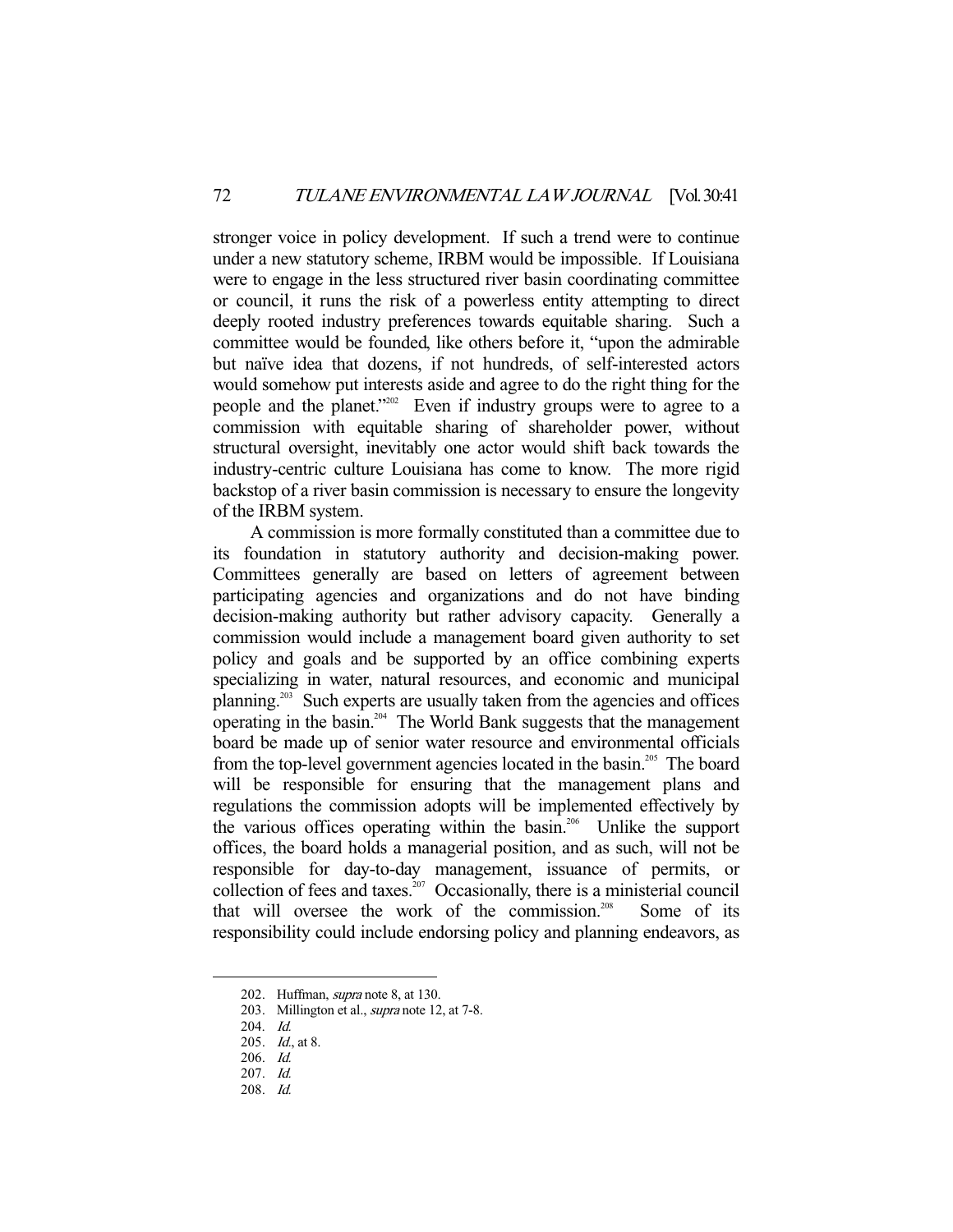well as deciding on the yearly basin-wide budget. France's Water Agencies and River Basin Committees exemplify this structure.

 As seen in French water management, the strongest feature of a river basin commission system is the equal partnership amongst the central and local government and private actors and users. The formalized structure of a commission and overseeing council ensures that there is dialogue across sectors and that such dialogue produces holistic management policy and plans. Importantly, within this structure, all stakeholders and administrators have equal rights. All of this is made possible through statutory dedication. As noted above, Louisiana would be able to statutorily dedicate political subdivisions to oversee each delineated basin. Each statute can enumerate the powers and responsibility of each basin agency, including the structure of their boards and councils. Once again, the time is nigh for Louisiana to adopt this model of water management as it moves forward with a comprehensive water code.

#### VIII. WHAT WOULD IT LOOK LIKE?

-

 Just as France has the Ministry of Ecology, Louisiana will need a general state body charged with water management. Currently, the Louisiana Department of Environmental Quality (DEQ) is responsible for administering the Clean Water Act (CWA) throughout the state.<sup>209</sup> The Department of Natural Resources (DNR) is responsible for underground injection control, monitoring of groundwater resources, and issuing coastal use permits, as well as approving and entering into CEAs.<sup>210</sup> Ideally, water quality and quantity management would be consolidated into one of these agencies to avoid confusion and redundancy. Given its federal mandate to administer the Clean Water Act and its technical ability to monitor pollution throughout the state, DEQ is likely the best choice. DEQ would be assisted by a policy advisory board just as the Ministry in France is assisted by the CNE. Louisiana already

 <sup>209.</sup> LPDES Permits, DEQ LA., http://www.deq.louisiana.gov/portal/Default.aspx?tabid= 243 (last visited Oct. 18, 2016).

<sup>210.</sup> Underground Injection Control (UIC) Section, ST. LA. DEP'T NAT. RESOURCES, http://dnr.louisiana.gov/index.cfm?md=pagebuilder&tmp=home&pid=141 (last visited Sept. 30 2016); Groundwater Resources Program, ST. LA. DEP'T NAT. RESOURCES, http://dnr.louisiana. gov/index.cfm?md=pagebuilder&tmp=home&pid=455&pnid=0&nid=173 (last visited Oct. 1, 2016); Office of Coastal Management, ST. LA. DEP'T NAT. RESOURCES, http://dnr.louisiana.gov/ index.cfm?md=pagebuilder&tmp=home&pid=85&ngid=5 (last visited Oct. 17, 2016); LA. REV. STAT. ANN. 30:961 (2010).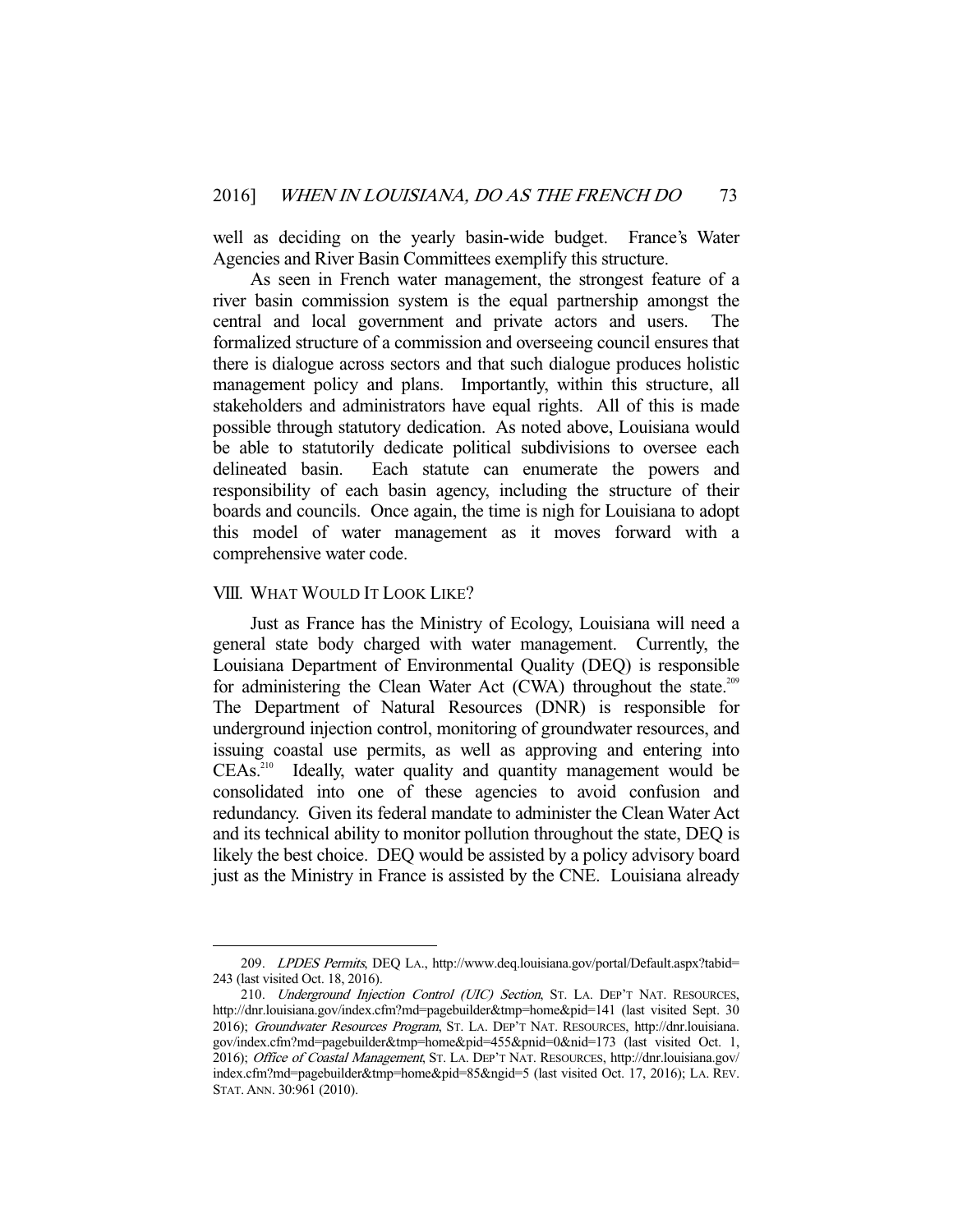has such a body in the Water Resources Commission (WRC).<sup>211</sup> It is a cross-sectoral group of water users, managers, and attorneys that would function well in an advisory capacity to DEQ. With this structure, DEQ would be responsible for setting statewide pollution reduction goals and policy requirements; however, it would not be responsible for administering or setting management plans in the basins. The basin commissions would be responsible for creating regulations to carry out DEQ requirements in each basin, as well as developing comprehensive management plans.

 Louisiana, given its vast network of surface water, is easily delineated into seven main river basins. These would act as the jurisdictional boundaries for the basin commissions and include the groundwater found beneath them.<sup>212</sup> The hypothetical basin delineations are: Pontchartrain in the southeast, the Mississippi in the east and northeast, the Atchafalaya in southcentral, the Mermentau in southcentral, Calcasieu in the southwest, the Sabine in the west, and the Red in the northwest. The Sabine and Red basins will already have the advantage of a compact to aid in setting basin goals. However, the Red River Compact, as was seen in *Tarrant Regional*, leaves much to be desired in terms of setting regulations.<sup>213</sup> It will be important for the basins affected by compacts to be mindful of their requirements, but still maintain the integrity of IRBM by allowing for open communication and equal voting among all of the stakeholders within the basin. The Sabine River Authority and Red River Compact Commission will be important members in their respective basin commissions to ensure that the federal standards set by the compacts are adhered to.

 Each basin commission would have a management office that would be responsible for developing a basin wide management plan, administering permits, collecting fees, and enforcing regulations. These offices should be staffed with relevant stakeholders such as industry experts, agriculture experts, sewage and water board managers, ecologists, hydrologists, and state representatives from the agencies affected by water such as the Department of Health and Hospitals and the Department of Agriculture and Forestry. The management office should be considered the technical hub of the basin commission and as such should only be staffed with qualified personnel. Each agency would

<sup>211.</sup> Water Resources Commission, LA. ST. LEGIS., https://www.legis.la.gov/legis/Board Members.aspx?boardId=740 (last visited Oct. 9, 2016).

 <sup>212.</sup> In the event that Louisiana adopts IRBM, these are not the only options for basin division, hydrologists are much better equipped to determine logical hydrological bounds.

<sup>213.</sup> See generally Tarrant Reg'l Water Dist. v. Herrmann, 133 S. Ct. 2120 (2013).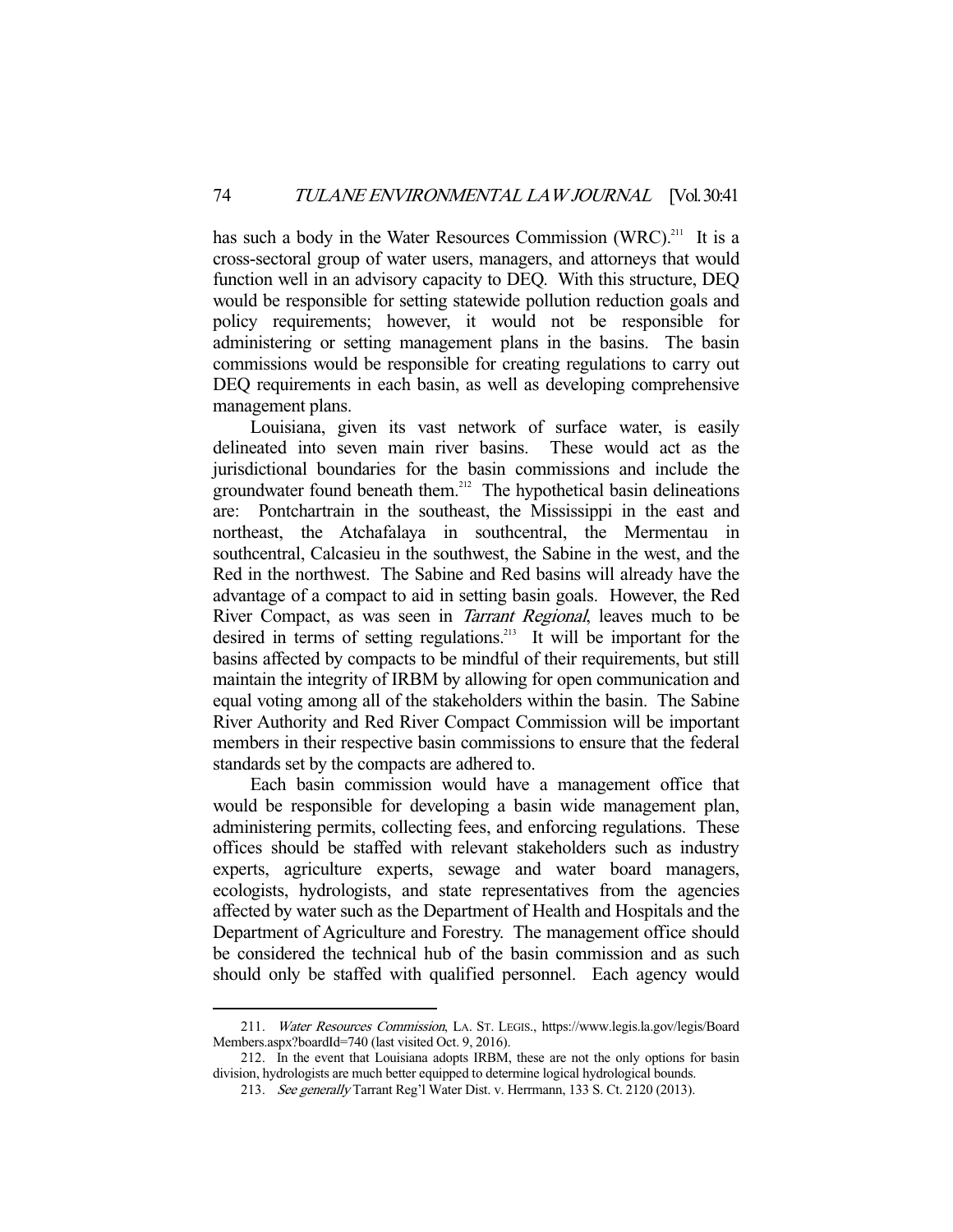likely be required to appoint the best candidate to the staff of the management office. This will be a career position and as such should not be positions that are governor-appointed or voted on. The basin commission will also have an Advisory council, which can be modeled after the French Water Commissions and would consist of forty percent local representation such as mayors and city council representatives; forty percent users such as industry, agriculture, environmental groups, and domestic users; and twenty percent state representation. This Council could be voted on or appointed by the various stakeholders needing representation. The Council will assist in making policy determinations and oversee the management office. It will also be responsible for approving the management plan. While the Council will perhaps not be made up of technical experts as would be needed in the management office, they should be representative of the interests of their various groups, and as such voting would be a good avenue for appointment. Once approved by the Council, the management plans would be submitted to DEQ for final approval.

 The Basin Management Plans should set goals for basin wide quality and quantity concerns and comprehensively manage surface and groundwater. In order to develop a comprehensive plan, each sector needs to be adequately represented in the management office. Once again, the quality that makes IRBM unique is the ability of each basin to develop a plan based on that basin's needs. This decentralized approach allows for the most comprehensive management of water throughout the state. The technical abilities of the management office will ensure that the plans address economic, environmental, and social needs unique to the basin. The plans will need to incorporate at the very least the already regulated pollutant limitations imposed by the CWA, however they may also include more regionally specific pollutant levels, as well as anything that DEQ and the Water Resources Commission deem a state priority. Further, they should set clear plans for implementing basin goals. For example, saltwater intrusion is an issue that will need to be addressed in the Mississippi Basin, particularly around Baton Rouge, and in the Pontchartrain basin in the coastal parishes; however, the ways in which they are addressed will likely vary greatly. The plans should also incorporate, where relevant, efforts already put forth by the state and its cities such as Louisiana's Comprehensive Master Plan for a Sustainable Coast and New Orleans' Urban Water Plan. Because water resources are ever evolving, it will be necessary to set a review schedule for the plans, preferably in the three to five year range. If developed properly, these plans will be comprehensive and cross-sectoral, giving all stakeholders a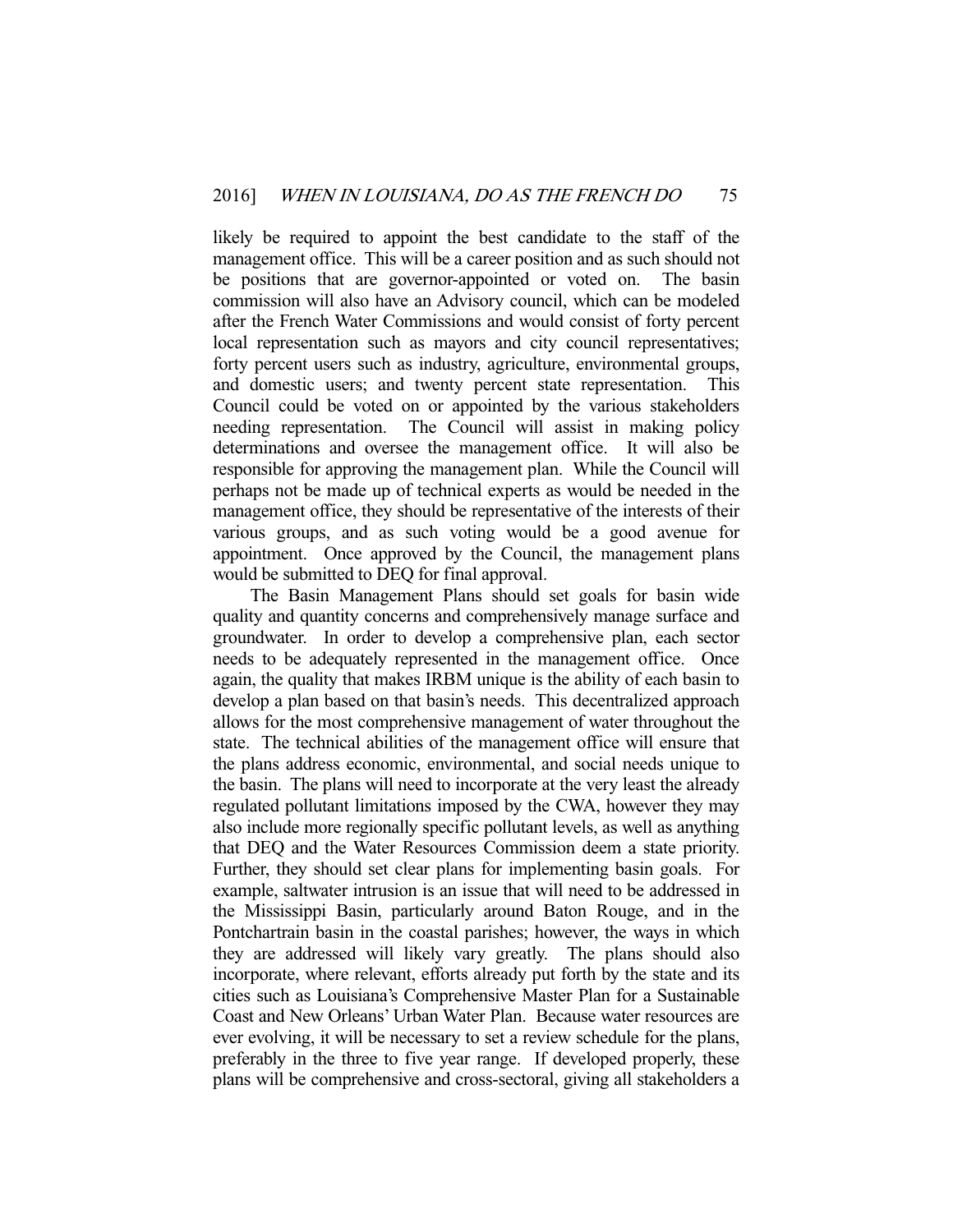say in the management of the water resources in the basin. Open communication and collaboration is the only way in which to implement IRBM, and holistically manage water.

 In order for the State and the basin commissions to develop comprehensive management plans, it is important for them to understand the nature of the water within each basin, both quantity and quality, and current and future needs. Louisiana currently has a few projects underway that will create a platform for a comprehensive model. With a truly comprehensive model, the state will be able to manipulate data sets in order to understand the effects that certain actions and nonactions will have on the supply of water, as well as determine the amount of water needed to sustain the coast, which will be important for the implementation of the Coastal Master Plan. Current models are able to map portions of the state and its water systems, but a truly comprehensive model will exemplify the cohesive combination of surface water and groundwater and take into consideration ecological, environmental, and economic needs. The model system will safeguard our waters from thirsty states that may see any water reaching the Mississippi Delta and the Gulf of Mexico as gluttonous waste.<sup>214</sup> Unless Louisiana can show that Mississippi flows are necessary to sustain our coast, it will have a difficult time combating efforts to pipe its water elsewhere. This modelling system will be a key feature of basin management. As discussed above, each basin will be able to develop extensive knowledge of its resources and predict the amount of water it will need for various uses in the future and what water can scientifically be declared a surplus, which in turn will perhaps enable a water market to be developed. It is crucial to know the quantity and quality of Louisiana's water, but also the needs of the people and environmentwhich is why stakeholder involvement in the basin commissions will be vital.

 Arguably, the most important feature of IRBM is stakeholder participation. As noted above, representatives of various stakeholder sectors will have a place in both the management offices and the advisory councils. The likely industrial sector participants include oil and gas, paper, timber, shipping, electric utilities, and chemical manufacturing. Agriculture and silviculture will also bring unique perspectives, as will the fishing industry, both commercial and recreational. All of these things make up the heritage of Louisiana to

 <sup>214.</sup> Historically, parched states have seen the Mississippi as a viable solution to their water shortages. See, e.g., TEX. WATER DEV. BD., THE TEXAS WATER PLAN (Nov. 1968) http://www.twdb.texas.gov/publications/State\_Water\_Plan/1968/1968\_Water\_Plan.pdf.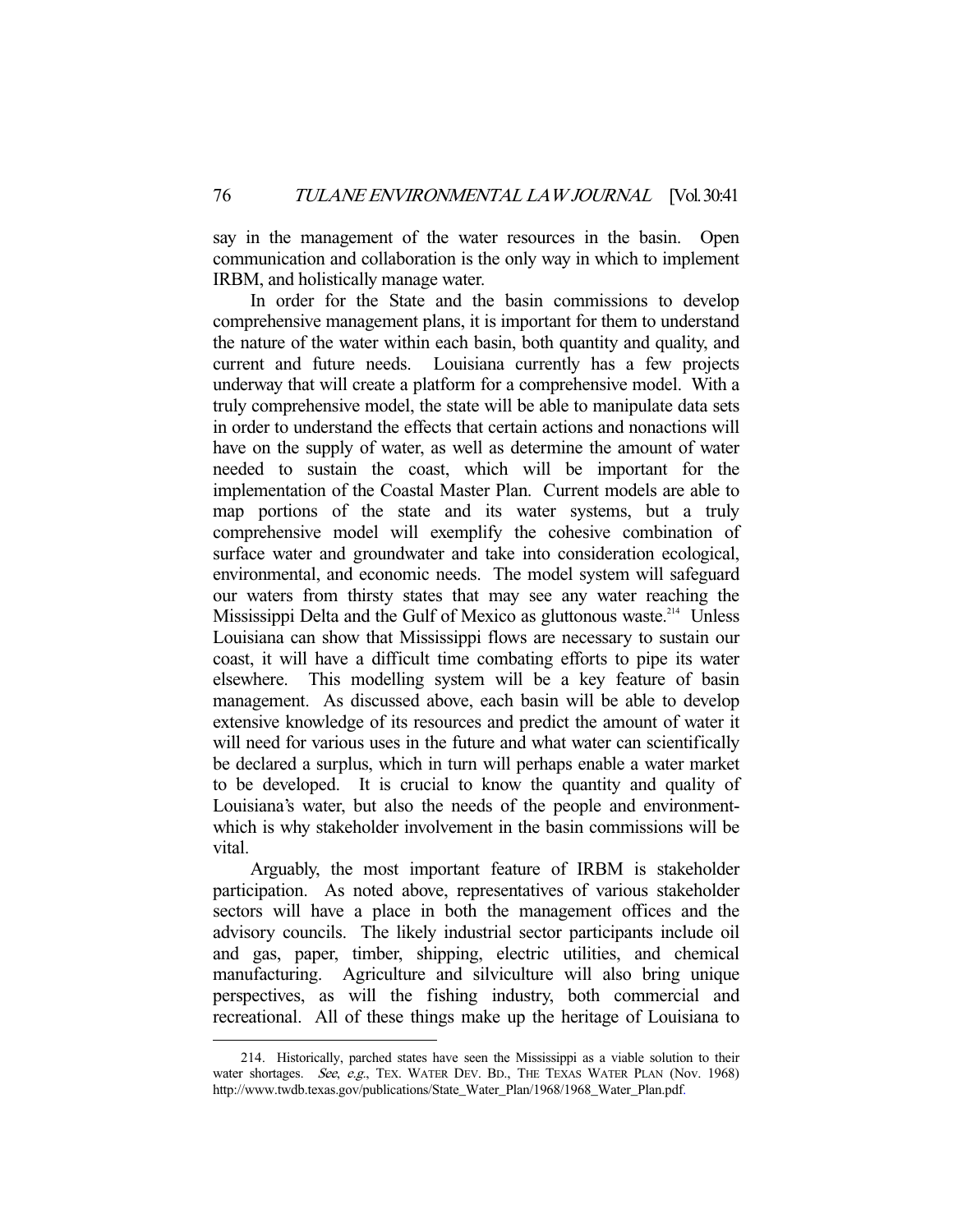some extent and therefore need to be given a stake in managing the waters of their respective basins. Municipalities will be integral in identifying the needs of the populations in each basin. If France is to be the model, it would be reasonable to delegate municipal supply and sanitation to the cities given their already developed infrastructure. Cities closer to the coast may also have offices dedicated to coastal resiliency similar to the Chief Resilience Officer position created by the City of New Orleans. These offices will be crucial when attempting to integrate the Coastal Master Plan into management plans, as well as identifying areas in which resiliency could be improved. Further, municipalities, and even some parishes,<sup>215</sup> have promulgated development and infrastructure plans in the face of climate change. The Greater New Orleans Urban Water Plan<sup>216</sup> emphasizes living with water in a city accustomed to pumping it out as fast as possible. Such plans will change the way the people in each basin live with, work in, and use water; this will need to be reflected in the basin management plan.

 The advisory council will have the capacity to approve any management plan that is developed by the management office. It is here that stakeholder voting will play a prominent role. Though the management office will be staffed with the relevant talent necessary to develop a comprehensive and scientifically sound management plan, the advisory council will be responsible for ensuring that such plan is equitable to all parties affected by water use and management. To ensure that each stakeholder group is adequately represented in the vote, clear lines of communication must remain open between the advisory council members and their constituents. Prior to any voting, it will be important that the council members ensure that the constituents understand and are amenable to the proposed master plan. Collaboration among all stakeholder groups will be key and not limited to the representatives of the Advisory council. As noted previously, operating agreements serve commissions well in declaring stakeholder rights. They can also be used to describe the exact process in which Council members must

 <sup>215.</sup> Lafourche Parish is just one example of a parish that has developed resiliency and master plans. See, e.g., LAFOURCHE PAR. GOV'T, LAFOURCHE PARISH COMPREHENSIVE RESILIENCY PLAN (Apr. 8, 2014), http://lafourchegov.org/home/showdocument?id=2418.

 <sup>216.</sup> The Greater New Orleans Urban Water Plan is described as "a resiliency planning strategy to develop sustainable strategies for managing the water resources of St. Bernard and the East Banks of Jefferson and Orleans Parishes." It would be wise of the basin commissions to consider these plans as small scale examples of what water management at a basin-wide level could look like. Waggoner & Ball, Greater New Orleans Urban Water Plan, LIVING WITH WATER: A NEW VISION FOR DELTA CITIES, http://livingwithwater.com (last visited Oct. 19, 2016).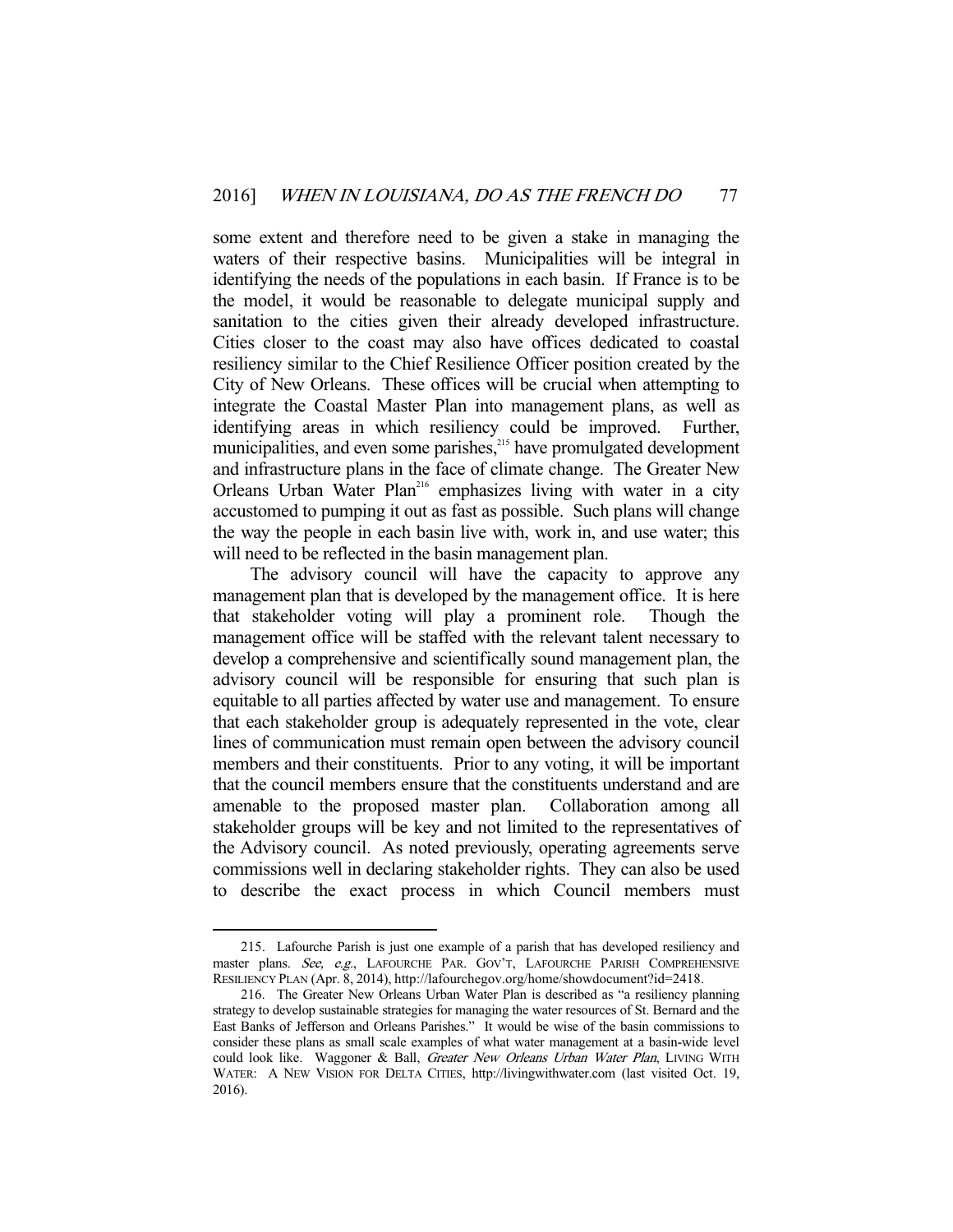communicate with their constituents and the extent of their power. Some groups may abdicate decision-making power to the elected representative, while others may require extensive consultation amongst themselves. It is important, however, to ensure that one group does not have the ability to hinder a final vote by dragging out the consultation process. As such, the agreement should state the framework for communication, the extent of the power of each representative, and a strict timeframe in which to consult and vote.

 As noted previously, a unanimous voting scheme is likely not the most efficient option given that it lends itself to voter deadlock. Instead, a majoritarian or super-majoritarian voting scheme would likely better serve the basin. It is important to remember that IRBM gives all stakeholders a cognizable right in the waters of the basin, which includes everything from industrial users, municipal users, riparians, and environmental groups interested in preserving water. IRBM encourages open communication in this way and by allotting each stakeholder the same rights, and therefore same avenue to redress, namely in the courts, each stakeholder has more incentive to participate in the compromise driven management plans. It would not be difficult for Louisiana to begin to recognize nonuse related stakeholder rights given its strong public trust. As it stands, the Constitution and the Civil Code provide that the state holds public property in trust for the use of the public. Further, the attorney general has stated that political subdivisions have the responsibility to uphold this trust. IRBM emphasizes transparency, which would enable stakeholders to stay well informed about the status of the water in the basin. Basin commissions will be required to balance social, economic, and environmental needs before alienating waters of the state. This transparency will allow stakeholders to meaningfully comment on whether or not water should be used in a proposed manner, if it is still needed for public use, or if it is qualified to be alienated. In the event that a stakeholder feels that the commission has overstepped its bounds or failed to uphold the management plan, IRBM will give them an avenue for redress. However, it is important to ensure that courts are not overwhelmed by an influx of water related claims. For this reason, it will be imperative to outline the exact parameters by which someone may submit a claim. Further, having a dispute resolution process established within a basin commission would lessen the burden on courts and allow stakeholders to settle their differences in front of experts on the matter.

 This description is meant to be an outline of how IRBM could function in Louisiana, a more precise and detailed description of the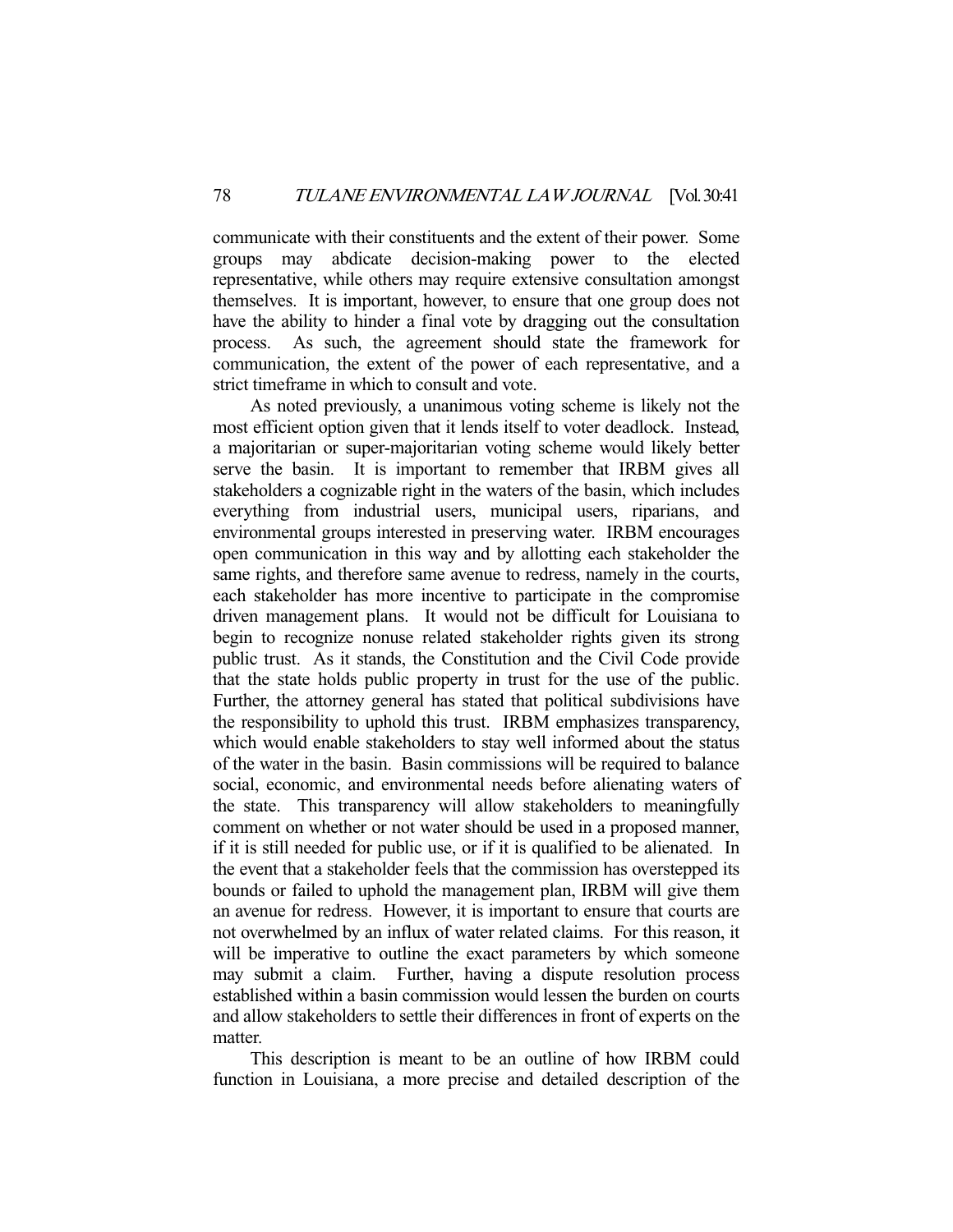exact parameters of basins and their commissions will require extensive consultation with scientists and policy experts, which is beyond the scope of this paper. Once again the important factors in an IRBM system are decentralization, deconcentration, stakeholder involvement, and crosssectoral cooperation. Louisiana has all of these tools available, as well as the promise of a code that can incorporate these values. Despite its historical negative reception in the United States, due largely to misunderstanding, IRBM is one of the premier examples of comprehensive water management and should be seriously considered as the needs of an ever growing population and an ever more endangered water supply continue to change. A new era calls for new options for water management.

#### IX. POSSIBLE PROBLEMS

-

 Despite its success in Europe, IRBM is not politically favored in the United States and emphasizes a few policy points that will likely face harsh criticism in Louisiana. Further, given our federal structure, IRBM would need to fit Louisiana law as well as United State Constitutional and Federal requirements. This is not to say that it cannot, as varieties of IRBM have been adopted in various compact commissions, it will simply be a more contentious process. The following are Louisiana specific and constitutional issues that may plague IRBM.

 The Mississippi River is a giant amongst nature's wonders. It is one of the longest and largest rivers, both in terms of size and deltaic regions, in the world. It drains forty percent of the United States, which includes a large portion of the nation's agriculture, and serves a shipping industry which, for example, carries an average of over 250 million tons through the Port of South Louisiana alone each year.<sup>217</sup> For this reason, it will be difficult to form one basin commission in Louisiana. The coordination will be extensive and the effect that management in Louisiana may have on the rest of the country will be profound. It may be in the state's interest to separate the Mississippi into two basin commissions that will be responsible for coordinating amongst themselves, but will have less to manage on a day-to-day basis. It is not recommended that Louisiana does as Arkansas does and leave the Mississippi out of all accounting entirely.<sup>218</sup> It is imperative that the Mississippi be managed in Louisiana. Unfortunately, Louisiana bears the brunt of the rest of the basin's runoff,

<sup>217.</sup> James A. Richardson, The Economic Impact of the Ports of Louisiana, PORT ASS'N LA. 5 (Mar. 2012), http://portsoflouisiana.org/wp-content/uploads/2012-final-report.pdf.

 <sup>218.</sup> ARK. NAT. RES. COMM'N, THE ARKANSAS WATER PLAN 54 (2014) http://arkansas waterplan.org/plan/ArkansasWaterPlan/2014AWPWaterPlan/AWPFinalExecutiveSumm.pdf.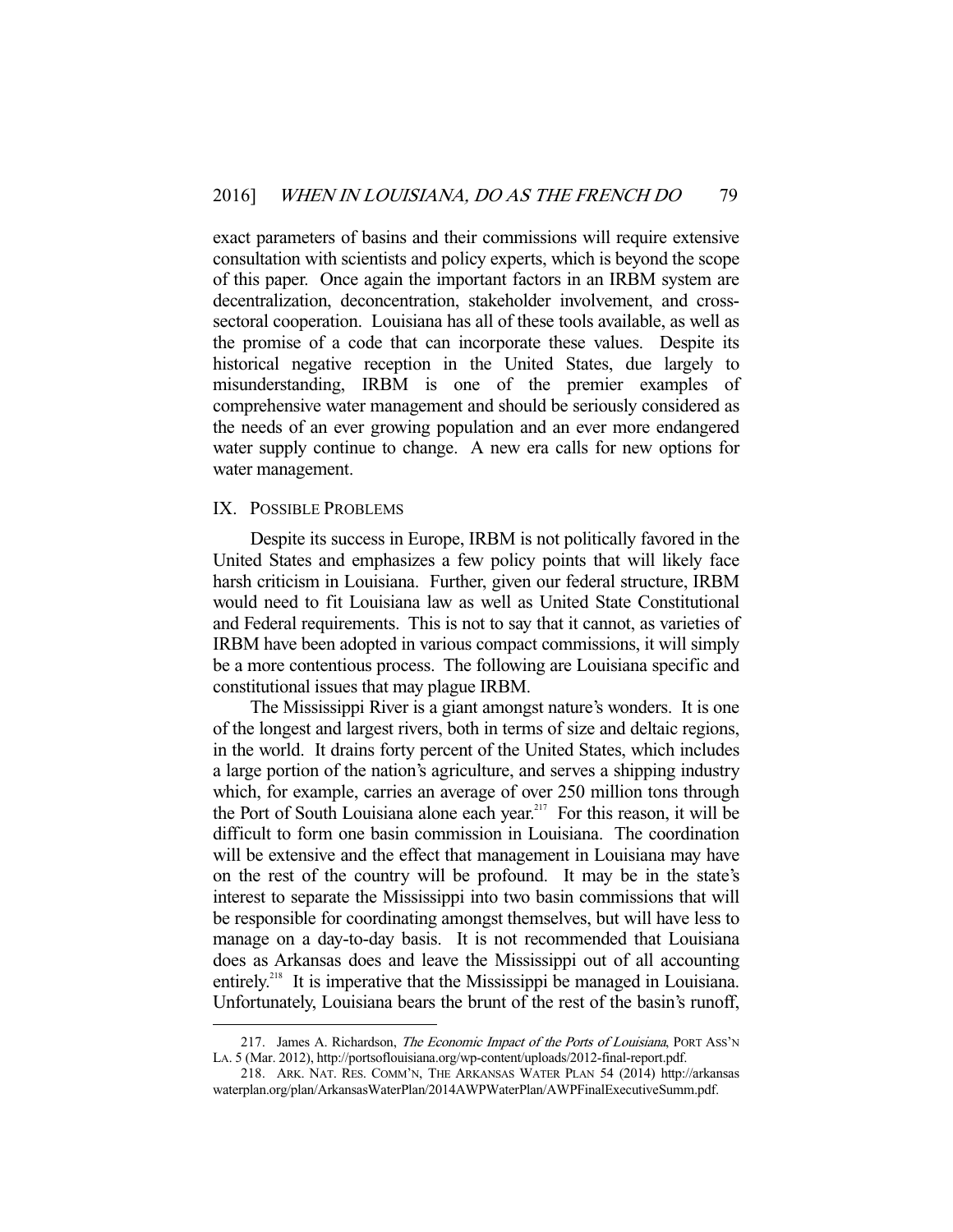and must deal with the resulting dead zone in the Gulf of Mexico.<sup>219</sup> The more that Louisiana can do to mitigate its own negative effects on this important ecosystem, the better off the delta and the Gulf will be. Further, more so than any other state, Louisiana depends on the river for not only economics, but for drinking water and coastal sustainability.<sup>220</sup> The Louisiana Coastal Master Plan depends heavily on sufficient quantities of water existing and its signature mud reaching the planned diversions and rebuilding the delta's ever shrinking wetlands.<sup>221</sup> For this reason, though daunting, the Mississippi needs to have skilled basin commissions safeguarding its waters.

 Given its effect on the rest of the nation, it is likely that a compact is in the Mississippi's future. It would behoove Louisiana to be party to this compact. Fortunately, the technical and comprehensive nature of IRBM will equip Louisiana with extensive knowledge of its needs, therefore giving it significant bargaining power. As Arkansas grapples with the possibility of piping Mississippi water to east Texas, Louisiana is likely seeing the first of many attempts to move its sustaining water elsewhere. Until Louisiana can show that it needs the flows it is accustomed to, it will have a difficult time demonstrating why it should continue to receive them. As water scarcity becomes a more persistent issue, arguments over the Mississippi will become more frequent. A compact will ensure that federal law protects the states that need it the most. Further, it will spare Louisiana the exorbitant costs of an apportionment battle in the Supreme Court. A compact, but not just any compact, will likely be Louisiana's best chance at maintaining historic flows and preserving its delta.

 Preserving water resources is the primary goal of IRBM, however this may come at the expense of property rights. This is not to say that IRBM destroys private property interests, in fact it often encourages public-private partnerships; however it does make sure that all water is accounted for in order to maintain comprehensive water management. Such accounting may mean that waters previously not touched by regulations are under an IRBM system. This could easily lead to conflicts and opposition as Louisiana would need to assert and clarify its jurisdiction over all waters of the state. Such assertion may trigger

 <sup>219.</sup> 2015 Gulf of Mexico Dead Zone 'Above Average,' NOAA (Aug. 4, 2015) http:// www.noaanews.noaa.gov/stories2015/080415-gulf-of-mexico-dead-zone-above-average.html.

 <sup>220.</sup> The Greater New Orleans drinking water supply comes directly from the Mississippi River.

 <sup>221.</sup> COASTAL PROT. & RESTORATION AUTH., LOUISIANA'S COMPREHENSIVE MASTER PLAN FOR A SUSTAINABLE COAST 134 (2012) https://issuu.com/coastalmasterplan/docs/coastal\_master\_ plan-v2?e=3722998/2447530.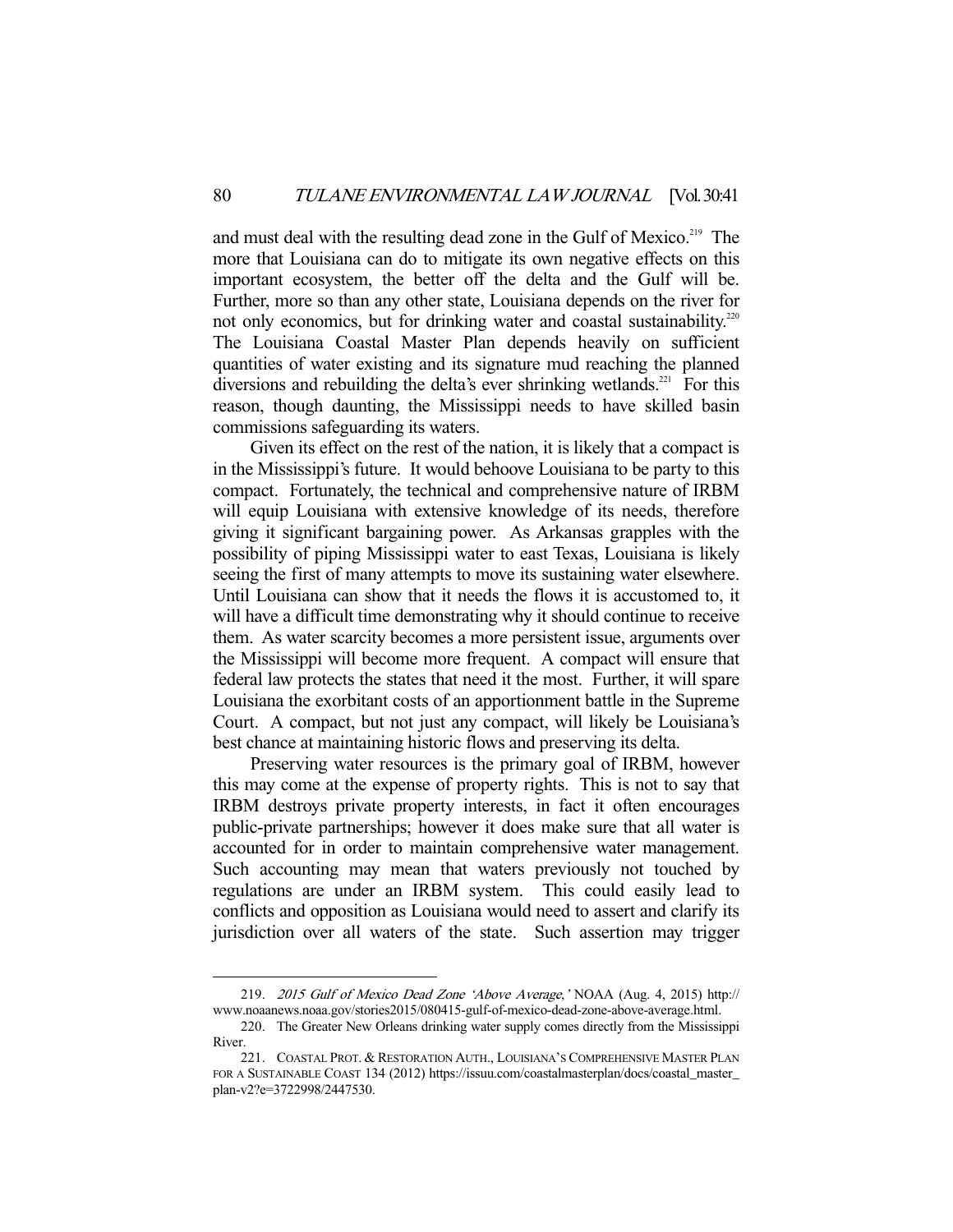takings claims. As Professor Dan Tarlock notes, there has recently been hostility towards comprehensive environmental regulations.<sup>222</sup>

 Louisiana may have begun this process with the adoption of the Coastal Master Plan, its groundwater management program, and its Cooperative Endeavor Agreement Process. Additionally, with the development of a comprehensive water code, it would be logical to adopt such concepts, or at the very least provide for the adoption of management plans that will allow regulation of traditionally private rights. Otherwise, it is likely that the state would be able to withstand a takings challenge because possible water regulations, especially in the coastal parishes, would be in the public interest. This is true because it is an attempt to restore the coast, which goes directly to the character of the state action.<sup>223</sup> Though a newly regulated property owner may face economic impacts, the state as a whole will face catastrophic economic, social, and environmental impacts if the Coastal Master Plan is thwarted. Louisiana may also consider adopting mitigation banks or substitute forms of compensation as other states have done.<sup>224</sup> Tarlock notes that such mitigation allowances have been shown considerable deference in state courts because "the right to create an environmental hazard is not constitutionally protected" and have supported mitigation schemes.<sup>225</sup> Currently, Louisiana has rules regarding wetland mitigation banks, overseen by the Office of Coastal Management of the Department of Natural Resources.<sup>226</sup> Should Louisiana adopt IRBM and manage all waters of the state in a comprehensive fashion, it may be prudent to continue to use and develop compensatory mitigation, not only for wetlands but also water sources. In the instance that groundwater, or

<sup>222.</sup> A detailed discussion of takings is beyond the scope of this Article. See also, Tarlock, supra note 9, at 185.

 <sup>223.</sup> The Penn Central Test weighs the investment-backed expectations and economic damage of the property owner against the character of the state action. State action always needs to be in the public interest to justify the harm to private property rights. Penn Central Transportation Co. v. New York City, 438 U.S. 104, 124 (1978).

 <sup>224.</sup> The New Jersey Supreme Court has upheld development credits in the Pinelands of New Jersey. Transferable development rights were used by the Tahoe Regional Planning Agency in a Stream Environmental Zone and challenged in the Ninth Circuit, which dismissed the claim as unripe. It was appealed to the Supreme Court which declined to decide whether or not TDRs may be considered in deciding whether there has been a taking. Tarlock, *supra* note 9, at 187.

 <sup>225.</sup> Id. at 186.

 <sup>226.</sup> Louisiana requires compensatory mitigation for impacts to coastal resources located with the Louisiana Coastal Zone. Landowners may purchase habitat credits from any OCM approved mitigation bank, build their own mitigation project, or purchase credits from any approved in-lieu fee mitigation program. STATE OF LA. DEP'T OF NAT. RES. OFFICE OF COASTAL MGMT., IN-LIEU FEE MITIGATION PROGRAM 4 (Jan. 16, 2014), http://dnr.louisiana.gov/assets/ OCM/permits/FINAL\_ILF\_INSTRUMENT\_1\_16\_14.pdf.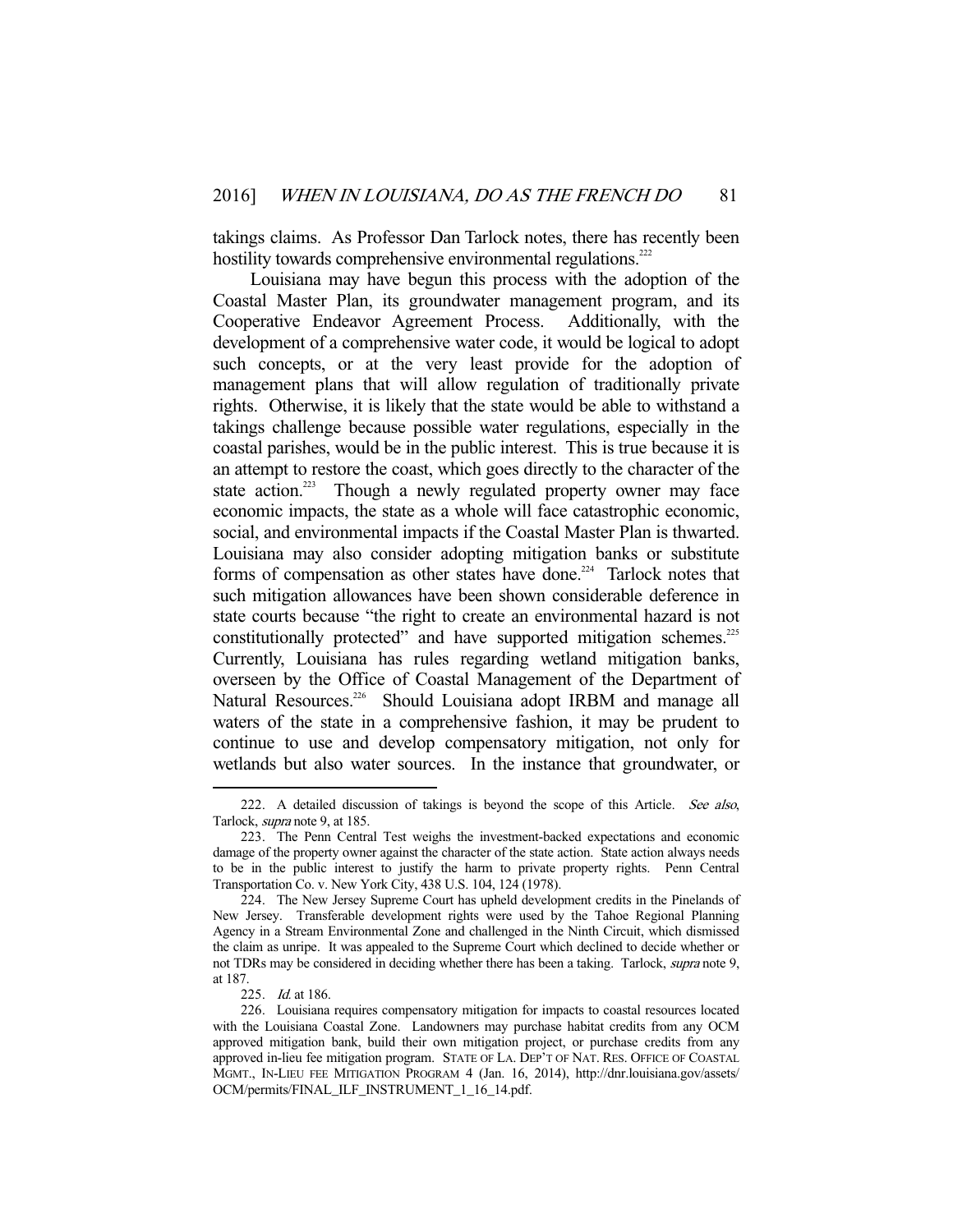conversely surface water, is imperiled in a region, permits may be issued for alternative sources of water for various users. In this way, a takings claim may be preempted by the possibility of an alternative right to water.

 With the adoption of new regulations, takings will not be the only possible constitutional issue Louisiana would face. The state's strong public trust iterated in numerous places above will need to be upheld by the new basin commissions. The public trust would likely be a boon and a hindrance to a newly created basin commission. One of the enumerated goals of the new water code is to clarify the exact nature of waters of the state. $227$  IRBM would require that all water be comprehensively managed. Should this be adopted, the Commissions' responsibility to protect the public trust would be expanded to include all water included in the trust. In fact, with such a strong public trust doctrine, Louisiana may be obligated to extend its oversight and management to all waters of the state. Such extension would likely assist the Commission in defending any takings challenges mentioned above. However, the public trust may also limit the authority of the Commissions. Recently, the Sabine River Authority attempted to contract with Texas to sell a portion of Toledo Bend Reservoir's water. Despite the Attorney General declaring that SRA had the authority to sell the waters in its charge, the sale was suspended until Louisiana develops a comprehensive water management plan.228 There were concerns that the contract was too long and there were no safeguards to prevent the continued transfer of water should the reservoir levels fall, as well as the fact that there were no scientifically based long range projections of future Louisiana water needs.<sup>229</sup> Louisiana's strong public trust supports all of these arguments. SRA may very well have faced public trust violation challenges given the uncertainty in the contract, especially in terms of its failure to consider broader impacts geographically, ecologically, and temporally. What may comply with the public trust today may not in the future. As noted above, it will be integral to any possible alienation of state waters that the Commissions ensure that the water is no longer needed for the public use and that economic and environmental issues are weighed. Save Ourselves ensures that the public trust becomes part of any considerations for alienation of state property. The SRA sale was suspended pending a comprehensive water management plan. IRBM provides that plan and more through water

 <sup>227.</sup> S. Res. 171, 2014 Leg. Reg. Sess. (La. 2014).

<sup>228.</sup> LA. STATE LAW INST., REPORT, supra note 133, at 10.

<sup>229.</sup> *Id.* at 11.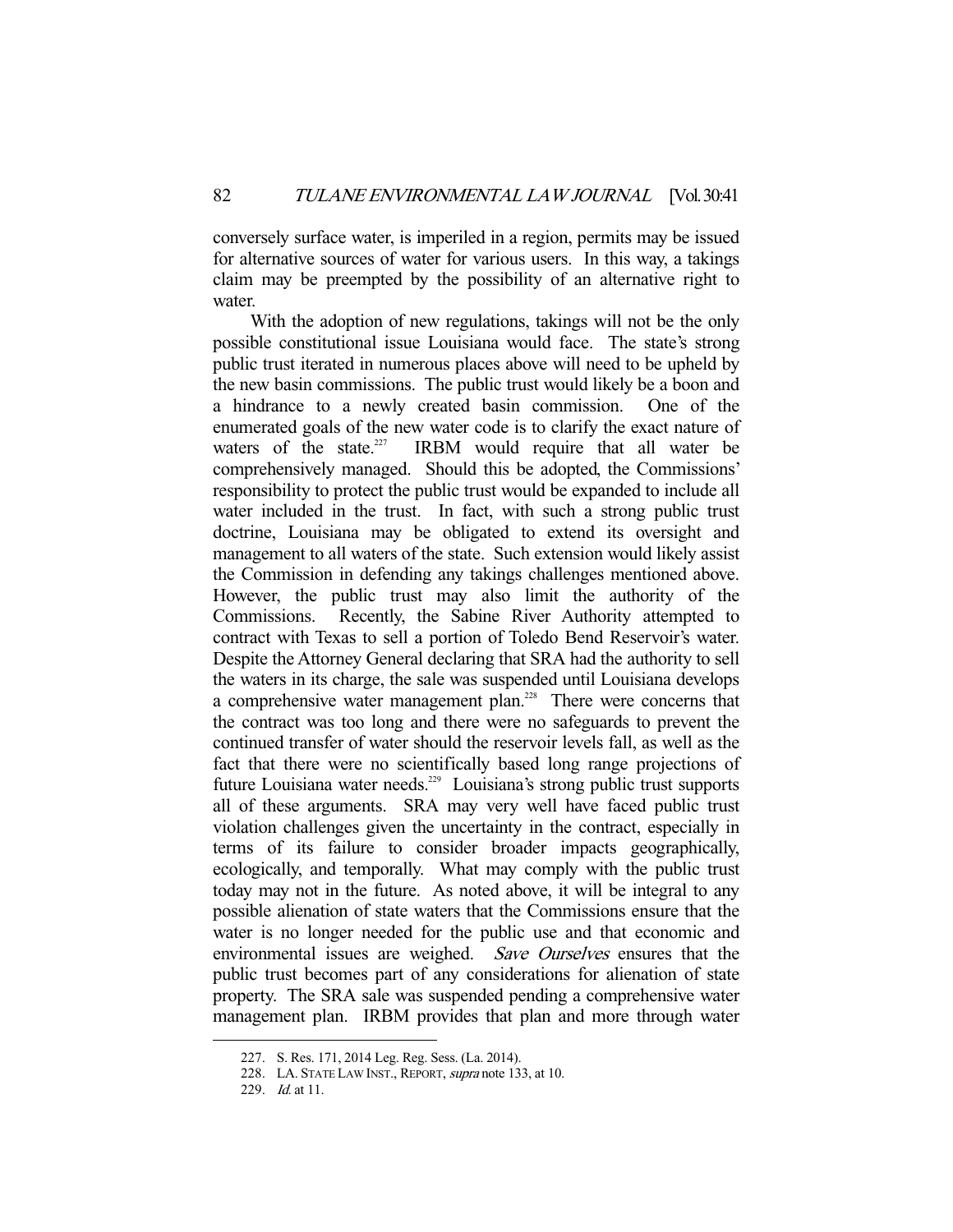quality and quantity monitoring and modeling. For this reason, though the public trust may be strengthened further by a new code and IRBM, it will also be easier for each Commission to comply with the complete and accurate picture of water resources in each basin.

Finally, there is the issue of the polluter pays principle. Fundamental to the concept of polluter pays is "that those who generate pollution, not the government, should bear pollution costs."<sup>230</sup> Those that would feel the burden of such a requirement, namely industry and agriculture, also happen to have a lot of lobbying power and have shown great opposition to this and similar regimes such as pollution trading allowances. France, and the entirety of the EU, have adopted the polluter pays principle and cycle the payments back into the management system in order to maintain it. As noted above, this encourages polluters to use best management practice and develop new technologies in order to limit the amount of pollution discharge and water consumed, thereby reducing the amount that they will be required to pay. Despite its purported inclusion in the Clean Water Act through the requirement that companies meet standards at their expense, and in the Comprehensive Environmental Response, Compensation and Liability Act (CERCLA), polluter pays has been manipulated in the U.S. to conform to the traditionally reactionary character of regulations.<sup>231</sup> Requiring compliance with standards and clean up liability post-disaster is not the same as requiring money to be paid upfront to be used in the event that a disaster happens or to develop new technologies to reduce costs. Currently, U.S. companies have no incentive to do anything more than meet the minimum standards and hope that they do not suffer from a disaster. The polluter pays principle is not only a main tenant of IRBM, it will also ensure that the system can be maintained and that users make the most environmentally sound decisions.

 Aside from simply writing polluter pays into the code and waiting for the legal challenges and lobbying to begin, Louisiana may have another avenue to explore to gradually reach the ideals of the polluter pays principle. Similar to the wetland mitigation banks, a pollution allowance trading scheme has worked at the federal level to reduce air emissions, notably the lead and sulfur dioxide trading programs under the Clean Air Act.<sup>232</sup> Companies would be allotted pollution or withdrawal allowances and would have the ability to trade them with other

<sup>230.</sup> Nash, *supra* note 31, at 466.

 <sup>231. 33</sup> U.S.C. §§ 1251-1387 (1994 & Supp. III 1997); CERCLA § 107, 42 U.S.C. § 9607 (1994).

 <sup>232.</sup> Discussion of these programs is beyond the scope of this Article.